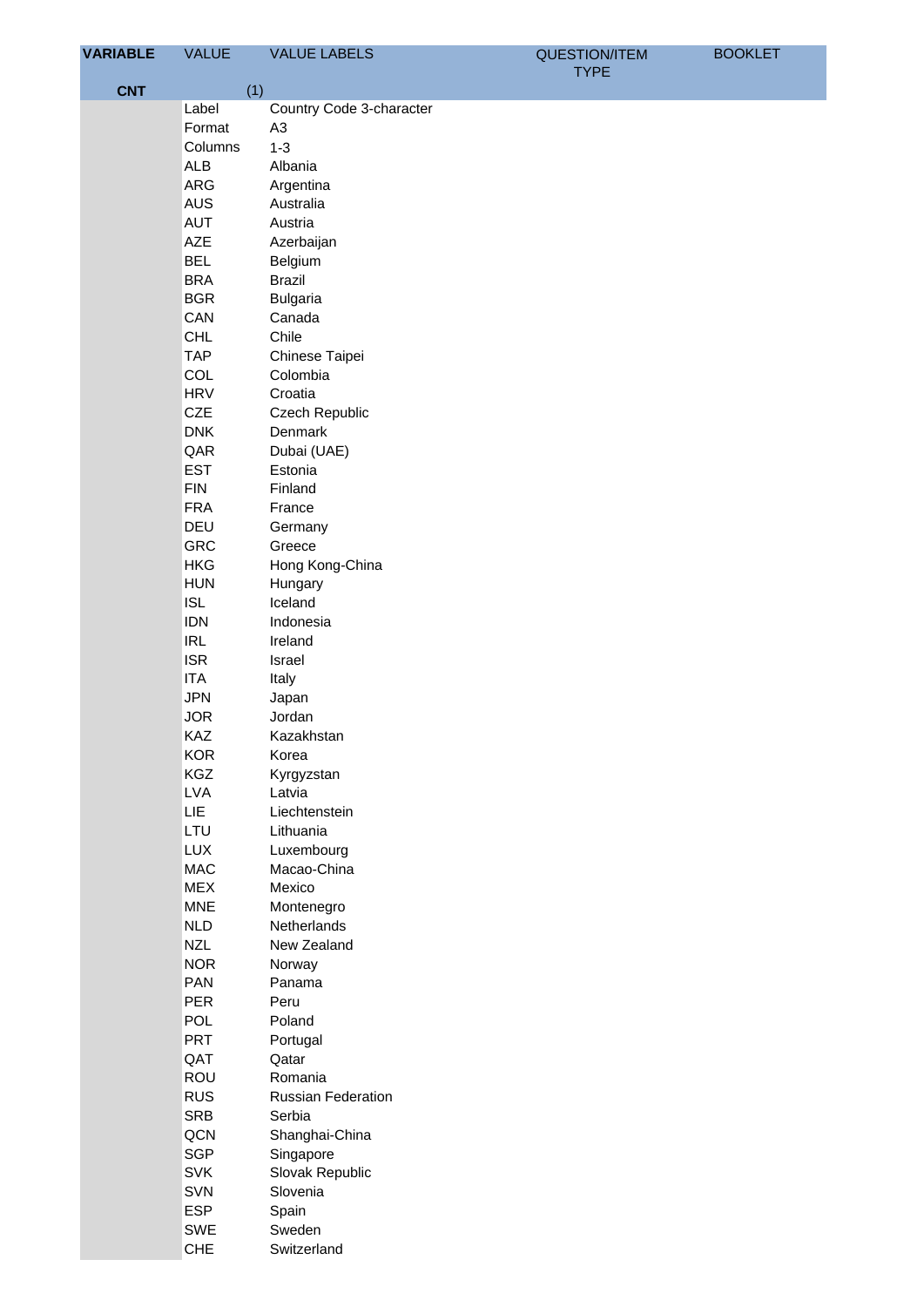|                | <b>THA</b> | Thailand                  |
|----------------|------------|---------------------------|
|                | <b>TTO</b> | Trinidad and Tobago       |
|                | <b>TUN</b> | Tunisia                   |
|                | <b>TUR</b> | Turkey                    |
|                | <b>GBR</b> | United Kingdom            |
|                | <b>USA</b> | <b>United States</b>      |
|                | <b>URY</b> | Uruguay                   |
| <b>COUNTRY</b> | (2)        |                           |
|                | Label      | Country code ISO 3-digit  |
|                | Format     | A <sub>3</sub>            |
|                | Columns    | $4 - 6$                   |
|                | 008        | Albania                   |
|                | 031        | Azerbaijan                |
|                | 032        | Argentina                 |
|                | 036        | Australia                 |
|                | 040        | Austria                   |
|                | 056        | Belgium                   |
|                | 076        | <b>Brazil</b>             |
|                | 100        | <b>Bulgaria</b>           |
|                | 124        | Canada                    |
|                | 152        | Chile                     |
|                | 156        | Shanghai-China            |
|                | 158        | Chinese Taipei            |
|                | 170        | Colombia                  |
|                | 191        | Croatia                   |
|                | 203        | Czech Republic            |
|                | 208        | Denmark                   |
|                | 233        | Estonia                   |
|                | 246        | Finland                   |
|                | 250        | France                    |
|                | 276        | Germany                   |
|                | 300        | Greece                    |
|                | 344        | Hong Kong-China           |
|                | 348        | Hungary                   |
|                | 352        | Iceland                   |
|                | 360        | Indonesia                 |
|                | 372        | Ireland                   |
|                | 376        | Israel                    |
|                | 380        | Italy                     |
|                | 392        | Japan                     |
|                | 398        | Kazakhstan                |
|                | 400        | Jordan                    |
|                | 410        | Korea                     |
|                | 417        | Kyrgyzstan                |
|                | 428        | Latvia                    |
|                | 438        | Liechtenstein             |
|                | 440        | Lithuania                 |
|                | 442        | Luxembourg                |
|                | 446        | Macao-China               |
|                | 484        | Mexico                    |
|                | 499<br>528 | Montenegro<br>Netherlands |
|                | 554        | New Zealand               |
|                | 578        | Norway                    |
|                | 591        | Panama                    |
|                | 604        | Peru                      |
|                | 616        | Poland                    |
|                | 620        | Portugal                  |
|                | 634        | Qatar                     |
|                | 642        | Romania                   |
|                | 643        | Russian Federation        |
|                | 688        | Serbia                    |
|                | 702        | Singapore                 |
|                | 703        | Slovak Republic           |
|                |            |                           |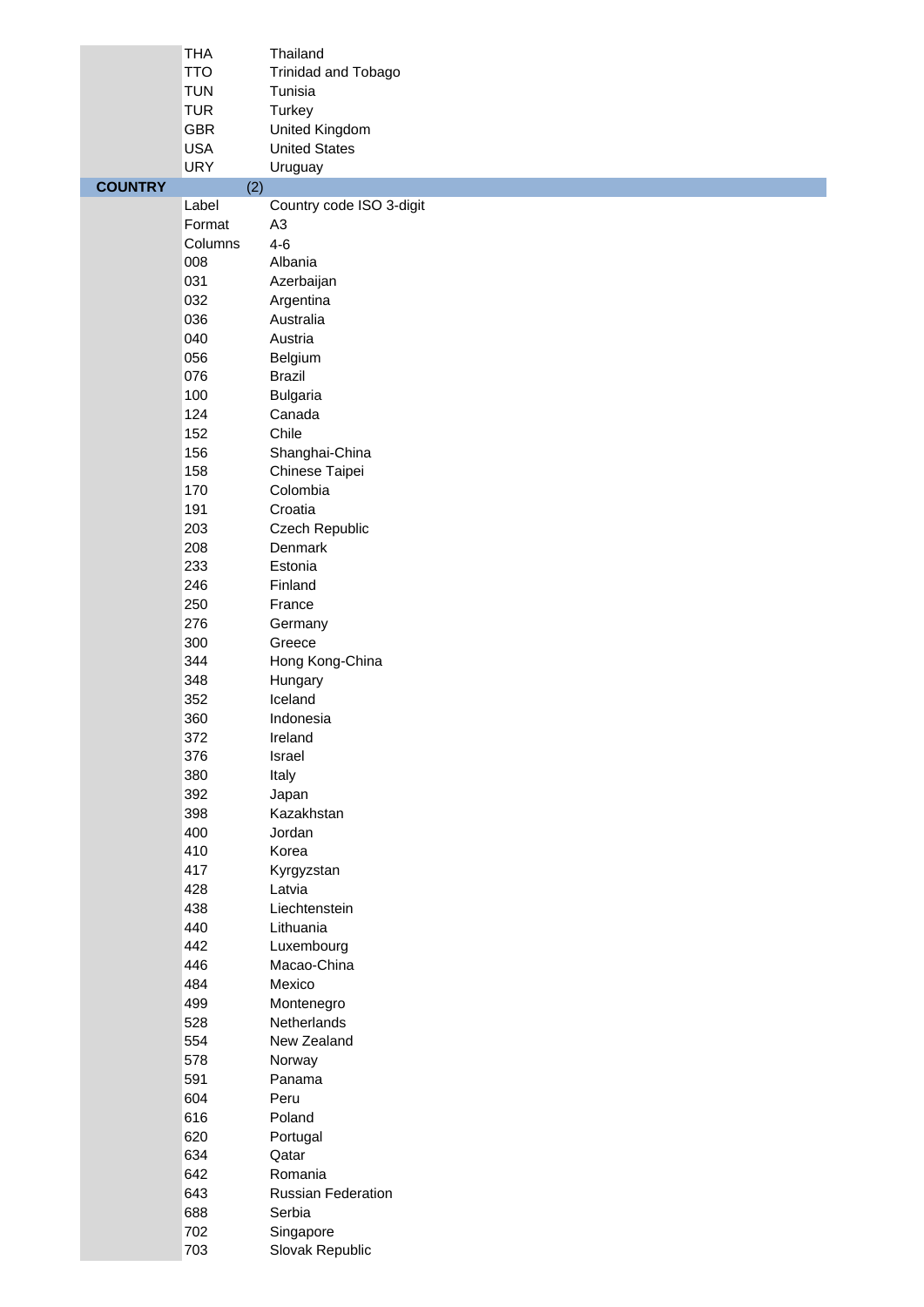|                 | 705<br>724<br>752<br>756<br>764<br>780<br>784 | Slovenia<br>Spain<br>Sweden<br>Switzerland<br>Thailand<br><b>Trinidad and Tobago</b><br>Dubai (UAE) |
|-----------------|-----------------------------------------------|-----------------------------------------------------------------------------------------------------|
|                 | 788<br>792<br>826                             | Tunisia<br>Turkey<br>United Kingdom                                                                 |
|                 | 840                                           | <b>United States</b>                                                                                |
|                 | 858                                           | Uruguay                                                                                             |
| <b>OECD</b>     | (3)                                           |                                                                                                     |
|                 | Label<br>Format                               | <b>OECD</b> country<br>A1                                                                           |
|                 | Columns                                       | $7 - 7$                                                                                             |
|                 | $\pmb{0}$                                     | Non-OECD                                                                                            |
|                 | $\mathbf{1}$                                  | OECD                                                                                                |
| <b>SUBNATIO</b> | (4)                                           |                                                                                                     |
|                 | Label<br>Format                               | Adjudicated sub-region<br>A <sub>5</sub>                                                            |
|                 | Columns                                       | $8 - 12$                                                                                            |
|                 | 00800                                         | Albania                                                                                             |
|                 | 03100                                         | Azerbaijan                                                                                          |
|                 | 03200                                         | Argentina                                                                                           |
|                 | 03600                                         | Australia                                                                                           |
|                 | 04000<br>05601                                | Austria                                                                                             |
|                 | 05600                                         | Belgium (Flemish Community)<br>Belgium (French & German regions) (not adjudicated)                  |
|                 | 07600                                         | <b>Brazil</b>                                                                                       |
|                 | 10000                                         | <b>Bulgaria</b>                                                                                     |
|                 | 12400                                         | Canada                                                                                              |
|                 | 15200                                         | Chile                                                                                               |
|                 | 15600                                         | Shanghai-China                                                                                      |
|                 | 15800<br>17000                                | Chinese Taipei<br>Colombia                                                                          |
|                 | 19100                                         | Croatia                                                                                             |
|                 | 20300                                         | Czech Republic                                                                                      |
|                 | 20800                                         | Denmark                                                                                             |
|                 | 23300                                         | Estonia                                                                                             |
|                 | 24600                                         | Finland                                                                                             |
|                 | 25000                                         | France                                                                                              |
|                 | 27600<br>30000                                | Germany<br>Greece                                                                                   |
|                 | 34400                                         | Hong Kong-China                                                                                     |
|                 | 34800                                         | Hungary                                                                                             |
|                 | 35200                                         | Iceland                                                                                             |
|                 | 36000                                         | Indonesia                                                                                           |
|                 | 37200                                         | Ireland                                                                                             |
|                 | 37600<br>38000                                | Israel<br>Italy                                                                                     |
|                 | 39200                                         | Japan                                                                                               |
|                 | 39800                                         | Kazakhstan                                                                                          |
|                 | 40000                                         | Jordan                                                                                              |
|                 | 41000                                         | Korea                                                                                               |
|                 | 41700                                         | Kyrgyzstan                                                                                          |
|                 | 42800                                         | Latvia                                                                                              |
|                 | 43800<br>44000                                | Liechtenstein<br>Lithuania                                                                          |
|                 | 44200                                         | Luxembourg                                                                                          |
|                 | 44600                                         | Macao-China                                                                                         |
|                 | 48400                                         | Mexico                                                                                              |
|                 | 49900                                         | Montenegro                                                                                          |
|                 | 52800                                         | Netherlands                                                                                         |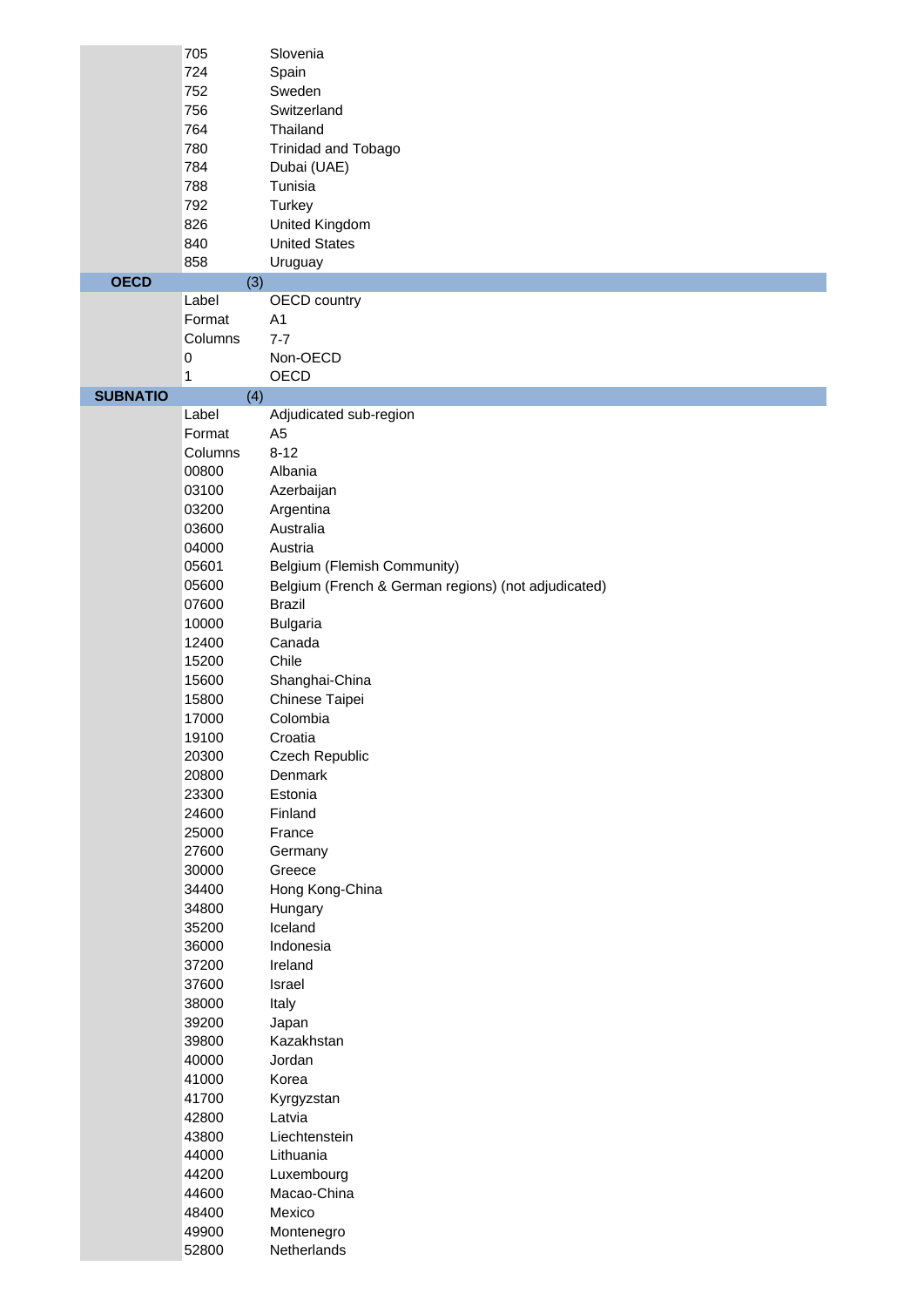|                 | 55400          | New Zealand                                        |                                    |                   |
|-----------------|----------------|----------------------------------------------------|------------------------------------|-------------------|
|                 | 57800          | Norway                                             |                                    |                   |
|                 | 59100          | Panama                                             |                                    |                   |
|                 | 60400          | Peru                                               |                                    |                   |
|                 | 61600          | Poland                                             |                                    |                   |
|                 | 62000          | Portugal                                           |                                    |                   |
|                 | 63400          | Qatar                                              |                                    |                   |
|                 | 64200          | Romania                                            |                                    |                   |
|                 | 64300          | <b>Russian Federation</b>                          |                                    |                   |
|                 | 68800          | Serbia                                             |                                    |                   |
|                 | 70200          | Singapore                                          |                                    |                   |
|                 | 70300          | Slovak Republic                                    |                                    |                   |
|                 | 70500          | Slovenia                                           |                                    |                   |
|                 | 72401          | Spain (Andalusia)                                  |                                    |                   |
|                 | 72402          | Spain (Aragon)                                     |                                    |                   |
|                 | 72403          | Spain (Asturias)                                   |                                    |                   |
|                 | 72404          | Spain (Balearic Islands)                           |                                    |                   |
|                 | 72405          | Spain (Canary Islands)                             |                                    |                   |
|                 | 72406          | Spain (Cantabria)                                  |                                    |                   |
|                 | 72407          | Spain (Castile and Leon)                           |                                    |                   |
|                 | 72409          | Spain (Catalonia)                                  |                                    |                   |
|                 | 72411          | Spain (Galicia)                                    |                                    |                   |
|                 | 72412          |                                                    |                                    |                   |
|                 | 72413          | Spain (La Rioja)<br>Spain (Madrid)                 |                                    |                   |
|                 |                |                                                    |                                    |                   |
|                 | 72414          | Spain (Murcia)                                     |                                    |                   |
|                 | 72415          | Spain (Navarre)                                    |                                    |                   |
|                 | 72416          | Spain (Basque Country)                             |                                    |                   |
|                 | 72418          | Spain (Ceuta and Melilla)                          |                                    |                   |
|                 | 72499          | Rest of Spain (not adjudicated)                    |                                    |                   |
|                 | 75200          | Sweden                                             |                                    |                   |
|                 | 75600          | Switzerland                                        |                                    |                   |
|                 | 76400          | Thailand                                           |                                    |                   |
|                 | 78000          | Trinidad and Tobago                                |                                    |                   |
|                 | 78400          | Dubai (UAE)                                        |                                    |                   |
|                 | 78800          | Tunisia                                            |                                    |                   |
|                 | 79200          | Turkey                                             |                                    |                   |
|                 | 82600          | United Kingdom (England, Wales & Northern Ireland) |                                    |                   |
|                 | 82620          | United Kingdom (Scotland)                          |                                    |                   |
|                 | 84000          | <b>United States</b>                               |                                    |                   |
|                 |                | Uruguay                                            |                                    |                   |
|                 | 85800          |                                                    |                                    |                   |
| <b>SCHOOLID</b> | (5)            |                                                    |                                    |                   |
|                 | Label          | School ID 5-digit                                  |                                    |                   |
|                 | Format         | A <sub>5</sub>                                     |                                    |                   |
|                 | Columns        | $13 - 17$                                          |                                    |                   |
| <b>StIDStd</b>  | (6)            |                                                    |                                    |                   |
|                 | Label          | Student ID 5-digit                                 |                                    |                   |
|                 | Format         | A <sub>5</sub>                                     |                                    |                   |
|                 | Columns        | $18 - 22$                                          |                                    |                   |
| <b>BOOKID</b>   | (8)            |                                                    |                                    |                   |
|                 | Label          | <b>Booklet</b>                                     |                                    |                   |
|                 | Format         | F <sub>2</sub>                                     |                                    |                   |
|                 | Columns        | $23 - 24$                                          |                                    |                   |
|                 | 20             | UH booklet                                         |                                    |                   |
|                 | 99             | Missing                                            |                                    |                   |
| M033Q01         | (8)            |                                                    | <b>Multiple Choice</b>             |                   |
|                 | Label          | MATH - P2000 A View Room (Q01)                     | Q <sub>1</sub>                     | Booklet 1         |
|                 | Format         | A <sub>1</sub>                                     | Q 43                               | Booklet 5         |
|                 | Columns        | $25 - 25$                                          | Q 16                               | Booklet 8         |
|                 | 0              | Score = $0$                                        | Q 33                               | Booklet 12        |
|                 | $\mathbf{1}$   | $Score = 1$                                        | Q 19                               | <b>Booklet UH</b> |
|                 | 8              | Not reached                                        | Q <sub>1</sub>                     | Booklet 21        |
|                 | $\overline{7}$ | N/A                                                | Q 42                               | Booklet 25        |
| M034Q01T        | (9)            |                                                    | <b>Closed Constructed Response</b> |                   |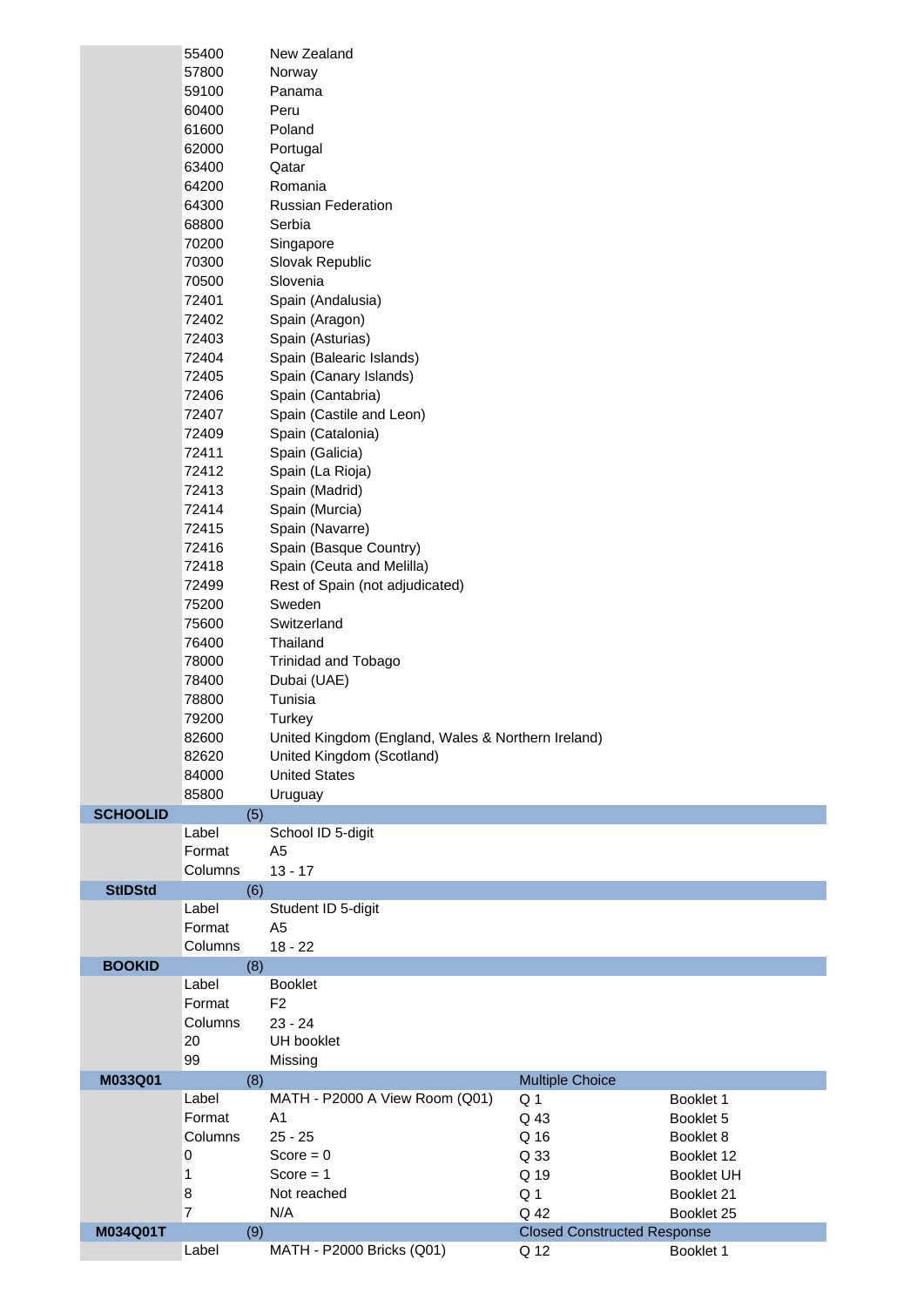|          | Format              | A <sub>1</sub>                         | Q 54                             | Booklet 5  |
|----------|---------------------|----------------------------------------|----------------------------------|------------|
|          | Columns             | $26 - 26$                              | Q 27                             | Booklet 8  |
|          | 0                   | Score = $0$                            | Q 44                             | Booklet 12 |
|          | 1                   | $Score = 1$                            | Q 12                             | Booklet 21 |
|          | 8                   | Not reached                            | Q 53                             | Booklet 25 |
|          | $\overline{7}$      | N/A                                    |                                  |            |
| M155Q01  | (10)                |                                        | <b>Open Constructed Response</b> |            |
|          | Label               | MATH - P2000 Population Pyramids (QQ 4 |                                  | Booklet 1  |
|          | Format              | A1                                     | Q 46                             | Booklet 5  |
|          | Columns             | $27 - 27$                              | Q 19                             | Booklet 8  |
|          | 0                   | Score = $0$                            | Q 36                             | Booklet 12 |
|          | 1                   | $Score = 1$                            | Q <sub>4</sub>                   | Booklet 21 |
|          | 8                   | Not reached                            | Q 45                             | Booklet 25 |
|          | $\overline{7}$      | N/A                                    |                                  |            |
| M155Q02D | (11)                |                                        | <b>Open Constructed Response</b> |            |
|          | Label               | MATH - P2000 Population Pyramids (QQ 3 |                                  | Booklet 1  |
|          | Format              | A <sub>1</sub>                         | Q 45                             | Booklet 5  |
|          | Columns             | $28 - 28$                              | Q 18                             | Booklet 8  |
|          | 0                   | Score = $0$                            | Q 35                             | Booklet 12 |
|          | 1                   | Score $= 1$                            | Q <sub>3</sub>                   | Booklet 21 |
|          | $\overline{c}$      | Score $= 2$                            | Q 44                             | Booklet 25 |
|          | 8<br>$\overline{7}$ | Not reached                            |                                  |            |
|          |                     | N/A                                    | <b>Open Constructed Response</b> |            |
| M155Q03D | (12)<br>Label       | MATH - P2000 Population Pyramids (QQ 5 |                                  | Booklet 1  |
|          | Format              | A <sub>1</sub>                         | Q 47                             | Booklet 5  |
|          | Columns             | 29 - 29                                | Q 20                             | Booklet 8  |
|          | 0                   | $Score = 0$                            | Q 37                             | Booklet 12 |
|          | 1                   | Score $= 1$                            | Q <sub>5</sub>                   | Booklet 21 |
|          | $\overline{c}$      | Score $= 2$                            | Q 46                             | Booklet 25 |
|          | 8                   | Not reached                            |                                  |            |
|          | $\overline{7}$      | N/A                                    |                                  |            |
|          |                     |                                        |                                  |            |
|          |                     |                                        |                                  |            |
| M155Q04T | (13)<br>Label       | MATH - P2000 Population Pyramids (QQ 6 | <b>Complex Multiple Choice</b>   | Booklet 1  |
|          | Format              | A <sub>1</sub>                         | Q 48                             | Booklet 5  |
|          | Columns             | $30 - 30$                              | Q 21                             | Booklet 8  |
|          | 0                   | $Score = 0$                            | Q 38                             | Booklet 12 |
|          | $\mathbf{1}$        | $Score = 1$                            | Q 6                              | Booklet 21 |
|          | 8                   | Not reached                            | Q 47                             | Booklet 25 |
|          | $\overline{7}$      | N/A                                    |                                  |            |
| M192Q01T | (14)                |                                        | <b>Complex Multiple Choice</b>   |            |
|          | Label               | MATH - P2000 Containers (Q01)          | Q 45                             | Booklet 1  |
|          | Format              | A <sub>1</sub>                         | Q 20                             | Booklet 7  |
|          | Columns             | $31 - 31$                              | Q 37                             | Booklet 10 |
|          | 0                   | Score = $0$                            | Q <sub>5</sub>                   | Booklet 11 |
|          | 1                   | Score $= 1$                            | Q 45                             | Booklet 21 |
|          | 8                   | Not reached                            | Q 20                             | Booklet 27 |
|          | $\overline{7}$      | N/A                                    |                                  |            |
| M273Q01T | (15)                |                                        | <b>Complex Multiple Choice</b>   |            |
|          | Label               | MATH - P2000 Pipelines (Q01)           | Q 34                             | Booklet 3  |
|          | Format              | A <sub>1</sub>                         | Q 18                             | Booklet 5  |
|          | Columns             | $32 - 32$                              | Q <sub>2</sub>                   | Booklet 9  |
|          | 0                   | Score = $0$                            | Q 43                             | Booklet 11 |
|          | 1                   | Score $= 1$                            | Q 34                             | Booklet 23 |
|          | 8                   | Not reached                            | Q 17                             | Booklet 25 |
|          | $\overline{7}$      | N/A                                    |                                  |            |
| M406Q01  | (16)                |                                        | <b>Open Constructed Response</b> |            |
|          | Label               | MATH - P2003 Running Tracks (Q01)      | Q 46                             | Booklet 1  |
|          | Format              | A <sub>1</sub>                         | Q 21                             | Booklet 7  |
|          | Columns             | $33 - 33$                              | Q 38                             | Booklet 10 |
|          | 0                   | $Score = 0$                            | Q <sub>6</sub>                   | Booklet 11 |
|          | 1                   | Score $= 1$                            | Q 46                             | Booklet 21 |
|          | 8<br>$\overline{7}$ | Not reached<br>N/A                     | Q 21                             | Booklet 27 |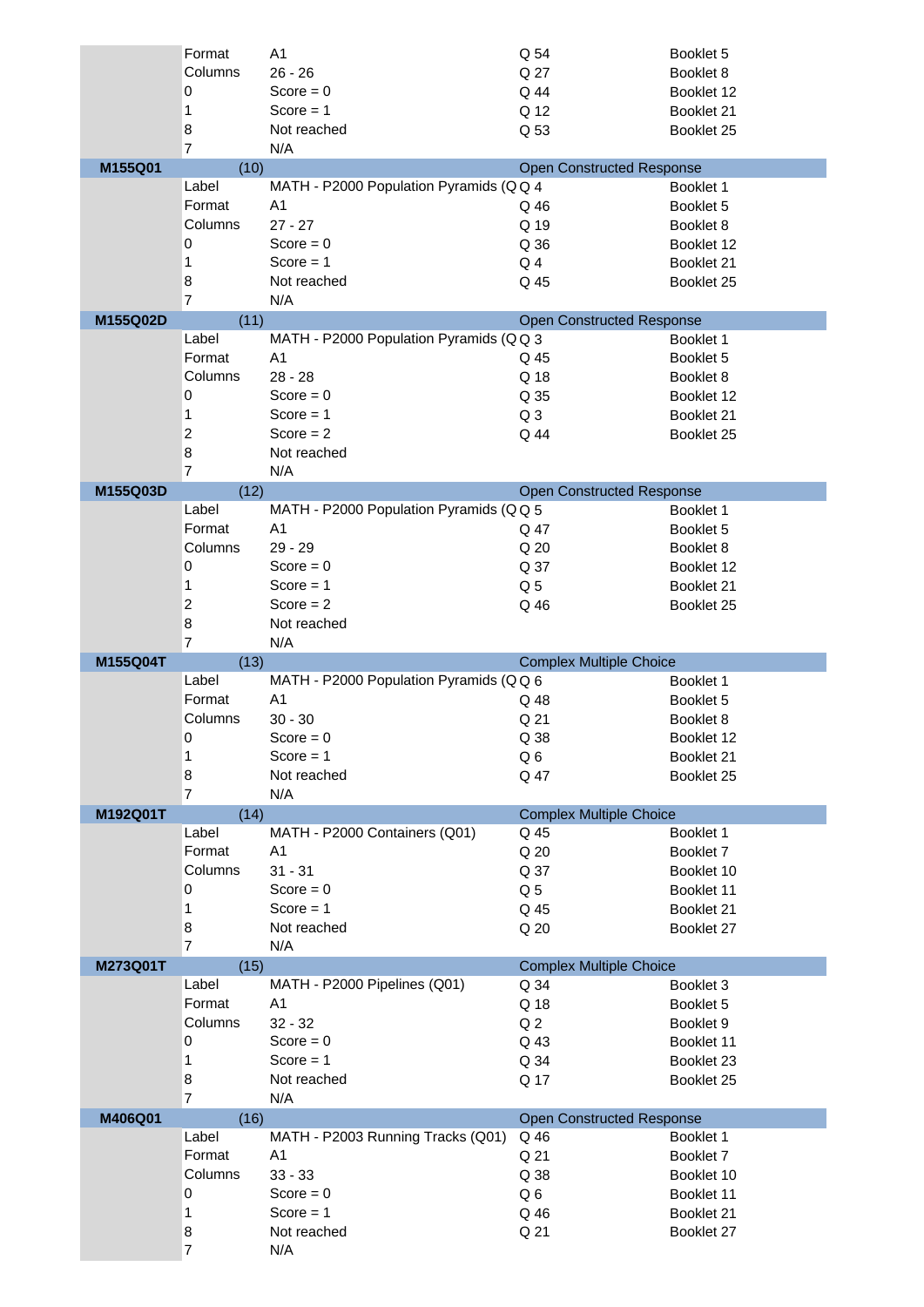| M406Q02  | (17)            |                                         | <b>Open Constructed Response</b>         |                          |
|----------|-----------------|-----------------------------------------|------------------------------------------|--------------------------|
|          | Label           | MATH - P2003 Running Tracks (Q02)       | Q 47                                     | Booklet 1                |
|          | Format          | A1                                      | Q 22                                     | Booklet 7                |
|          | Columns         | $34 - 34$                               | Q 39                                     | Booklet 10               |
|          | 0               | Score = $0$                             | Q7                                       | Booklet 11               |
|          | 1               | $Score = 1$                             | Q 47                                     | Booklet 21               |
|          | 8               | Not reached                             | Q 22                                     | Booklet 27               |
|          | 7               | N/A                                     |                                          |                          |
| M408Q01T | (18)            |                                         | <b>Complex Multiple Choice</b>           |                          |
|          | Label           | MATH - P2003 Lotteries (Q01)            | Q 35                                     | Booklet 3                |
|          | Format          | A <sub>1</sub>                          | Q 19                                     | Booklet 5                |
|          | Columns         | $35 - 35$                               | Q <sub>3</sub>                           | Booklet 9                |
|          | 0               | $Score = 0$                             | Q 44                                     | Booklet 11               |
|          | 1               | Score $= 1$                             | Q 35                                     | Booklet 23               |
|          | 8               | Not reached                             | Q 18                                     | Booklet 25               |
|          | 7               | N/A                                     |                                          |                          |
| M411Q01  | (19)            |                                         | <b>Short Response</b>                    |                          |
|          | Label           | MATH - P2003 Diving (Q01)               | Q7                                       | Booklet 1                |
|          | Format          | A <sub>1</sub>                          | Q 49                                     | Booklet 5                |
|          | Columns         | $36 - 36$                               | Q 22                                     | Booklet 8                |
|          | 0               | Score = $0$                             | Q 39                                     | Booklet 12               |
|          | 1               | Score $= 1$                             | Q <sub>7</sub>                           | Booklet 21               |
|          | 8               | Not reached                             | Q 48                                     | Booklet 25               |
|          | 7               | N/A                                     |                                          |                          |
|          | $\bf 8$         | Not reached                             |                                          |                          |
| M411Q02  | (20)<br>Label   | MATH - P2003 Diving (Q02)               | <b>Multiple Choice</b><br>Q <sub>8</sub> |                          |
|          | Format          | A <sub>1</sub>                          | Q 50                                     | Booklet 1<br>Booklet 5   |
|          | Columns         | $37 - 37$                               | Q 23                                     | Booklet 8                |
|          | 0               | $Score = 0$                             | Q 40                                     | Booklet 12               |
|          | 1               | $Score = 1$                             | $Q_8$                                    | Booklet 21               |
|          | 8               | Not reached                             | Q 49                                     | Booklet 25               |
|          | 7               | N/A                                     |                                          |                          |
| M420Q01T | (21)            |                                         | <b>Complex Multiple Choice</b>           |                          |
|          | Label           | MATH - P2003 Transport (Q01)            | Q 36                                     | Booklet 3                |
|          | Format          | A <sub>1</sub>                          | Q 20                                     | Booklet 5                |
|          | Columns         | $38 - 38$                               | Q <sub>4</sub>                           | Booklet 9                |
|          | 0               | $Score = 0$                             | Q 45                                     | Booklet 11               |
|          | 1               | Score $= 1$                             | Q 36                                     | Booklet 23               |
|          | 8               | Not reached                             | Q 19                                     | Booklet 25               |
|          | 7               | N/A                                     |                                          |                          |
| M423Q01  | (22)            |                                         | <b>Multiple Choice</b>                   |                          |
|          | Label           | MATH - P2003 Tossing Coins (Q01)        | Q 44                                     | Booklet 1                |
|          | Format          | A1                                      | Q 19                                     | Booklet 7                |
|          | Columns         | $39 - 39$                               | Q 36                                     | Booklet 10               |
|          | 0               | Score = $0$                             | Q <sub>4</sub>                           | Booklet 11               |
|          | 1               | Score $= 1$                             | Q 44                                     | Booklet 21               |
|          | 8               | Not reached                             | Q 19                                     | Booklet 27               |
|          | $\overline{7}$  | N/A                                     |                                          |                          |
| M442Q02  | (23)            |                                         | <b>Closed Constructed Response</b>       |                          |
|          | Label<br>Format | MATH - P2003 Braille (Q02)<br>A1        | Q 10<br>Q 52                             | Booklet 1                |
|          | Columns         | $40 - 40$                               | Q 25                                     | Booklet 5                |
|          | 0               | Score = $0$                             | Q 42                                     | Booklet 8<br>Booklet 12  |
|          |                 | Score $= 1$                             |                                          |                          |
|          | 1<br>8          | Not reached                             | Q 10<br>Q 51                             | Booklet 21<br>Booklet 25 |
|          | 7               | N/A                                     |                                          |                          |
| M446Q01  | (24)            |                                         | <b>Short Response</b>                    |                          |
|          | Label           | MATH - P2003 Thermometer Cricket (CQ 37 |                                          | Booklet 3                |
|          | Format          | A <sub>1</sub>                          | Q 21                                     | Booklet 5                |
|          | Columns         | $41 - 41$                               | Q <sub>5</sub>                           | Booklet 9                |
|          | 0               | Score = $0$                             | Q 46                                     | Booklet 11               |
|          | 1               | Score $= 1$                             | Q 37                                     | Booklet 23               |
|          | 8               | Not reached                             | Q 20                                     | Booklet 25               |
|          |                 |                                         |                                          |                          |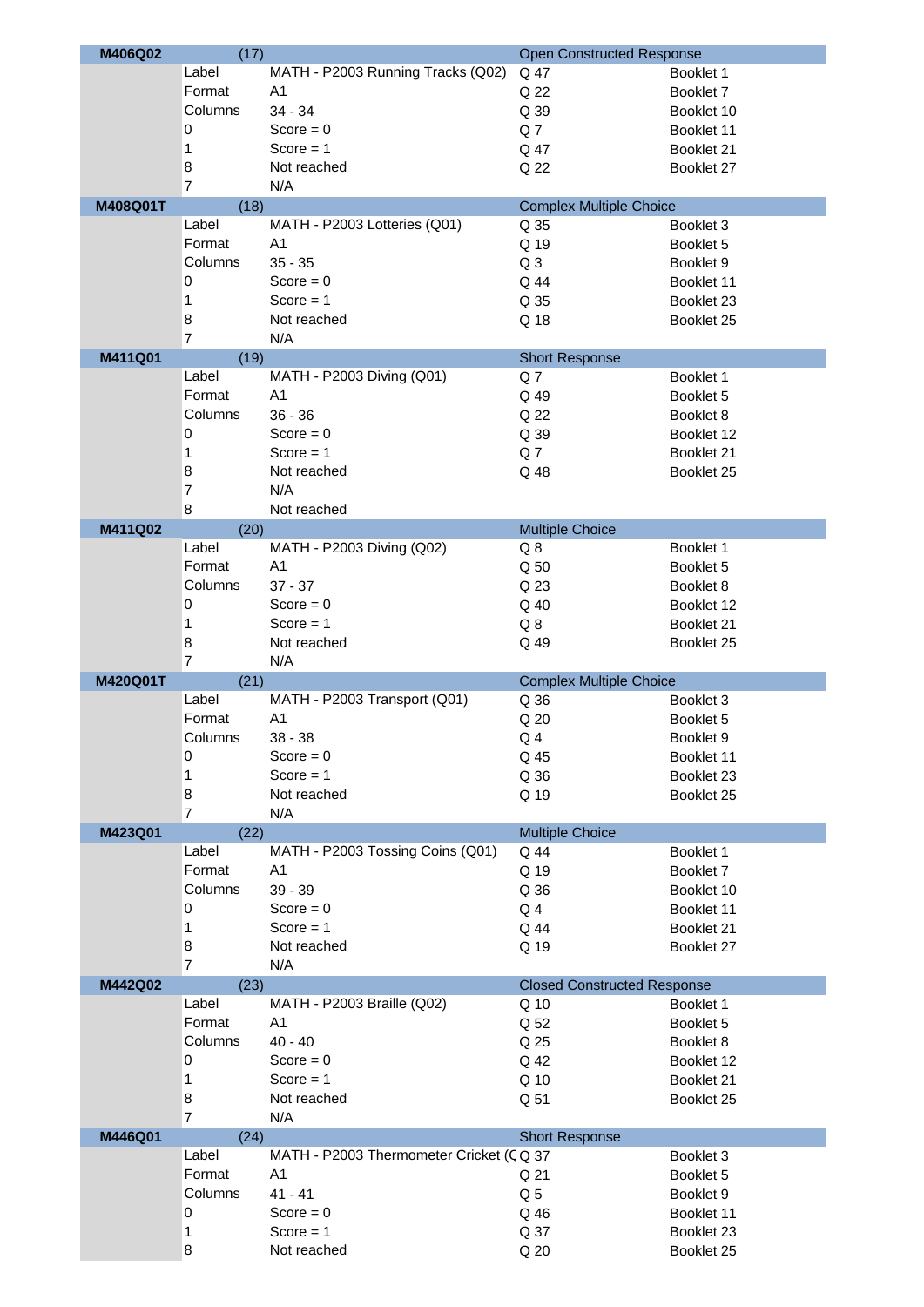|          | $\overline{7}$ | N/A                                      |                                    |                   |
|----------|----------------|------------------------------------------|------------------------------------|-------------------|
| M446Q02  | (25)           |                                          | <b>Open Constructed Response</b>   |                   |
|          | Label          | MATH - P2003 Thermometer Cricket (CQ 38  |                                    | Booklet 3         |
|          | Format         | A <sub>1</sub>                           | Q 22                               | Booklet 5         |
|          |                |                                          |                                    |                   |
|          | Columns        | $42 - 42$                                | Q6                                 | Booklet 9         |
|          | 0              | Score = $0$                              | Q 47                               | Booklet 11        |
|          | 1              | $Score = 1$                              | Q 38                               | Booklet 23        |
|          | 8              | Not reached                              | Q 21                               | Booklet 25        |
|          | $\overline{7}$ | N/A                                      |                                    |                   |
| M447Q01  | (26)           |                                          | <b>Multiple Choice</b>             |                   |
|          | Label          | MATH - P2003 Tile Arrangement (Q01) Q 33 |                                    | Booklet 3         |
|          |                |                                          |                                    |                   |
|          | Format         | A <sub>1</sub>                           | Q 17                               | Booklet 5         |
|          | Columns        | $43 - 43$                                | Q <sub>1</sub>                     | Booklet 9         |
|          | 0              | Score = $0$                              | Q 42                               | Booklet 11        |
|          | 1              | Score $= 1$                              | Q 33                               | Booklet 23        |
|          | 8              | Not reached                              | Q 16                               | Booklet 25        |
|          | $\overline{7}$ | N/A                                      |                                    |                   |
| M462Q01D | (27)           |                                          | <b>Open Constructed Response</b>   |                   |
|          | Label          | MATH - P2003 Third Side (Q01)            |                                    |                   |
|          |                |                                          | Q 11                               | Booklet 1         |
|          | Format         | A <sub>1</sub>                           | Q 53                               | Booklet 5         |
|          | Columns        | 44 - 44                                  | Q 26                               | Booklet 8         |
|          | 0              | Score = $0$                              | Q 43                               | Booklet 12        |
|          | 1              | Score $= 1$                              | Q 14                               | <b>Booklet UH</b> |
|          | $\overline{c}$ | Score $= 2$                              | Q 11                               | Booklet 21        |
|          | 8              | Not reached                              | Q 52                               | Booklet 25        |
|          |                |                                          |                                    |                   |
|          | $\overline{7}$ | N/A                                      |                                    |                   |
| M464Q01T | (28)           |                                          | <b>Short Response</b>              |                   |
|          | Label          | MATH - P2003 The Fence (Q01)             | Q 43                               | Booklet 3         |
|          | Format         | A <sub>1</sub>                           | Q 27                               | Booklet 5         |
|          | Columns        | $45 - 45$                                | Q 11                               | Booklet 9         |
|          | 0              | Score = $0$                              | Q 52                               | Booklet 11        |
|          | 1              | $Score = 1$                              | Q 43                               | Booklet 23        |
|          |                |                                          |                                    |                   |
|          | 8              | Not reached                              | Q 26                               | Booklet 25        |
|          | $\overline{7}$ | N/A                                      |                                    |                   |
| M474Q01  | (29)           |                                          | <b>Closed Constructed Response</b> |                   |
|          | Label          | MATH - P2003 Running Time (Q01)          | Q <sub>2</sub>                     | Booklet 1         |
|          | Format         | A <sub>1</sub>                           | Q 44                               | Booklet 5         |
|          | Columns        | $46 - 46$                                | Q 17                               | Booklet 8         |
|          | 0              | Score = $0$                              | Q 34                               | Booklet 12        |
|          | 1              | Score $= 1$                              | Q <sub>2</sub>                     | Booklet 21        |
|          |                |                                          |                                    |                   |
|          | 8              | Not reached                              | Q 43                               | Booklet 25        |
|          | $\overline{7}$ | N/A                                      |                                    |                   |
| M496Q01T | (30)           |                                          | <b>Complex Multiple Choice</b>     |                   |
|          | Label          | MATH - P2003 Cash Withdrawal (Q01) Q 42  |                                    | Booklet 1         |
|          | Format         | A <sub>1</sub>                           | Q 17                               | Booklet 7         |
|          | Columns        | $47 - 47$                                | Q 34                               | Booklet 10        |
|          | 0              | Score = $0$                              | Q <sub>2</sub>                     | Booklet 11        |
|          | 1              | Score $= 1$                              | Q 17                               | <b>Booklet UH</b> |
|          |                |                                          |                                    |                   |
|          | 8              | Not reached                              | Q 42                               | Booklet 21        |
|          | $\overline{7}$ | N/A                                      | Q 17                               | Booklet 27        |
| M496Q02  | (31)           |                                          | <b>Short Response</b>              |                   |
|          | Label          | MATH - P2003 Cash Withdrawal (Q02) Q 43  |                                    | Booklet 1         |
|          | Format         | A <sub>1</sub>                           | Q 18                               | Booklet 7         |
|          | Columns        | $48 - 48$                                | Q 35                               | Booklet 10        |
|          | 0              | Score = $0$                              | Q <sub>3</sub>                     | Booklet 11        |
|          | 1              | Score $= 1$                              | Q 18                               | <b>Booklet UH</b> |
|          |                |                                          |                                    |                   |
|          | 8              | Not reached                              | Q 43                               | Booklet 21        |
|          | $\overline{7}$ | N/A                                      | Q 18                               | Booklet 27        |
| M559Q01  | (32)           |                                          | <b>Multiple Choice</b>             |                   |
|          | Label          | MATH - P2003 Telephone Rates (Q01) Q 39  |                                    | Booklet 3         |
|          | Format         | A <sub>1</sub>                           | Q 23                               | Booklet 5         |
|          | Columns        | 49 - 49                                  | Q7                                 | Booklet 9         |
|          | 0              | Score = $0$                              | Q 48                               | Booklet 11        |
|          | 1              | Score $= 1$                              |                                    |                   |
|          |                |                                          | Q 39                               | Booklet 23        |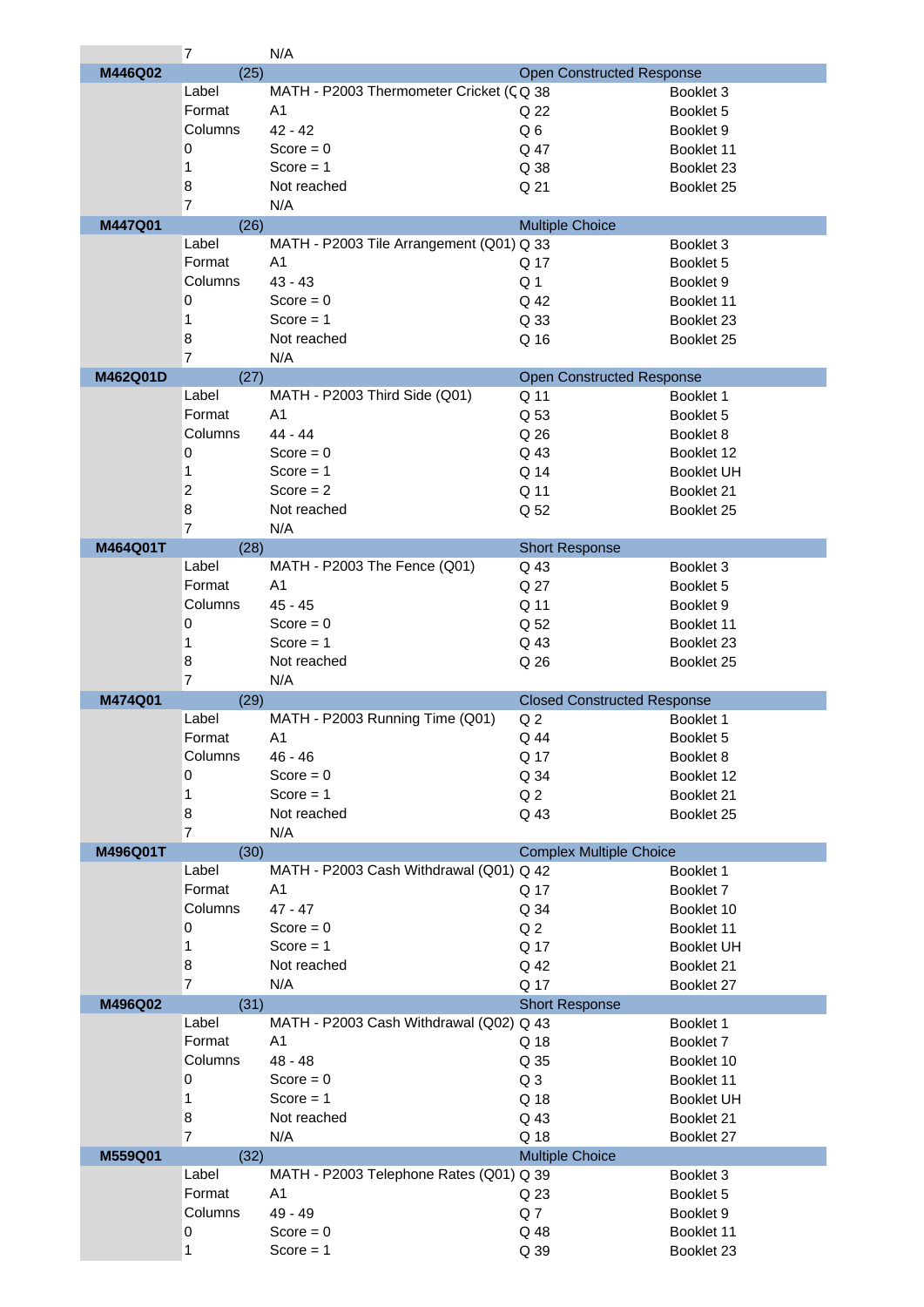|          | 8              | Not reached                           | Q 22                             | Booklet 25        |
|----------|----------------|---------------------------------------|----------------------------------|-------------------|
|          | 7              | N/A                                   |                                  |                   |
| M564Q01  | (33)           |                                       | <b>Multiple Choice</b>           |                   |
|          | Label          | MATH - P2003 Chair Lift (Q01)         | Q 51                             | Booklet 1         |
|          | Format         | A <sub>1</sub>                        | Q 26                             | Booklet 7         |
|          | Columns        | $50 - 50$                             | Q 43                             | Booklet 10        |
|          | 0              | Score = $0$                           | Q 11                             | Booklet 11        |
|          | 1              | Score $= 1$                           | Q 15                             | <b>Booklet UH</b> |
|          | 8              | Not reached                           | Q 51                             | Booklet 21        |
|          | $\overline{7}$ | N/A                                   | Q 26                             | Booklet 27        |
| M564Q02  | (34)           |                                       | <b>Multiple Choice</b>           |                   |
|          | Label          | MATH - P2003 Chair Lift (Q02)         | Q 52                             | Booklet 1         |
|          | Format         | A <sub>1</sub>                        | Q 27                             | Booklet 7         |
|          |                |                                       |                                  |                   |
|          | Columns        | $51 - 51$                             | Q 44                             | Booklet 10        |
|          | 0              | Score = $0$                           | Q 12                             | Booklet 11        |
|          | 1              | Score $= 1$                           | Q 16                             | <b>Booklet UH</b> |
|          | 8              | Not reached                           | Q 52                             | Booklet 21        |
|          | 7              | N/A                                   | Q 27                             | Booklet 27        |
| M571Q01  | (35)           |                                       | <b>Multiple Choice</b>           |                   |
|          | Label          | MATH - P2003 Stop The Car (Q01)       | Q <sub>50</sub>                  | Booklet 1         |
|          | Format         | A <sub>1</sub>                        | Q 25                             | Booklet 7         |
|          | Columns        | $52 - 52$                             | Q 42                             | Booklet 10        |
|          | 0              | Score = $0$                           | Q 10                             | Booklet 11        |
|          | 1              | $Score = 1$                           | Q 50                             | Booklet 21        |
|          | 8              | Not reached                           | Q 25                             | Booklet 27        |
|          | $\overline{7}$ | N/A                                   |                                  |                   |
| M603Q01T | (36)           |                                       | <b>Complex Multiple Choice</b>   |                   |
|          | Label          | MATH - P2003 Number Check (Q01)       | Q 48                             | Booklet 1         |
|          | Format         | A <sub>1</sub>                        | Q 23                             | Booklet 7         |
|          | Columns        | $53 - 53$                             | Q 40                             | Booklet 10        |
|          | 0              | Score = $0$                           | $Q_8$                            | Booklet 11        |
|          | 1              | Score $= 1$                           | Q 48                             | Booklet 21        |
|          | 8              | Not reached                           | Q 23                             | Booklet 27        |
|          | $\overline{7}$ | N/A                                   |                                  |                   |
|          |                |                                       |                                  |                   |
| M603Q02T | (37)           | MATH - P2003 Number Check (Q02)       | <b>Short Response</b>            |                   |
|          | Label          |                                       | Q 49                             | Booklet 1         |
|          | Format         | A1                                    | Q 24                             | Booklet 7         |
|          | Columns        | $54 - 54$                             | Q 41                             | Booklet 10        |
|          | 0              | Score = $0$                           | Q <sub>9</sub>                   | Booklet 11        |
|          | 1              | Score $= 1$                           | Q 49                             | Booklet 21        |
|          | 8              | Not reached                           | Q 24                             | Booklet 27        |
|          | $\overline{7}$ | N/A                                   |                                  |                   |
| M800Q01  | (38)           |                                       | <b>Multiple Choice</b>           |                   |
|          | Label          | MATH - P2003 Computer Game (Q01) Q 44 |                                  | Booklet 3         |
|          | Format         | A <sub>1</sub>                        | Q 28                             | Booklet 5         |
|          | Columns        | $55 - 55$                             | Q 12                             | Booklet 9         |
|          | 0              | Score = $0$                           | Q 53                             | Booklet 11        |
|          | 1              | Score $= 1$                           | Q 13                             | <b>Booklet UH</b> |
|          | 8              | Not reached                           | Q 44                             | Booklet 23        |
|          | $\overline{7}$ | N/A                                   | Q 27                             | Booklet 25        |
| M803Q01T | (39)           |                                       | <b>Short Response</b>            |                   |
|          | Label          | MATH - P2003 Labels (Q01)             | Q9                               | Booklet 1         |
|          | Format         | A1                                    | Q 51                             | Booklet 5         |
|          | Columns        | $56 - 56$                             | Q 24                             | Booklet 8         |
|          | 0              | Score = $0$                           | Q 41                             | Booklet 12        |
|          | 1              | Score $= 1$                           | Q <sub>9</sub>                   | Booklet 21        |
|          | 8              | Not reached                           | Q 50                             | Booklet 25        |
|          | $\overline{7}$ | N/A                                   |                                  |                   |
| M828Q01  | (40)           |                                       | <b>Open Constructed Response</b> |                   |
|          | Label          | MATH - P2003 Carbon Dioxide (Q01)     | Q 40                             | Booklet 3         |
|          | Format         | A <sub>1</sub>                        |                                  |                   |
|          |                |                                       | Q 24                             | Booklet 5         |
|          | Columns        | $57 - 57$                             | Q8                               | Booklet 9         |
|          | 0              | Score = $0$                           | Q 49                             | Booklet 11        |
|          | 1              | Score $= 1$                           | Q 40                             | Booklet 23        |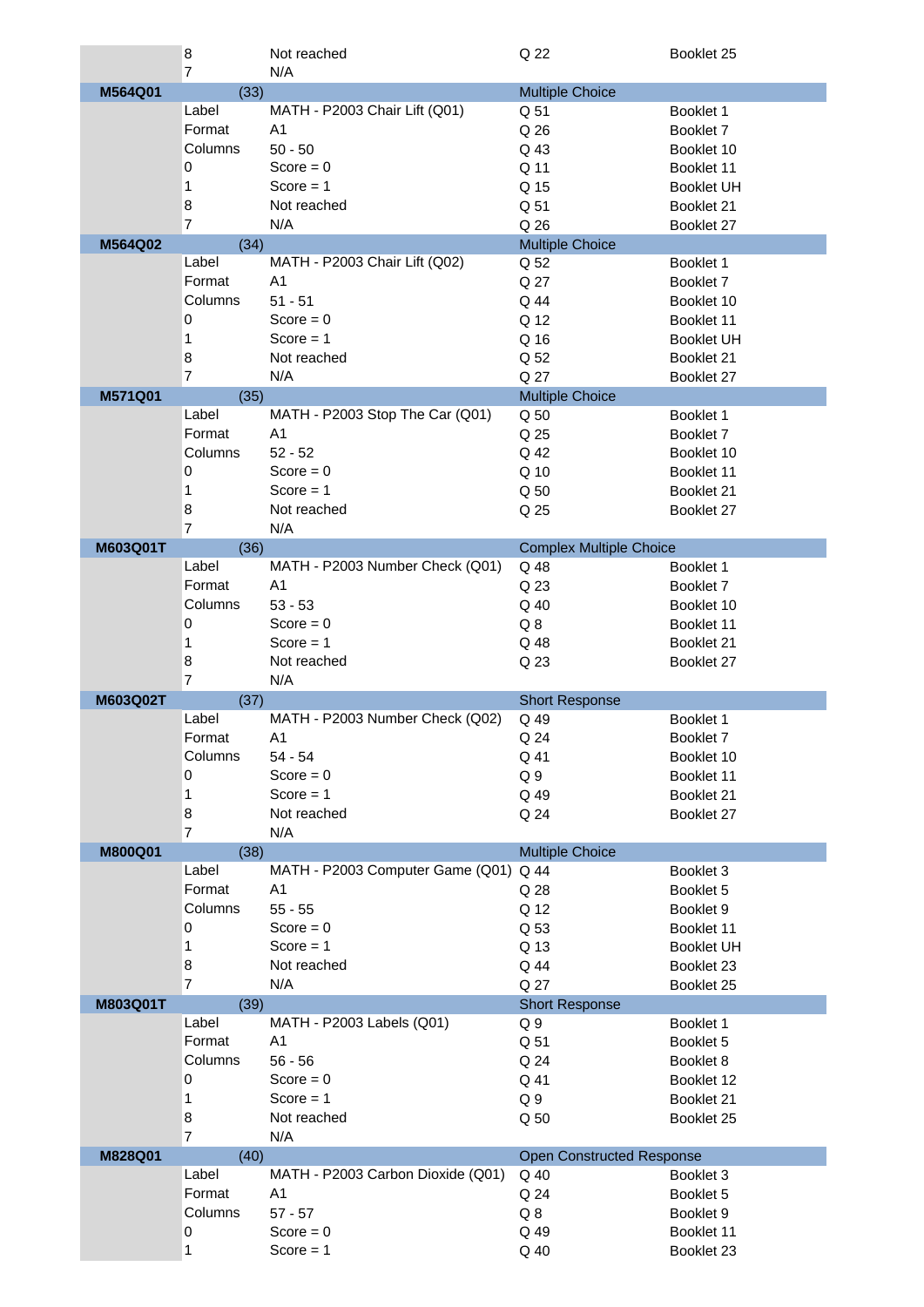|         | 8                   | Not reached                                   | Q 23                             | Booklet 25 |
|---------|---------------------|-----------------------------------------------|----------------------------------|------------|
|         | 7                   | N/A                                           |                                  |            |
| M828Q02 | (41)                |                                               | <b>Short Response</b>            |            |
|         | Label               | MATH - P2003 Carbon Dioxide (Q02)             | Q 41                             | Booklet 3  |
|         | Format              | A <sub>1</sub>                                | Q 25                             | Booklet 5  |
|         | Columns             | $58 - 58$                                     | Q <sub>9</sub>                   | Booklet 9  |
|         | 0                   | Score = $0$                                   | Q 50                             | Booklet 11 |
|         | 1                   | Score $= 1$                                   | Q 41                             | Booklet 23 |
|         | 8                   | Not reached                                   | Q 24                             | Booklet 25 |
|         | $\overline{7}$      | N/A                                           |                                  |            |
| M828Q03 | (42)                |                                               | <b>Short Response</b>            |            |
|         | Label               | MATH - P2003 Carbon Dioxide (Q03)             | Q 42                             | Booklet 3  |
|         | Format              | A <sub>1</sub>                                | Q 26                             | Booklet 5  |
|         | Columns             | $59 - 59$                                     | Q 10                             | Booklet 9  |
|         | 0                   | Score = $0$                                   | Q 51                             | Booklet 11 |
|         | 1                   | $Score = 1$                                   | Q 42                             | Booklet 23 |
|         | 8                   | Not reached                                   | Q 25                             | Booklet 25 |
|         | 7                   | N/A                                           |                                  |            |
| R055Q01 | (43)                |                                               | <b>Multiple Choice</b>           |            |
|         | Label               | READ - P2000 Drugged Spiders (Q01)            | Q 58                             | Booklet 4  |
|         | Format              | A <sub>1</sub>                                | Q <sub>9</sub>                   | Booklet 8  |
|         | Columns             | $60 - 60$                                     | Q 35                             | Booklet 11 |
|         | 0                   | Score = $0$                                   | Q 27                             | Booklet 13 |
|         | 1                   | Score $= 1$                                   | Q 57                             | Booklet 24 |
|         | 8                   | Not reached                                   |                                  |            |
|         | $\overline{7}$      | N/A                                           |                                  |            |
| R055Q02 | (44)                |                                               | <b>Open Constructed Response</b> |            |
|         | Label               | READ - P2000 Drugged Spiders (Q02)            | Q 59                             | Booklet 4  |
|         | Format              | A <sub>1</sub>                                | Q 10                             | Booklet 8  |
|         | Columns             | $61 - 61$                                     | Q 36                             | Booklet 11 |
|         | 0                   | $Score = 0$                                   | Q 28                             | Booklet 13 |
|         | 1                   | Score $= 1$                                   |                                  |            |
|         |                     |                                               |                                  |            |
|         |                     |                                               | Q 58                             | Booklet 24 |
|         | 8<br>$\overline{7}$ | Not reached                                   |                                  |            |
|         |                     | N/A                                           |                                  |            |
| R055Q03 | (45)<br>Label       |                                               | <b>Open Constructed Response</b> |            |
|         |                     | READ - P2000 Drugged Spiders (Q03) Q 60<br>A1 |                                  | Booklet 4  |
|         | Format              |                                               | Q 11                             | Booklet 8  |
|         | Columns<br>0        | $62 - 62$                                     | Q 37                             | Booklet 11 |
|         |                     | Score = $0$                                   | Q 29                             | Booklet 13 |
|         | 1                   | Score $= 1$                                   | Q 59                             | Booklet 24 |
|         | 8                   | Not reached                                   |                                  |            |
|         | 7                   | N/A                                           |                                  |            |
|         | 8<br>$\overline{7}$ | Not reached<br>N/A                            |                                  |            |
| R055Q05 | (46)                |                                               | <b>Open Constructed Response</b> |            |
|         | Label               | READ - P2000 Drugged Spiders (Q05) Q 61       |                                  | Booklet 4  |
|         | Format              | A <sub>1</sub>                                | Q 12                             | Booklet 8  |
|         | Columns             | $63 - 63$                                     | Q 38                             | Booklet 11 |
|         | 0                   | Score = $0$                                   | Q 30                             | Booklet 13 |
|         | 1                   | Score $= 1$                                   |                                  | Booklet 24 |
|         | 8                   | Not reached                                   | Q <sub>60</sub>                  |            |
|         | $\overline{7}$      | N/A                                           |                                  |            |
| R067Q01 | (47)                |                                               | <b>Multiple Choice</b>           |            |
|         | Label               | READ - P2000 Aesop (Q01)                      | Q 15                             | Booklet 1  |
|         | Format              | A <sub>1</sub>                                | Q <sub>3</sub>                   | Booklet 2  |
|         | Columns             | 64 - 64                                       | Q 48                             | Booklet 9  |
|         | 0                   | Score = $0$                                   | Q 36                             | Booklet 13 |
|         | 1                   | Score $= 1$                                   | Q 15                             | Booklet 21 |
|         | 8                   | Not reached                                   | Q <sub>3</sub>                   | Booklet 22 |
|         | $\overline{7}$      | N/A                                           |                                  |            |
| R067Q04 | (48)                |                                               | <b>Open Constructed Response</b> |            |
|         | Label               | READ - P2000 Aesop (Q04)                      | Q 16                             | Booklet 1  |
|         | Format              | A <sub>1</sub>                                | Q <sub>4</sub>                   | Booklet 2  |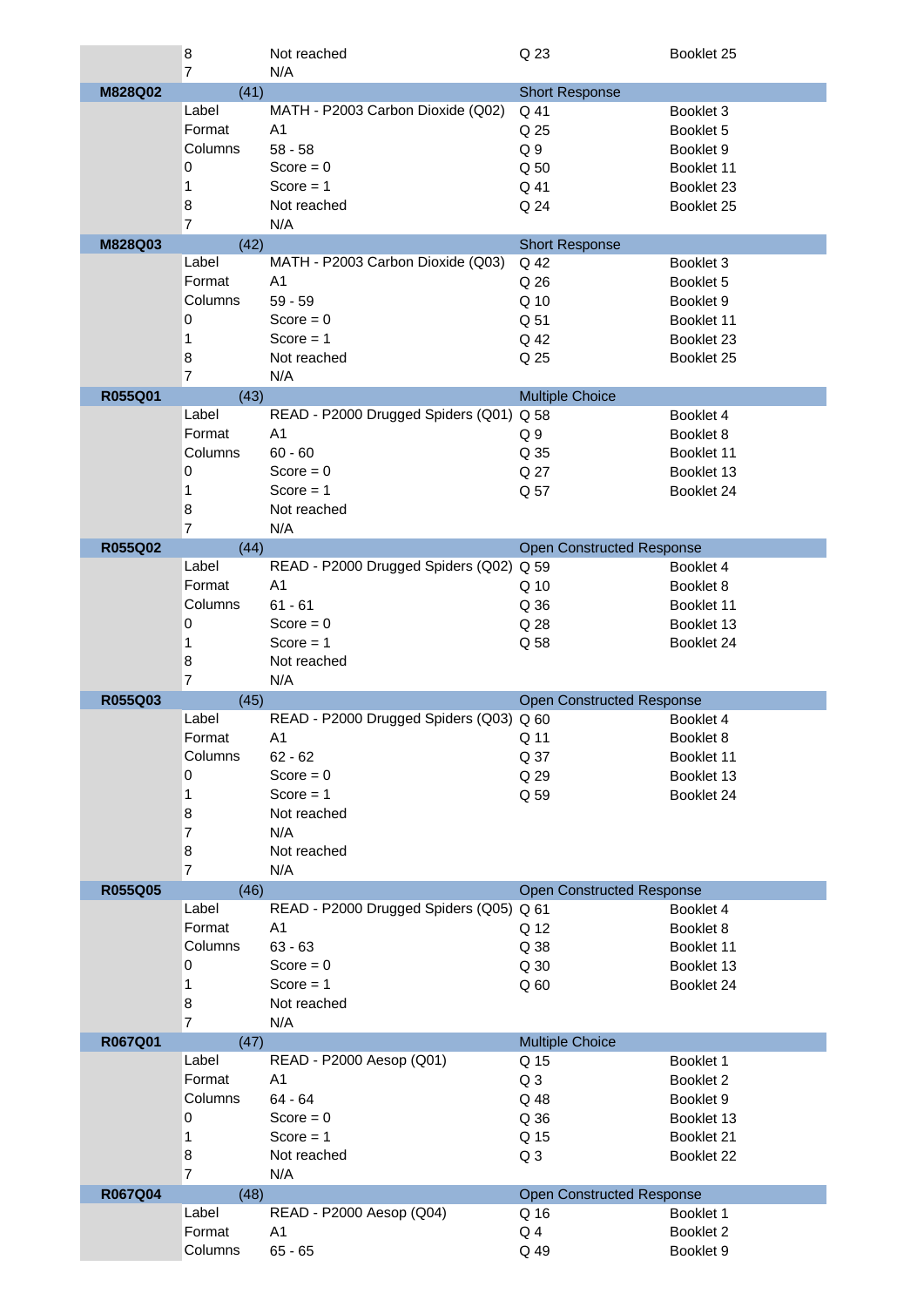|         | 0              | Score = $0$                    | Q 37                               | Booklet 13 |
|---------|----------------|--------------------------------|------------------------------------|------------|
|         | 1              | Score $= 1$                    | Q 16                               | Booklet 21 |
|         | $\overline{c}$ | Score $= 2$                    | Q <sub>4</sub>                     | Booklet 22 |
|         |                |                                |                                    |            |
|         | 8              | Not reached                    |                                    |            |
|         | $\overline{7}$ | N/A                            |                                    |            |
| R067Q05 | (49)           |                                | <b>Open Constructed Response</b>   |            |
|         | Label          | READ - P2000 Aesop (Q05)       | Q 17                               | Booklet 1  |
|         | Format         | A <sub>1</sub>                 | Q <sub>5</sub>                     | Booklet 2  |
|         | Columns        | $66 - 66$                      | Q 50                               | Booklet 9  |
|         | 0              | Score = $0$                    |                                    |            |
|         |                |                                | Q 38                               | Booklet 13 |
|         | 1              | Score $= 1$                    | Q 17                               | Booklet 21 |
|         | $\overline{2}$ | Score $= 2$                    | Q <sub>5</sub>                     | Booklet 22 |
|         | 8              | Not reached                    |                                    |            |
|         | $\overline{7}$ | N/A                            |                                    |            |
| R083Q01 | (50)           |                                | <b>Multiple Choice</b>             |            |
|         | Label          | READ - P2009 Household Work Q1 | Q 31                               | Booklet 2  |
|         | Format         | A <sub>1</sub>                 | Q 16                               |            |
|         |                |                                |                                    | Booklet 4  |
|         | Columns        | $67 - 67$                      | Q <sub>1</sub>                     | Booklet 5  |
|         | 0              | Score = $0$                    | Q 46                               | Booklet 7  |
|         | 1              | Score $= 1$                    |                                    |            |
|         | 8              | Not reached                    |                                    |            |
|         | $\overline{7}$ | N/A                            |                                    |            |
| R083Q02 | (51)           |                                | <b>Short Response</b>              |            |
|         | Label          | READ - P2009 Household Work Q2 |                                    |            |
|         |                |                                | Q 32                               | Booklet 2  |
|         | Format         | A <sub>1</sub>                 | Q 17                               | Booklet 4  |
|         | Columns        | $68 - 68$                      | Q <sub>2</sub>                     | Booklet 5  |
|         | 0              | Score = $0$                    | Q 47                               | Booklet 7  |
|         | 1              | Score $= 1$                    |                                    |            |
|         | 8              | Not reached                    |                                    |            |
|         | $\overline{7}$ | N/A                            |                                    |            |
|         |                |                                |                                    |            |
| R083Q03 | (52)           |                                | <b>Closed Constructed Response</b> |            |
|         | Label          | READ - P2009 Household Work Q3 | Q 33                               | Booklet 2  |
|         | Format         | A <sub>1</sub>                 | Q 18                               | Booklet 4  |
|         | Columns        | $69 - 69$                      | Q <sub>3</sub>                     | Booklet 5  |
|         | 0              | Score = $0$                    | Q 48                               | Booklet 7  |
|         |                |                                |                                    |            |
|         |                |                                |                                    |            |
|         | 1              | Score $= 1$                    |                                    |            |
|         | 8              | Not reached                    |                                    |            |
|         | $\overline{7}$ | N/A                            |                                    |            |
| R083Q04 | (53)           |                                | <b>Multiple Choice</b>             |            |
|         | Label          | READ - P2009 Household Work Q4 | Q 34                               | Booklet 2  |
|         | Format         | A <sub>1</sub>                 | Q 19                               | Booklet 4  |
|         | Columns        | $70 - 70$                      | Q <sub>4</sub>                     | Booklet 5  |
|         |                |                                |                                    |            |
|         | 0              | Score = $0$                    | Q 49                               | Booklet 7  |
|         | 1              | $Score = 1$                    |                                    |            |
|         | 8              | Not reached                    |                                    |            |
|         | $\overline{7}$ | N/A                            |                                    |            |
| R101Q01 | (54)           |                                | <b>Multiple Choice</b>             |            |
|         | Label          | READ - P2009 Rhinoceros - Q1   | Q 42                               | Booklet 2  |
|         | Format         | A <sub>1</sub>                 | Q 27                               | Booklet 4  |
|         | Columns        | $71 - 71$                      |                                    | Booklet 5  |
|         |                |                                | Q 12                               |            |
|         | 0              | Score = $0$                    | Q 57                               | Booklet 7  |
|         | 1              | Score $= 1$                    |                                    |            |
|         | 8              | Not reached                    |                                    |            |
|         | $\overline{7}$ | N/A                            |                                    |            |
| R101Q02 | (55)           |                                | <b>Multiple Choice</b>             |            |
|         | Label          | READ - P2009 Rhinoceros - Q2   | Q 43                               | Booklet 2  |
|         | Format         | A <sub>1</sub>                 | Q 28                               | Booklet 4  |
|         | Columns        | $72 - 72$                      |                                    | Booklet 5  |
|         |                |                                | Q 13                               |            |
|         | 0              | Score = $0$                    | Q 58                               | Booklet 7  |
|         | 1              | $Score = 1$                    |                                    |            |
|         | 8              | Not reached                    |                                    |            |
|         | $\overline{7}$ | N/A                            |                                    |            |
| R101Q03 | (56)           |                                | <b>Multiple Choice</b>             |            |
|         | Label          | READ - P2009 Rhinoceros - Q3   | Q 44                               | Booklet 2  |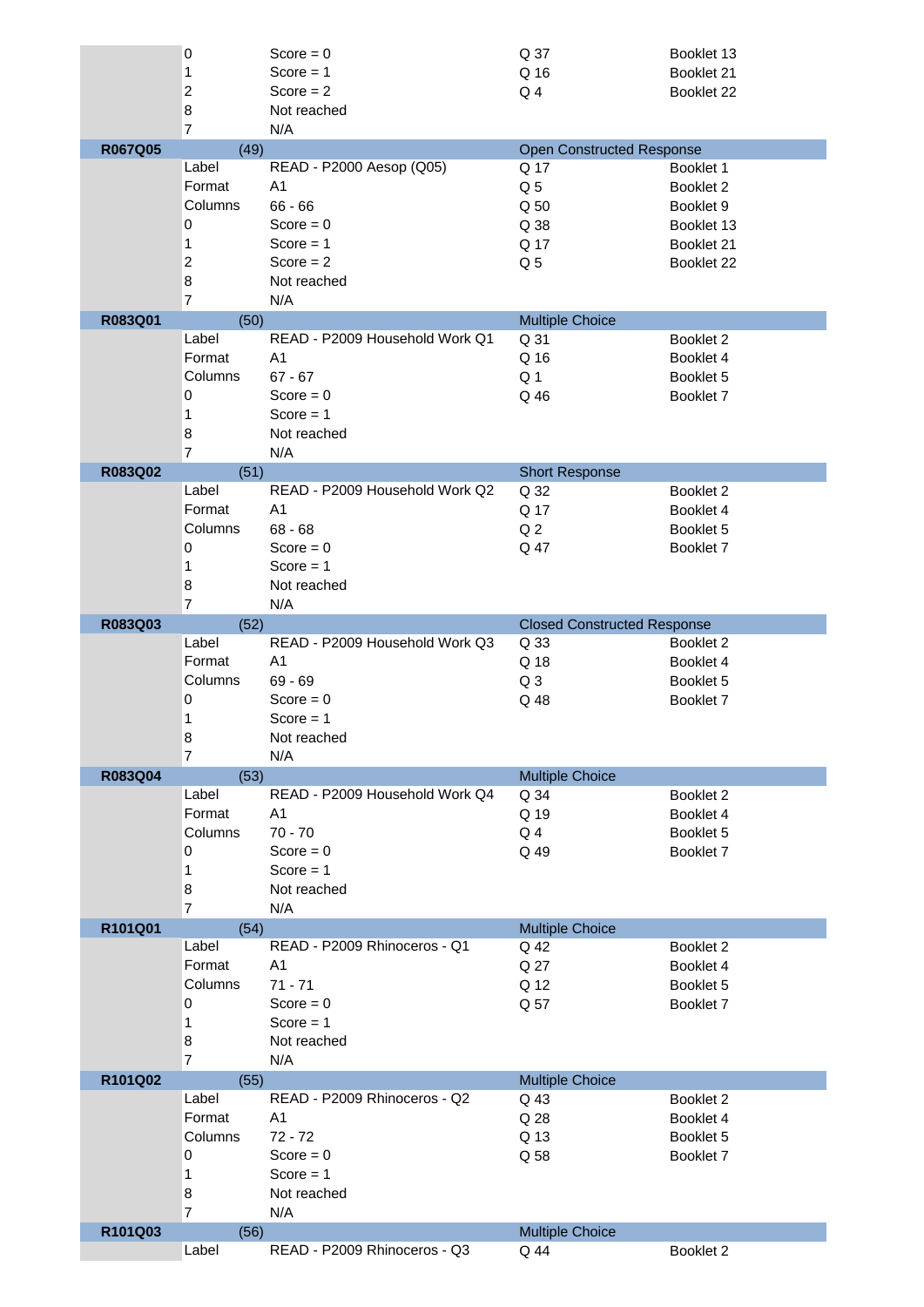|          | Format         | A <sub>1</sub>               | Q 29                               | Booklet 4  |
|----------|----------------|------------------------------|------------------------------------|------------|
|          | Columns        | $73 - 73$                    | Q 14                               | Booklet 5  |
|          | 0              | Score = $0$                  | Q 59                               | Booklet 7  |
|          | 1              | $Score = 1$                  |                                    |            |
|          | 8              | Not reached                  |                                    |            |
|          | $\overline{7}$ | N/A                          |                                    |            |
| R101Q04  | (57)           |                              | <b>Multiple Choice</b>             |            |
|          | Label          | READ - P2009 Rhinoceros - Q4 | Q 45                               | Booklet 2  |
|          | Format         | A <sub>1</sub>               | Q 30                               | Booklet 4  |
|          | Columns        | 74 - 74                      | Q 15                               | Booklet 5  |
|          | 0              | Score = $0$                  | Q <sub>60</sub>                    | Booklet 7  |
|          | 1              | Score $= 1$                  |                                    |            |
|          | 8              | Not reached                  |                                    |            |
|          | 7              | N/A                          |                                    |            |
| R101Q05  | (58)           |                              | <b>Multiple Choice</b>             |            |
|          | Label          | READ - P2009 Rhinoceros - Q5 | Q 46                               | Booklet 2  |
|          | Format         | A <sub>1</sub>               | Q 31                               | Booklet 4  |
|          | Columns        | $75 - 75$                    | Q 16                               | Booklet 5  |
|          | 0              | Score = $0$                  | Q 61                               | Booklet 7  |
|          | 1              | Score $= 1$                  |                                    |            |
|          | 8              | Not reached                  |                                    |            |
|          | $\overline{7}$ | N/A                          |                                    |            |
| R102Q04A | (59)           |                              | <b>Open Constructed Response</b>   |            |
|          | Label          | READ - P2000 Shirts (Q04a)   | Q 18                               | Booklet 1  |
|          | Format         | A <sub>1</sub>               | Q6                                 | Booklet 2  |
|          | Columns        | $76 - 76$                    | Q 51                               | Booklet 9  |
|          | 0              | Score = $0$                  | Q 39                               | Booklet 13 |
|          | 1              | $Score = 1$                  | Q 18                               | Booklet 21 |
|          | 8              | Not reached                  | Q6                                 | Booklet 22 |
|          | $\overline{7}$ | N/A                          |                                    |            |
| R102Q05  | (60)           |                              | <b>Closed Constructed Response</b> |            |
|          | Label          | READ - P2000 Shirts (Q05)    | Q 19                               | Booklet 1  |
|          | Format         | A <sub>1</sub>               | Q7                                 | Booklet 2  |
|          | Columns        | $77 - 77$                    | Q 52                               | Booklet 9  |
|          | 0              | Score = $0$                  | Q 40                               | Booklet 13 |
|          | 1              | $Score = 1$                  | Q 19                               | Booklet 21 |
|          | 8              | Not reached                  | Q7                                 | Booklet 22 |
|          | $\overline{7}$ | N/A                          |                                    |            |
| R102Q07  | (61)           |                              | <b>Multiple Choice</b>             |            |
|          | Label          | READ - P2000 Shirts (Q07)    | Q 20                               | Booklet 1  |
|          | Format         | A <sub>1</sub>               | Q8                                 | Booklet 2  |
|          | Columns        | $78 - 78$                    | Q 53                               | Booklet 9  |
|          | 0              | Score = $0$                  | Q 41                               | Booklet 13 |
|          | 1              | Score $= 1$                  | Q 20                               | Booklet 21 |
|          | 8              | Not reached                  | Q8                                 | Booklet 22 |
|          | $\overline{7}$ | N/A                          |                                    |            |
| R104Q01  |                |                              |                                    |            |
|          | (62)           |                              | <b>Closed Constructed Response</b> |            |
|          | Label          | READ - P2000 Telephone (Q01) | Q 62                               | Booklet 4  |
|          | Format         | A <sub>1</sub>               | Q 13                               | Booklet 8  |
|          | Columns        | 79 - 79                      | Q 39                               | Booklet 11 |
|          | 0              | Score = $0$                  | Q 31                               | Booklet 13 |
|          | 1              | Score $= 1$                  | Q 61                               | Booklet 24 |
|          | 8              | Not reached                  |                                    |            |
|          | $\overline{7}$ | N/A                          |                                    |            |
| R104Q02  | (63)           |                              | <b>Closed Constructed Response</b> |            |
|          | Label          | READ - P2000 Telephone (Q02) | Q 63                               | Booklet 4  |
|          | Format         | A <sub>1</sub>               | Q 14                               | Booklet 8  |
|          | Columns        | $80 - 80$                    | Q 40                               | Booklet 11 |
|          | 0              | Score = $0$                  | Q 32                               | Booklet 13 |
|          | 1              | $Score = 1$                  | Q 62                               | Booklet 24 |
|          | 8              | Not reached                  |                                    |            |
|          | 7              | N/A                          |                                    |            |
| R104Q05  | (64)<br>Label  | READ - P2000 Telephone (Q05) | <b>Short Response</b><br>Q 64      | Booklet 4  |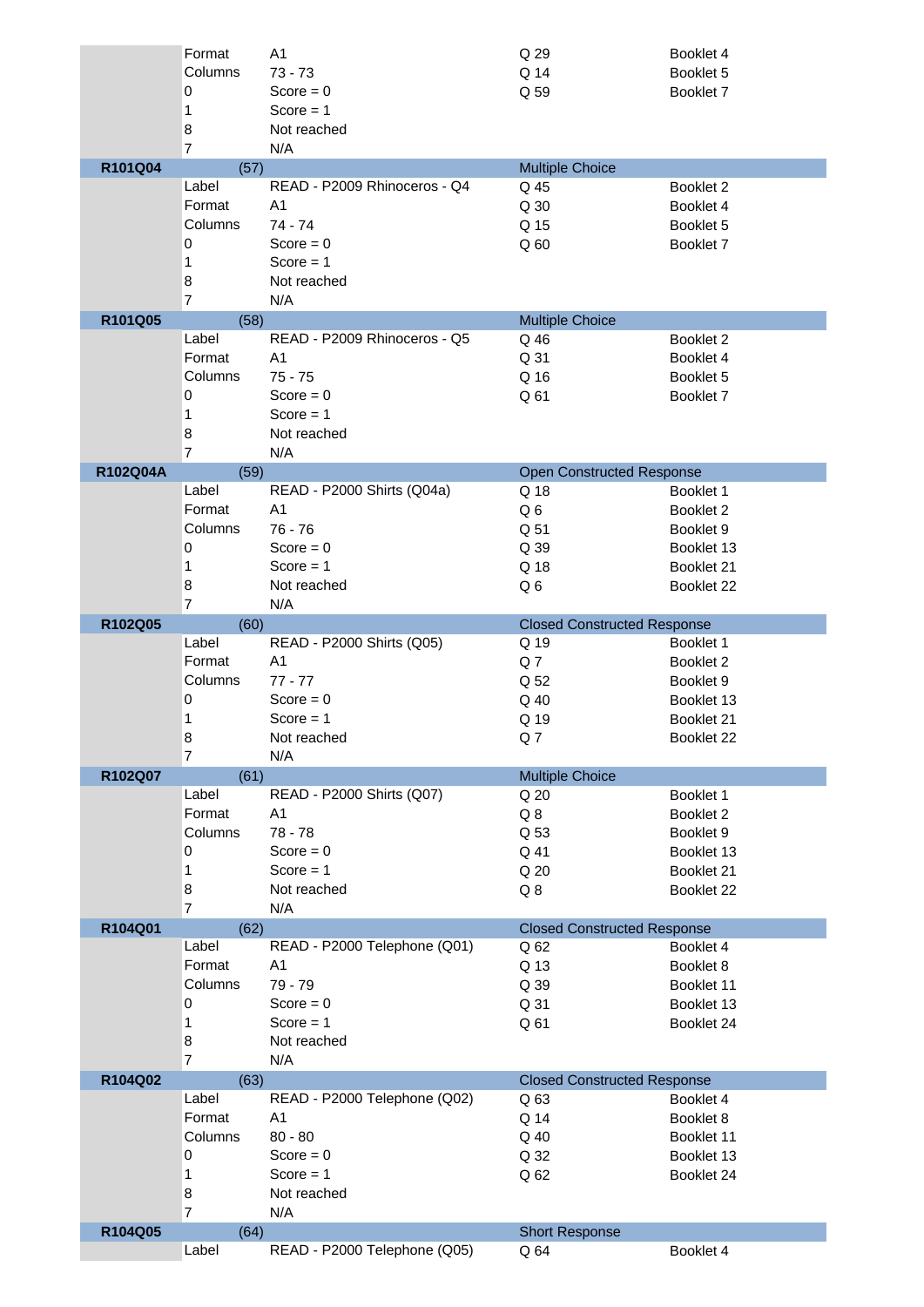|          | Format         | A <sub>1</sub>                 | Q 15                             | Booklet 8                |
|----------|----------------|--------------------------------|----------------------------------|--------------------------|
|          | Columns        | $81 - 81$                      | Q 41                             | Booklet 11               |
|          | 0              | Score = $0$                    | Q 33                             | Booklet 13               |
|          | 1              | Score $= 1$                    | Q 63                             | Booklet 24               |
|          | $\overline{c}$ | Score $= 2$                    |                                  |                          |
|          | $\bf 8$        | Not reached                    |                                  |                          |
|          | $\overline{7}$ | N/A                            |                                  |                          |
| R111Q01  | (65)           |                                | <b>Multiple Choice</b>           |                          |
|          | Label          | READ - P2000 Exchange (Q01)    | Q 54                             | Booklet 4                |
|          | Format         | A1                             | Q <sub>5</sub>                   | Booklet 8                |
|          | Columns        | $82 - 82$                      | Q 31                             | Booklet 11               |
|          | 0              | Score = $0$                    | Q 23                             | Booklet 13               |
|          | 1              | Score $= 1$                    | Q 53                             | Booklet 24               |
|          | 8              | Not reached                    |                                  |                          |
|          | $\overline{7}$ | N/A                            |                                  |                          |
| R111Q02B | (66)           |                                | <b>Open Constructed Response</b> |                          |
|          | Label          | READ - P2000 Exchange (Q02b)   | Q 55                             | Booklet 4                |
|          | Format         | A <sub>1</sub>                 | Q6                               | Booklet 8                |
|          | Columns        | $83 - 83$                      | Q 32                             | Booklet 11               |
|          | $\mathbf 0$    | Score = $0$                    | Q 24                             | Booklet 13               |
|          | 1              | Score $= 1$                    | Q 54                             | Booklet 24               |
|          | $\overline{c}$ | Score $= 2$                    |                                  |                          |
|          | $\bf8$         | Not reached                    |                                  |                          |
|          | $\overline{7}$ | N/A                            |                                  |                          |
| R111Q06B | (67)           |                                | <b>Open Constructed Response</b> |                          |
|          | Label          | READ - P2000 Exchange (Q06b)   | Q 57                             | Booklet 4                |
|          | Format         | A <sub>1</sub>                 | Q8                               | Booklet 8                |
|          | Columns        | 84 - 84                        | Q 34                             | Booklet 11               |
|          | 0              | $Score = 0$                    | Q 26                             | Booklet 13               |
|          | 1              | Score $= 1$                    | Q 56                             | Booklet 24               |
|          | $\overline{c}$ | Score $= 2$                    |                                  |                          |
|          | $\bf 8$        | Not reached                    |                                  |                          |
|          |                |                                |                                  |                          |
|          | $\overline{7}$ | N/A                            |                                  |                          |
| R219Q02  | (68)           |                                | <b>Open Constructed Response</b> |                          |
|          | Label          | READ - P2000 Employment (Q02)  | Q 14                             | Booklet 1                |
|          | Format         | A <sub>1</sub>                 | Q <sub>2</sub>                   | Booklet 2                |
|          | Columns        | $85 - 85$                      | Q 47                             | Booklet 9                |
|          | 0              | $Score = 0$                    | Q 35                             | Booklet 13               |
|          | 1              | Score $= 1$                    | Q 14                             | Booklet 21               |
|          | 8              | Not reached                    | Q <sub>2</sub>                   | Booklet 22               |
|          | $\overline{7}$ | N/A                            |                                  |                          |
| R220Q01  | (69)           |                                | <b>Short Response</b>            |                          |
|          | Label          | READ - P2000 South Pole (Q01)  | Q 21                             | Booklet 1                |
|          | Format         | A <sub>1</sub>                 | Q <sub>9</sub>                   | Booklet 2                |
|          | Columns        | $86 - 86$                      | Q 54                             | Booklet 9                |
|          | 0              | Score = $0$                    | Q 42                             | Booklet 13               |
|          | $\mathbf{1}$   | Score $= 1$                    | Q 21                             | Booklet 21               |
|          | 8              | Not reached                    | Q <sub>9</sub>                   | Booklet 22               |
|          | $\overline{7}$ | N/A                            |                                  |                          |
| R220Q02B | (70)           |                                | <b>Multiple Choice</b>           |                          |
|          | Label          | READ - P2000 South Pole (Q02b) | Q 22                             | Booklet 1                |
|          | Format         | A <sub>1</sub>                 | Q 10                             | Booklet 2                |
|          | Columns        | $87 - 87$                      | Q 55                             | Booklet 9                |
|          | 0              | Score = $0$                    | Q 43                             | Booklet 13               |
|          | 1              | Score $= 1$                    | Q 22                             | Booklet 21               |
|          | 8              | Not reached                    | Q 10                             | Booklet 22               |
|          | $\overline{7}$ | N/A                            |                                  |                          |
| R220Q04  | (71)           |                                | <b>Multiple Choice</b>           |                          |
|          | Label          | READ - P2000 South Pole (Q04)  | Q 23                             | Booklet 1                |
|          | Format         | A <sub>1</sub>                 | Q 11                             | Booklet 2                |
|          | Columns        | 88 - 88                        | Q 56                             | Booklet 9                |
|          | 0              | Score = $0$                    | Q 44                             | Booklet 13               |
|          | 1<br>8         | Score $= 1$<br>Not reached     | Q 23<br>Q 11                     | Booklet 21<br>Booklet 22 |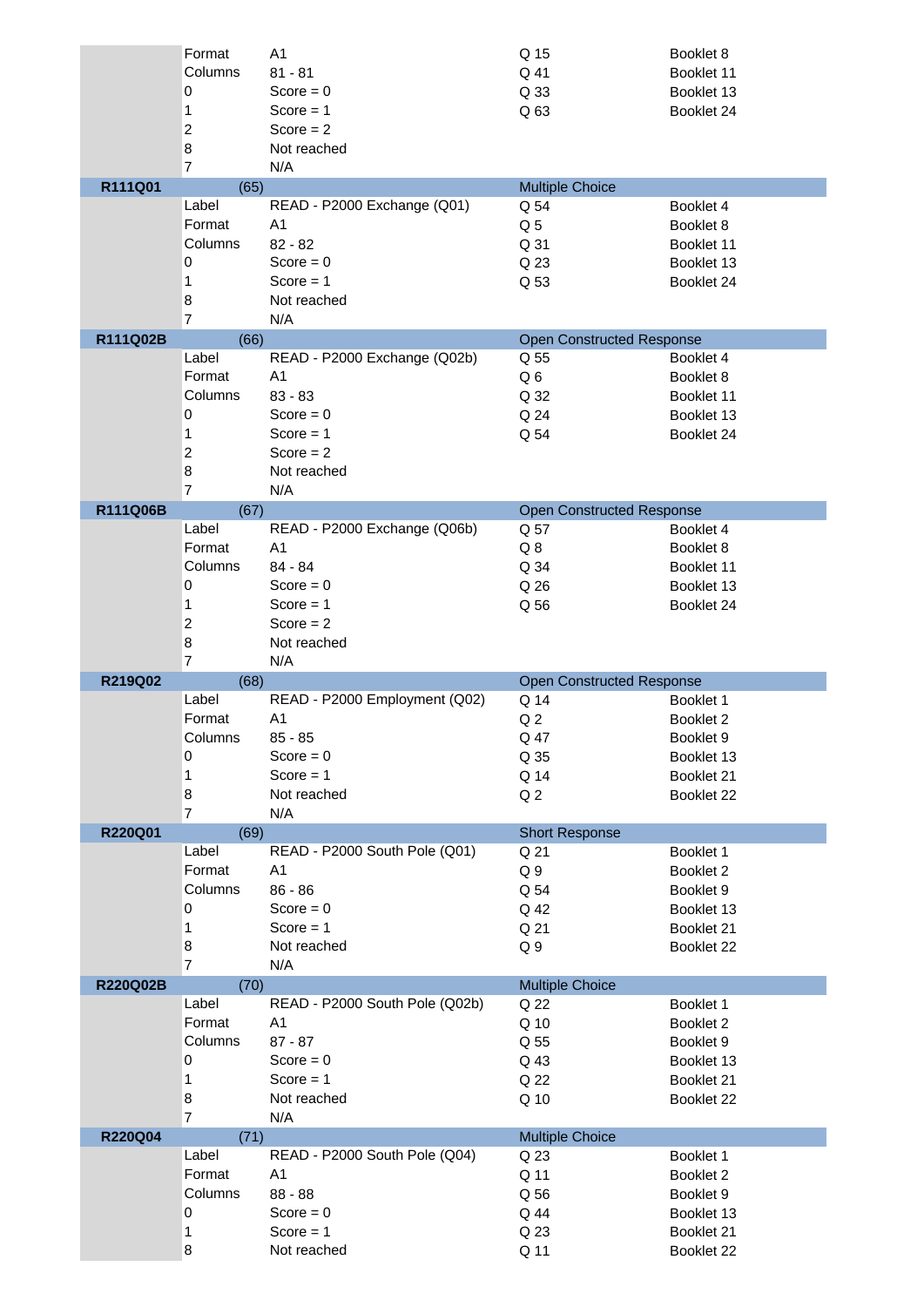|                 | $\overline{7}$ | N/A                             |                                    |            |
|-----------------|----------------|---------------------------------|------------------------------------|------------|
| R220Q05         | (72)           |                                 | <b>Multiple Choice</b>             |            |
|                 | Label          | READ - P2000 South Pole (Q05)   | Q 24                               | Booklet 1  |
|                 | Format         | A <sub>1</sub>                  | Q 12                               | Booklet 2  |
|                 | Columns        | $89 - 89$                       | Q 57                               | Booklet 9  |
|                 |                |                                 |                                    |            |
|                 | 0              | Score = $0$                     | Q 45                               | Booklet 13 |
|                 | 1              | $Score = 1$                     | Q 24                               | Booklet 21 |
|                 | 8              | Not reached                     | Q 12                               | Booklet 22 |
|                 | $\overline{7}$ | N/A                             |                                    |            |
| <b>R220Q06</b>  | (73)           |                                 | <b>Multiple Choice</b>             |            |
|                 | Label          | READ - P2000 South Pole (Q06)   | Q 25                               | Booklet 1  |
|                 | Format         | A <sub>1</sub>                  | Q 13                               | Booklet 2  |
|                 | Columns        | $90 - 90$                       | Q 58                               | Booklet 9  |
|                 |                | $Score = 0$                     |                                    |            |
|                 | 0              |                                 | Q 46                               | Booklet 13 |
|                 | 1              | Score $= 1$                     | Q 25                               | Booklet 21 |
|                 | 8              | Not reached                     | Q 13                               | Booklet 22 |
|                 | $\overline{7}$ | N/A                             |                                    |            |
| R227Q01         | (74)           |                                 | <b>Multiple Choice</b>             |            |
|                 | Label          | READ - P2000 Optician (Q01)     | Q 50                               | Booklet 4  |
|                 | Format         | A <sub>1</sub>                  | Q <sub>1</sub>                     | Booklet 8  |
|                 | Columns        | $91 - 91$                       | Q 27                               | Booklet 11 |
|                 | 0              | Score = $0$                     | Q 19                               |            |
|                 |                |                                 |                                    | Booklet 13 |
|                 | 1              | Score $= 1$                     | Q 49                               | Booklet 24 |
|                 | 8              | Not reached                     |                                    |            |
|                 | $\overline{7}$ | N/A                             |                                    |            |
| <b>R227Q02T</b> | (75)           |                                 | <b>Complex Multiple Choice</b>     |            |
|                 | Label          | READ - P2000 Optician (Q02)     | Q 51                               | Booklet 4  |
|                 | Format         | A <sub>1</sub>                  | Q <sub>2</sub>                     | Booklet 8  |
|                 | Columns        | $92 - 92$                       | Q 28                               | Booklet 11 |
|                 | $\pmb{0}$      | Score = $0$                     | Q 20                               | Booklet 13 |
|                 |                |                                 |                                    |            |
|                 | 1              | $Score = 1$                     | Q 50                               | Booklet 24 |
|                 | $\overline{c}$ | Score $= 2$                     |                                    |            |
|                 | 8              | Not reached                     |                                    |            |
|                 | $\overline{7}$ | N/A                             |                                    |            |
|                 |                |                                 |                                    |            |
| R227Q03         | (76)           |                                 | <b>Open Constructed Response</b>   |            |
|                 | Label          | READ - P2000 Optician (Q03)     | Q 52                               | Booklet 4  |
|                 |                |                                 |                                    |            |
|                 | Format         | A <sub>1</sub>                  | Q <sub>3</sub>                     | Booklet 8  |
|                 | Columns        | $93 - 93$                       | Q 29                               | Booklet 11 |
|                 | 0              | Score = $0$                     | Q 21                               | Booklet 13 |
|                 | 1              | $Score = 1$                     | Q 51                               | Booklet 24 |
|                 | 8              | Not reached                     |                                    |            |
|                 | 7              | N/A                             |                                    |            |
| R227Q06         | (77)           |                                 | <b>Short Response</b>              |            |
|                 | Label          | READ - P2000 Optician (Q06)     | Q 53                               | Booklet 4  |
|                 | Format         | A <sub>1</sub>                  | Q4                                 | Booklet 8  |
|                 | Columns        | 94 - 94                         | Q 30                               | Booklet 11 |
|                 | 0              |                                 |                                    |            |
|                 |                | $Score = 0$                     | Q 22                               | Booklet 13 |
|                 | 1              | $Score = 1$                     | Q 52                               | Booklet 24 |
|                 | 8              | Not reached                     |                                    |            |
|                 | $\overline{7}$ | N/A                             |                                    |            |
| R245Q01         | (78)           |                                 | <b>Closed Constructed Response</b> |            |
|                 | Label          | READ - P2009 Movie Reviews - Q1 | Q 40                               | Booklet 2  |
|                 | Format         | A <sub>1</sub>                  | Q 25                               | Booklet 4  |
|                 | Columns        | $95 - 95$                       | Q 10                               | Booklet 5  |
|                 | 0              | Score = $0$                     | Q 55                               | Booklet 7  |
|                 | 1              |                                 |                                    |            |
|                 |                | Score $= 1$                     |                                    |            |
|                 | 8              | Not reached                     |                                    |            |
|                 | $\overline{7}$ | N/A                             |                                    |            |
| R245Q02         | (79)           |                                 | <b>Closed Constructed Response</b> |            |
|                 | Label          | READ - P2009 Movie Reviews - Q2 | Q 41                               | Booklet 2  |
|                 | Format         | A <sub>1</sub>                  | Q 26                               | Booklet 4  |
|                 | Columns        | $96 - 96$                       | Q 11                               | Booklet 5  |
|                 | 0              | $Score = 0$                     | Q 56                               | Booklet 7  |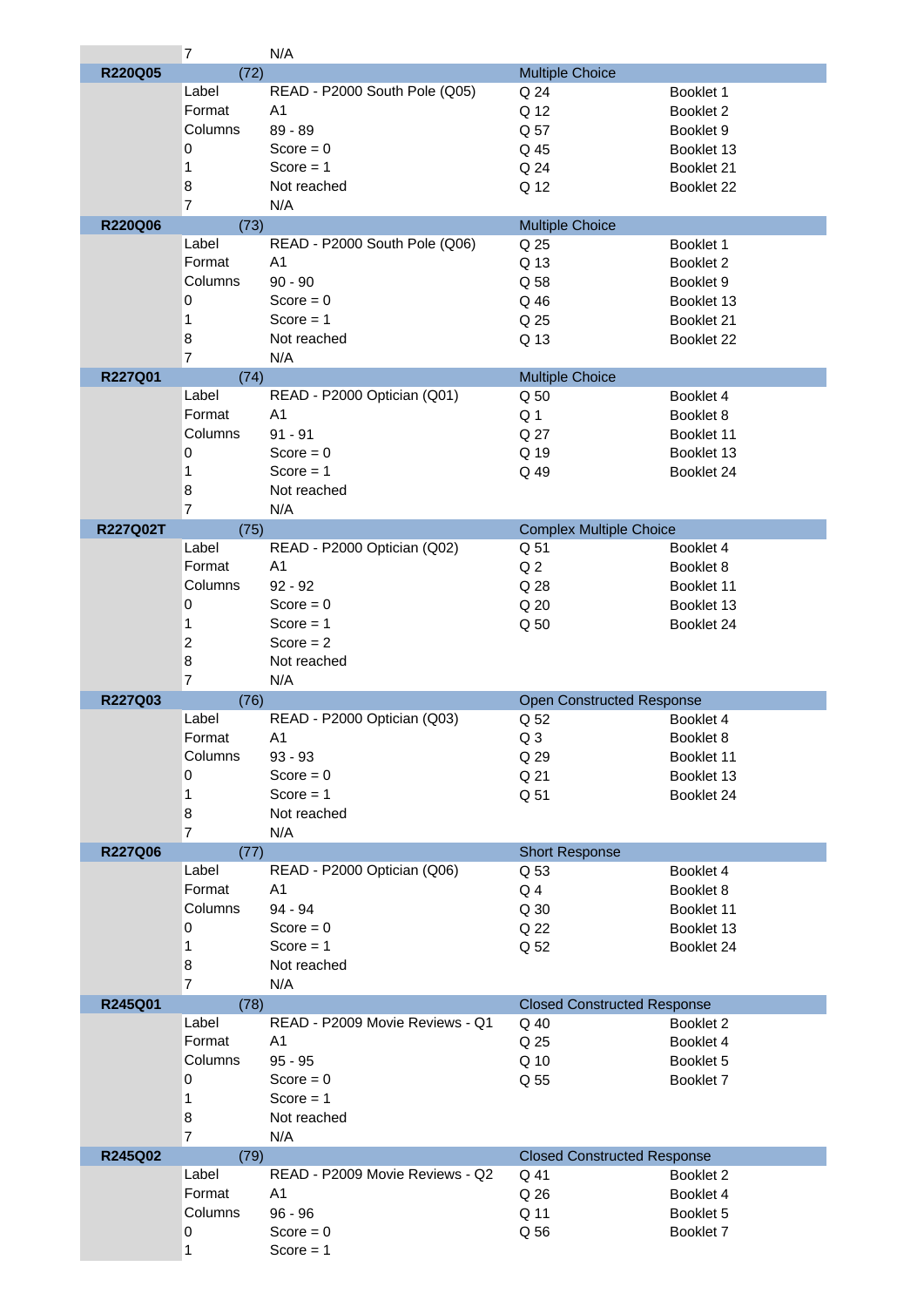|          | 8              | Not reached                              |                                  |            |
|----------|----------------|------------------------------------------|----------------------------------|------------|
|          | 7              | N/A                                      |                                  |            |
| R403Q01  | (80)           |                                          | <b>Multiple Choice</b>           |            |
|          | Label          | READ - P2009 Brushing your teeth Q1 Q 37 |                                  | Booklet 21 |
|          | Format         | A <sub>1</sub>                           | Q 29                             | Booklet 23 |
|          | Columns        | $97 - 97$                                | Q 12                             | Booklet 24 |
|          | 0              | Score = $0$                              | Q 55                             | Booklet 26 |
|          | 1              | Score $= 1$                              |                                  |            |
|          |                |                                          |                                  |            |
|          | 8              | Not reached                              |                                  |            |
|          | $\overline{7}$ | N/A                                      |                                  |            |
| R403Q02  | (81)           |                                          | <b>Multiple Choice</b>           |            |
|          | Label          | READ - P2009 Brushing your teeth Q2 Q 38 |                                  | Booklet 21 |
|          | Format         | A1                                       | Q 30                             | Booklet 23 |
|          | Columns        | $98 - 98$                                | Q 13                             | Booklet 24 |
|          | 0              | $Score = 0$                              | Q 56                             | Booklet 26 |
|          | 1              | Score $= 1$                              |                                  |            |
|          | 8              | Not reached                              |                                  |            |
|          | $\overline{7}$ | N/A                                      |                                  |            |
| R403Q03  | (82)           |                                          | <b>Short Response</b>            |            |
|          | Label          | READ - P2009 Brushing your teeth Q3 Q 39 |                                  | Booklet 21 |
|          | Format         | A <sub>1</sub>                           | Q 31                             | Booklet 23 |
|          | Columns        | $99 - 99$                                | Q 14                             | Booklet 24 |
|          |                |                                          |                                  |            |
|          | 0              | $Score = 0$                              | Q 57                             | Booklet 26 |
|          | 1              | Score $= 1$                              |                                  |            |
|          | 8              | Not reached                              |                                  |            |
|          | 7              | N/A                                      |                                  |            |
| R403Q04  | (83)           |                                          | <b>Multiple Choice</b>           |            |
|          | Label          | READ - P2009 Brushing your teeth Q4 Q 40 |                                  | Booklet 21 |
|          | Format         | A1                                       | Q 32                             | Booklet 23 |
|          | Columns        | $100 - 100$                              | Q 15                             | Booklet 24 |
|          | 0              | Score = $0$                              | Q 58                             | Booklet 26 |
|          | 1              | $Score = 1$                              |                                  |            |
|          | 8              | Not reached                              |                                  |            |
|          | $\overline{7}$ | N/A                                      |                                  |            |
| R404Q03  | (84)           |                                          | <b>Multiple Choice</b>           |            |
|          | Label          | READ - P2009 Sleep Q3                    | Q 32                             | Booklet 5  |
|          | Format         |                                          |                                  |            |
|          |                | A1                                       | $Q_4$                            | Booklet 6  |
|          | Columns        | $101 - 101$                              | Q 22                             | Booklet 10 |
|          | 0              | Score = $0$                              | Q 50                             | Booklet 13 |
|          | 1              | Score $= 1$                              | Q 31                             | Booklet 25 |
|          | 8              | Not reached                              | Q <sub>4</sub>                   | Booklet 26 |
|          | $\overline{7}$ | N/A                                      |                                  |            |
| R404Q06  | (85)           |                                          | <b>Multiple Choice</b>           |            |
|          | Label          | READ - P2009 Sleep Q6                    | Q 33                             | Booklet 5  |
|          | Format         | A <sub>1</sub>                           | Q <sub>5</sub>                   | Booklet 6  |
|          | Columns        | $102 - 102$                              | Q 23                             | Booklet 10 |
|          | 0              | Score = $0$                              | Q 51                             | Booklet 13 |
|          | 1              | Score $= 1$                              | Q 32                             | Booklet 25 |
|          | 8              | Not reached                              | Q <sub>5</sub>                   | Booklet 26 |
|          | $\overline{7}$ | N/A                                      |                                  |            |
| R404Q07T | (86)           |                                          | <b>Complex Multiple Choice</b>   |            |
|          | Label          | READ - P2009 Sleep Q7                    | Q 34                             | Booklet 5  |
|          | Format         | A <sub>1</sub>                           |                                  |            |
|          |                |                                          | Q6                               | Booklet 6  |
|          | Columns        | $103 - 103$                              | Q 24                             | Booklet 10 |
|          | 0              | $Score = 0$                              | Q 52                             | Booklet 13 |
|          | 1              | Score $= 1$                              | Q 33                             | Booklet 25 |
|          | 8              | Not reached                              | Q6                               | Booklet 26 |
|          | $\overline{7}$ | N/A                                      |                                  |            |
| R404Q10A | (87)           |                                          | <b>Open Constructed Response</b> |            |
|          | Label          | READ - P2009 Sleep Q10A                  | Q 35                             | Booklet 5  |
|          | Format         | A1                                       | Q7                               | Booklet 6  |
|          | Columns        | $104 - 104$                              | Q 25                             | Booklet 10 |
|          | 0              | Score = $0$                              | Q 53                             | Booklet 13 |
|          | 1              | Score $= 1$                              | Q 34                             | Booklet 25 |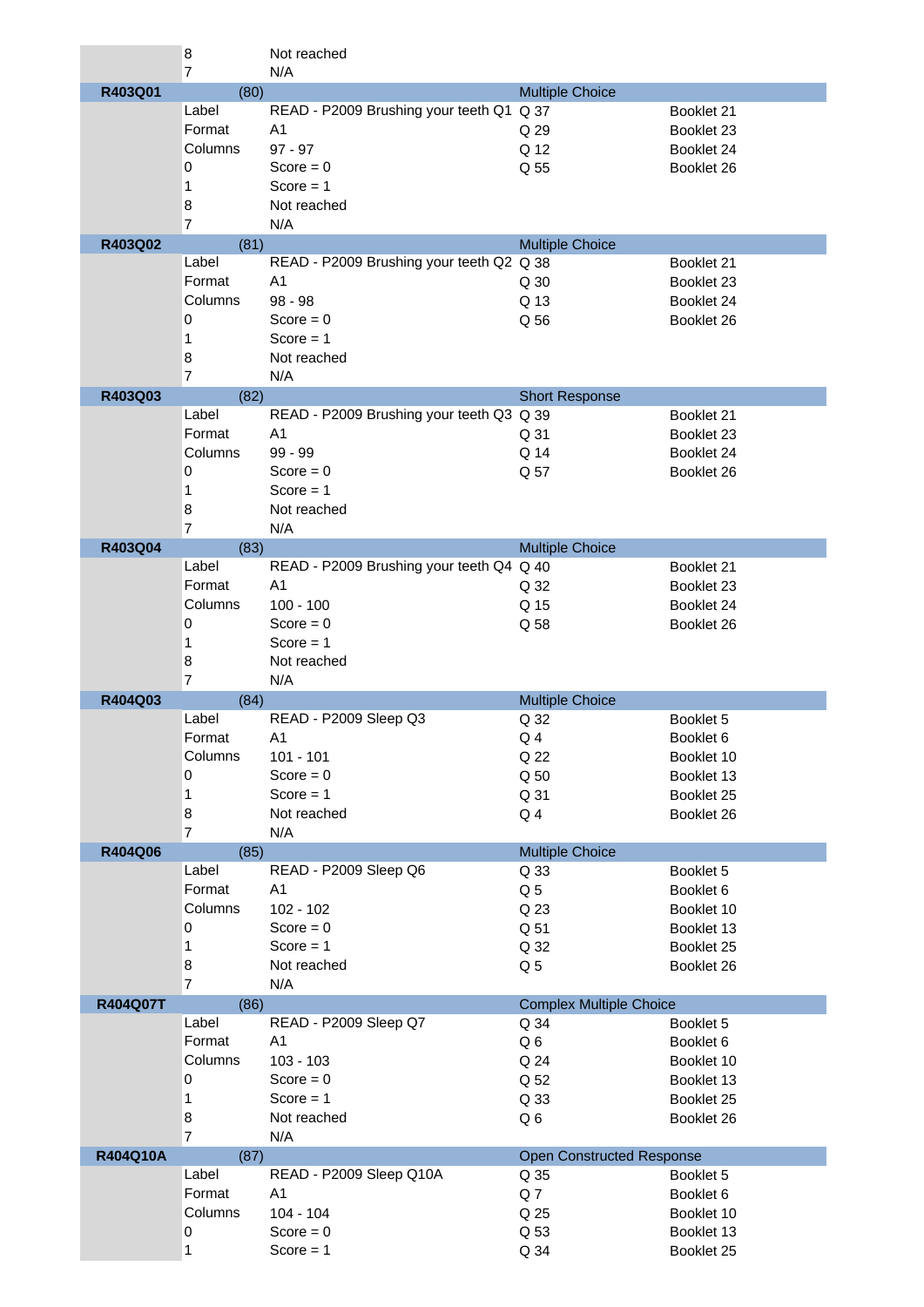|          | $\boldsymbol{8}$ | Not reached                     | Q7                               | Booklet 26                      |
|----------|------------------|---------------------------------|----------------------------------|---------------------------------|
|          | 7                | N/A                             |                                  |                                 |
| R404Q10B | (88)             |                                 | <b>Open Constructed Response</b> |                                 |
|          | Label            | READ - P2009 Sleep Q10B         | Q 35                             | Booklet 5                       |
|          | Format           | A <sub>1</sub>                  | Q <sub>7</sub>                   | Booklet 6                       |
|          | Columns          | $105 - 105$                     | Q 25                             | Booklet 10                      |
|          | 0                | Score = $0$                     | Q 53                             | Booklet 13                      |
|          | 1                | $Score = 1$                     | Q 34                             | Booklet 25                      |
|          | 8                | Not reached                     | Q <sub>7</sub>                   | Booklet 26                      |
|          | $\overline{7}$   | N/A                             |                                  |                                 |
| R406Q01  | (89)<br>Label    | READ - P2009 Kokeshi Dolls Q1   | <b>Open Constructed Response</b> |                                 |
|          | Format           | A <sub>1</sub>                  | Q 36                             | Booklet 5                       |
|          | Columns          | $106 - 106$                     | $Q_8$                            | Booklet 6                       |
|          | $\mathbf 0$      | $Score = 0$                     | Q 26<br>Q 54                     | Booklet 10                      |
|          | 1                | Score $= 1$                     | Q6                               | Booklet 13                      |
|          | 8                | Not reached                     | Q 35                             | <b>Booklet UH</b><br>Booklet 25 |
|          | 7                | N/A                             | Q <sub>8</sub>                   | Booklet 26                      |
| R406Q02  | (90)             |                                 | <b>Open Constructed Response</b> |                                 |
|          | Label            | READ - P2009 Kokeshi Dolls Q2   | Q 38                             | Booklet 5                       |
|          | Format           | A <sub>1</sub>                  | Q 10                             | Booklet 6                       |
|          | Columns          | $107 - 107$                     | Q 28                             | Booklet 10                      |
|          | 0                | Score = $0$                     | Q 56                             | Booklet 13                      |
|          | 1                | Score $= 1$                     | $Q_8$                            | <b>Booklet UH</b>               |
|          | 8                | Not reached                     | Q 37                             | Booklet 25                      |
|          | $\overline{7}$   | N/A                             | Q 10                             | Booklet 26                      |
| R406Q05  | (91)             |                                 | <b>Open Constructed Response</b> |                                 |
|          | Label            | READ - P2009 Kokeshi Dolls Q5   | Q 37                             | Booklet 5                       |
|          | Format           | A <sub>1</sub>                  | Q <sub>9</sub>                   | Booklet 6                       |
|          | Columns          | $108 - 108$                     | Q 27                             | Booklet 10                      |
|          | $\mathbf 0$      | $Score = 0$                     | Q 55                             | Booklet 13                      |
|          | 1                | $Score = 1$                     | Q <sub>7</sub>                   | <b>Booklet UH</b>               |
|          | 8                | Not reached                     | Q 36                             | Booklet 25                      |
|          | $\overline{7}$   | N/A                             | Q <sub>9</sub>                   | Booklet 26                      |
| R412Q01  | (92)             |                                 | <b>Multiple Choice</b>           |                                 |
|          | Label            | READ - P2009 World Languages Q1 | Q 23                             | Booklet 6                       |
|          | Format           | A1                              | Q <sub>9</sub>                   | Booklet 7                       |
|          | Columns          | 109 - 109                       | Q 53                             | Booklet 8                       |
|          | 0                | Score = $0$                     | Q 39                             | Booklet 9                       |
|          | 1                | Score $= 1$                     | Q 23                             | Booklet 26                      |
|          | 8                | Not reached                     | Q <sub>9</sub>                   | Booklet 27                      |
|          | $\overline{7}$   | N/A                             |                                  |                                 |
| R412Q05  | (93)             |                                 | <b>Multiple Choice</b>           |                                 |
|          | Label            | READ - P2009 World Languages Q5 | Q 24                             | Booklet 6                       |
|          | Format           | A1                              | Q 10                             | Booklet 7                       |
|          | Columns          | $110 - 110$                     | Q 54                             | Booklet 8                       |
|          | 0                | Score = $0$                     | Q 40                             | Booklet 9                       |
|          | 1                | Score $= 1$                     | Q 24                             | Booklet 26                      |
|          | 8                | Not reached                     | Q 10                             | Booklet 27                      |
|          | $\overline{7}$   | N/A                             |                                  |                                 |
| R412Q06T | (94)             |                                 | <b>Complex Multiple Choice</b>   |                                 |
|          | Label            | READ - P2009 World Languages Q6 | Q 26                             | Booklet 6                       |
|          | Format           | A <sub>1</sub>                  | Q 12                             | Booklet 7                       |
|          | Columns          | $111 - 111$                     | Q 56                             | Booklet 8                       |
|          | $\mathbf 0$      | Score = $0$                     | Q 42                             | Booklet 9                       |
|          | 1                | Score $= 1$                     | Q 26                             | Booklet 26                      |
|          | 8                | Not reached                     | Q 12                             | Booklet 27                      |
|          | $\overline{7}$   | N/A                             |                                  |                                 |
| R412Q08  | (95)             |                                 | <b>Open Constructed Response</b> |                                 |
|          | Label            | READ - P2009 World Languages Q8 | Q 25                             | Booklet 6                       |
|          | Format           | A <sub>1</sub>                  | Q 11                             | Booklet 7                       |
|          | Columns          | 112 - 112                       | Q 55                             | Booklet 8                       |
|          | $\mathbf 0$      | Score = $0$                     | Q 41                             | Booklet 9                       |
|          | 1                | Score $= 1$                     | Q 25                             | Booklet 26                      |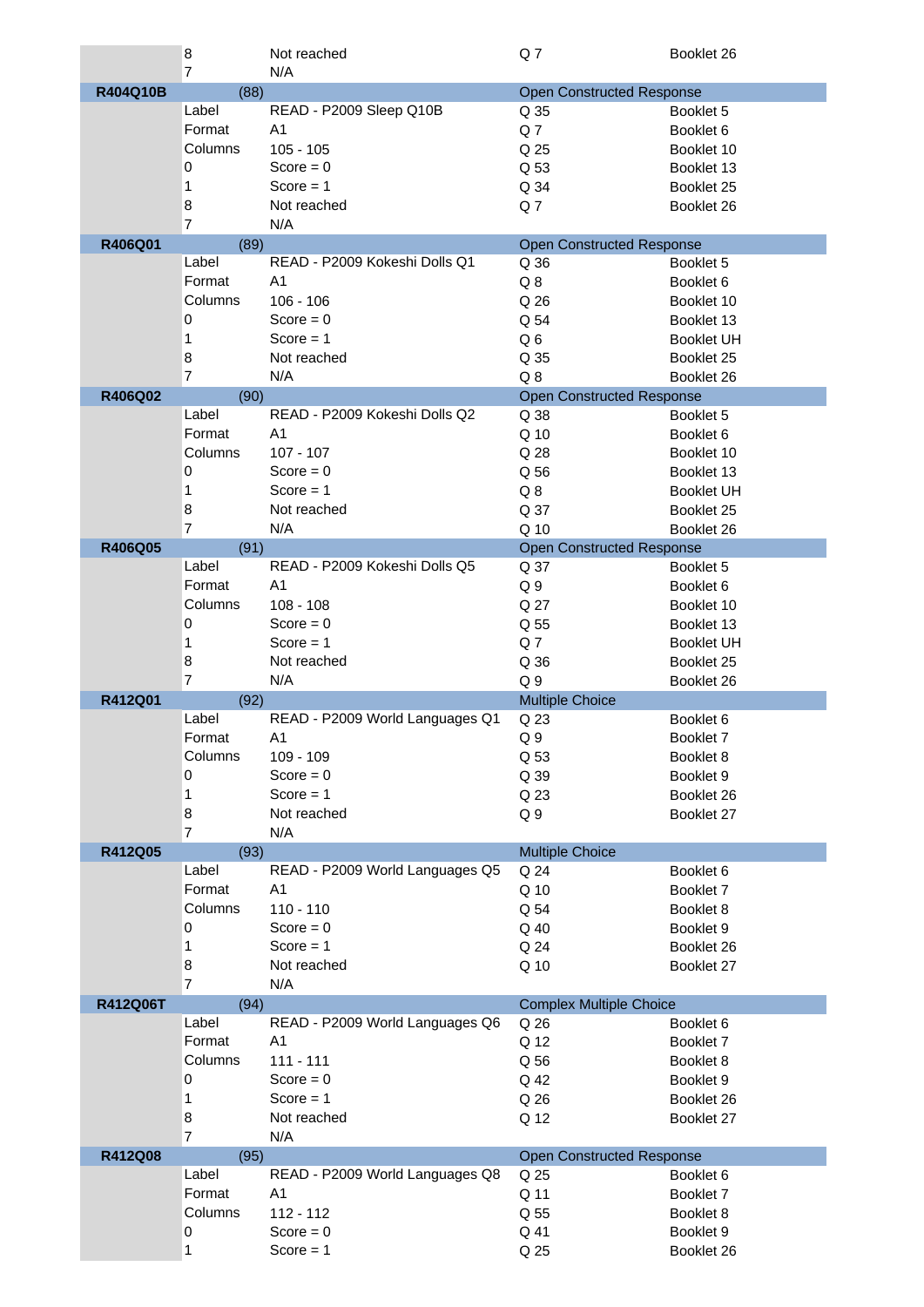|         | 8                      | Not reached                              | Q 11                             | Booklet 27               |
|---------|------------------------|------------------------------------------|----------------------------------|--------------------------|
|         | $\overline{7}$         | N/A                                      |                                  |                          |
| R414Q02 | (96)                   |                                          | <b>Multiple Choice</b>           |                          |
|         | Label                  | READ - P2009 Mobile Phone Safety Q2 Q 37 |                                  | Booklet 1                |
|         | Format                 | A <sub>1</sub>                           | Q 29                             | Booklet 3                |
|         | Columns                | $113 - 113$                              | Q 12                             | Booklet 4                |
|         | 0                      | Score = $0$                              | Q 55                             | Booklet 6                |
|         | 1                      | Score $= 1$                              |                                  |                          |
|         | 8                      | Not reached                              |                                  |                          |
|         | $\overline{7}$         | N/A                                      |                                  |                          |
| R414Q06 | (97)                   |                                          | Open Constructed Response        |                          |
|         | Label                  | READ - P2009 Mobile Phone Safety Qf Q 39 |                                  | Booklet 1                |
|         | Format                 | A <sub>1</sub>                           | Q 31                             | Booklet 3                |
|         | Columns                | $114 - 114$                              | Q 14                             | Booklet 4                |
|         | 0                      | Score = $0$                              | Q 57                             | Booklet 6                |
|         | 1                      | Score $= 1$                              |                                  |                          |
|         | 8                      | Not reached                              |                                  |                          |
|         | $\overline{7}$         | N/A                                      |                                  |                          |
| R414Q09 | (98)                   |                                          | <b>Multiple Choice</b>           |                          |
|         | Label                  | READ - P2009 Mobile Phone Safety Q! Q 40 |                                  | Booklet 1                |
|         | Format                 | A <sub>1</sub>                           | Q 32                             | Booklet 3                |
|         | Columns                | $115 - 115$                              | Q 15                             | Booklet 4                |
|         | 0                      | Score = $0$                              | Q 58                             | Booklet 6                |
|         | 1                      | Score = $1$                              |                                  |                          |
|         | 8                      | Not reached                              |                                  |                          |
|         | $\overline{7}$         | N/A                                      |                                  |                          |
| R414Q11 | (99)                   |                                          | <b>Multiple Choice</b>           |                          |
|         | Label                  | READ - P2009 Mobile Phone Safety Q1Q 38  |                                  | Booklet 1                |
|         | Format                 | A <sub>1</sub>                           | Q 30                             | Booklet 3                |
|         | Columns                | $116 - 116$                              | Q 13                             | Booklet 4                |
|         | 0                      | Score = $0$                              | Q 56                             | Booklet 6                |
|         | 1                      | Score $= 1$                              |                                  |                          |
|         | 8                      | Not reached                              |                                  |                          |
|         | $\overline{7}$         | N/A                                      |                                  |                          |
| R417Q03 | (100)                  |                                          | <b>Short Response</b>            |                          |
|         | Label                  | READ - P2009 Balloon Q3                  | Q 34                             | Booklet 21               |
|         | Format                 | A1                                       | Q 26                             | Booklet 23               |
|         | Columns                | $117 - 117$                              | Q9                               | Booklet 24               |
|         | 0                      | $Score = 0$                              | Q 52                             | Booklet 26               |
|         | $\mathbf{1}$           | Score $= 1$                              |                                  |                          |
|         | $\overline{c}$         | Score $= 2$                              |                                  |                          |
|         | 8                      | Not reached                              |                                  |                          |
|         | $\overline{7}$         | N/A                                      |                                  |                          |
| R417Q04 | (101)                  |                                          | <b>Open Constructed Response</b> |                          |
|         | Label                  | READ - P2009 Balloon Q4                  | Q 35                             | Booklet 21               |
|         | Format                 | A <sub>1</sub>                           | Q 27                             | Booklet 23               |
|         | Columns                | $118 - 118$                              | Q 10                             | Booklet 24               |
|         | 0                      | Score = $0$                              | Q 53                             | Booklet 26               |
|         | 1                      | Score $= 1$                              |                                  |                          |
|         | 8                      | Not reached                              |                                  |                          |
|         | $\overline{7}$         | N/A                                      |                                  |                          |
| R417Q06 | (102)                  |                                          | <b>Multiple Choice</b>           |                          |
|         | Label                  | READ - P2009 Balloon Q6                  | Q 36                             | Booklet 21               |
|         | Format                 | A <sub>1</sub>                           | Q 28                             | Booklet 23               |
|         | Columns                | 119 - 119                                | Q 11                             | Booklet 24               |
|         | 0                      | Score = $0$                              | Q 54                             | Booklet 26               |
|         | 1                      | Score $= 1$                              |                                  |                          |
|         | 8                      | Not reached                              |                                  |                          |
|         | $\overline{7}$         | N/A                                      |                                  |                          |
| R417Q08 | (103)                  |                                          | <b>Multiple Choice</b>           |                          |
|         | Label                  | READ - P2009 Balloon Q8                  | Q 33                             | Booklet 21               |
|         |                        |                                          |                                  |                          |
|         | Format                 | A <sub>1</sub>                           | Q 25                             | Booklet 23               |
|         | Columns<br>$\mathbf 0$ | 120 - 120<br>$Score = 0$                 | Q8<br>Q 51                       | Booklet 24<br>Booklet 26 |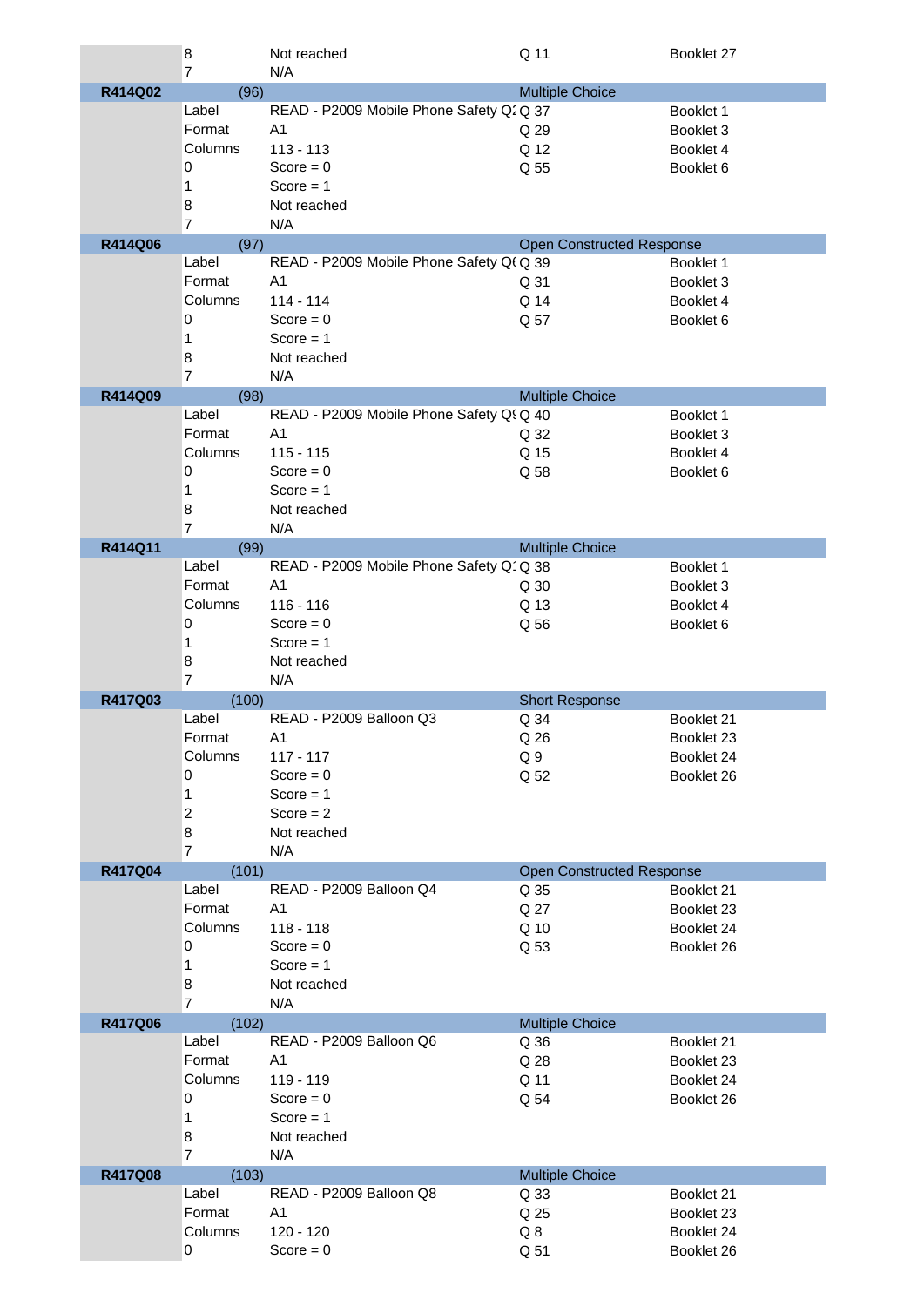|                | 1                 | $Score = 1$                              |                                    |                          |
|----------------|-------------------|------------------------------------------|------------------------------------|--------------------------|
|                | 8                 | Not reached                              |                                    |                          |
|                | $\overline{7}$    | N/A                                      |                                    |                          |
| R420Q02        | (104)             | READ - P2009 Childrens Futures Q2        | <b>Short Response</b>              |                          |
|                | Label             |                                          | Q 15                               | Booklet 6                |
|                | Format            | A <sub>1</sub>                           | Q <sub>1</sub>                     | Booklet 7                |
|                | Columns           | 121 - 121                                | Q 45                               | Booklet 8                |
|                | 0                 | $Score = 0$                              | Q 31                               | Booklet 9                |
|                | 1                 | Score $= 1$                              | Q 15                               | Booklet 26               |
|                | 8                 | Not reached                              | Q <sub>1</sub>                     | Booklet 27               |
|                | $\overline{7}$    | N/A                                      |                                    |                          |
| <b>R420Q06</b> | (105)             |                                          | <b>Open Constructed Response</b>   |                          |
|                | Label             | READ - P2009 Childrens Futures Q6        | Q 17                               | Booklet 6                |
|                | Format            | A1                                       | Q <sub>3</sub>                     | Booklet 7                |
|                | Columns           | 122 - 122                                | Q 47                               | Booklet 8                |
|                | 0                 | Score = $0$                              | Q 33                               | Booklet 9                |
|                | 1                 | $Score = 1$                              | Q 17                               | Booklet 26               |
|                | 8                 | Not reached                              | Q <sub>3</sub>                     | Booklet 27               |
|                | $\overline{7}$    | N/A                                      |                                    |                          |
| R420Q09        | (106)             |                                          | <b>Closed Constructed Response</b> |                          |
|                | Label             | READ - P2009 Childrens Futures Q9        | Q 18                               | Booklet 6                |
|                | Format            | A <sub>1</sub>                           | Q <sub>4</sub>                     | Booklet 7                |
|                | Columns           | 123 - 123                                | Q 48                               | Booklet 8                |
|                | $\mathbf 0$       | $Score = 0$                              | Q 34                               | Booklet 9                |
|                | 1                 | $Score = 1$                              | Q 18                               | Booklet 26               |
|                | 8                 | Not reached                              | Q <sub>4</sub>                     | Booklet 27               |
|                | $\overline{7}$    | N/A                                      |                                    |                          |
| R420Q10        | (107)             |                                          | <b>Open Constructed Response</b>   |                          |
|                | Label             | READ - P2009 Childrens Futures Q10 Q 16  |                                    | Booklet 6                |
|                | Format            | A <sub>1</sub>                           | Q <sub>2</sub>                     | Booklet 7                |
|                | Columns           | 124 - 124                                | Q 46                               | Booklet 8                |
|                | 0                 | Score = $0$                              | Q 32                               | Booklet 9                |
|                | 1                 | Score $= 1$                              | Q 16                               | Booklet 26               |
|                |                   |                                          |                                    |                          |
|                |                   |                                          |                                    |                          |
|                | $\overline{c}$    | Score $= 2$                              | Q <sub>2</sub>                     | Booklet 27               |
|                | 8                 | Not reached                              |                                    |                          |
|                | $\overline{7}$    | N/A                                      |                                    |                          |
| R424Q02T       | (108)             |                                          | <b>Complex Multiple Choice</b>     |                          |
|                | Label             | READ - P2009 Fair Trade Q2               | Q 29                               | Booklet 5                |
|                | Format            | A1                                       | Q <sub>1</sub>                     | Booklet 6                |
|                | Columns           | $125 - 125$                              | Q 19                               | Booklet 10               |
|                | 0                 | $Score = 0$                              | Q 47                               | Booklet 13               |
|                | 1                 | $Score = 1$                              | Q 28                               | Booklet 25               |
|                | 8                 | Not reached                              | Q <sub>1</sub>                     | Booklet 26               |
|                | $\overline{7}$    | N/A                                      |                                    |                          |
| R424Q03        | (109)             |                                          | <b>Multiple Choice</b>             |                          |
|                | Label             | READ - P2009 Fair Trade Q3               | Q 30                               | Booklet 5                |
|                | Format            | A <sub>1</sub>                           | Q <sub>2</sub>                     | Booklet 6                |
|                | Columns           | 126 - 126                                | Q 20                               | Booklet 10               |
|                | 0                 | $Score = 0$                              | Q 48                               | Booklet 13               |
|                | 1                 | Score $= 1$                              | Q 29                               | Booklet 25               |
|                | 8                 | Not reached                              | Q <sub>2</sub>                     | Booklet 26               |
|                | $\overline{7}$    | N/A                                      |                                    |                          |
| R424Q07        | (110)             |                                          | <b>Multiple Choice</b>             |                          |
|                | Label             | READ - P2009 Fair Trade Q7               | Q 31                               | Booklet 5                |
|                | Format            | A <sub>1</sub>                           | Q <sub>3</sub>                     | Booklet 6                |
|                | Columns           | $127 - 127$                              | Q 21                               | Booklet 10               |
|                | 0                 | Score = $0$                              | Q 49                               | Booklet 13               |
|                | $\mathbf{1}$      | Score $= 1$                              | Q 30                               | Booklet 25               |
|                | 8                 | Not reached                              | Q <sub>3</sub>                     | Booklet 26               |
|                | $\overline{7}$    | N/A                                      |                                    |                          |
| R429Q08        | (111)             |                                          | <b>Open Constructed Response</b>   |                          |
|                | Label             | READ - P2009 Blood Donation Notice (Q 31 |                                    | Booklet 21               |
|                | Format<br>Columns | A1<br>128 - 128                          | Q 23<br>Q6                         | Booklet 23<br>Booklet 24 |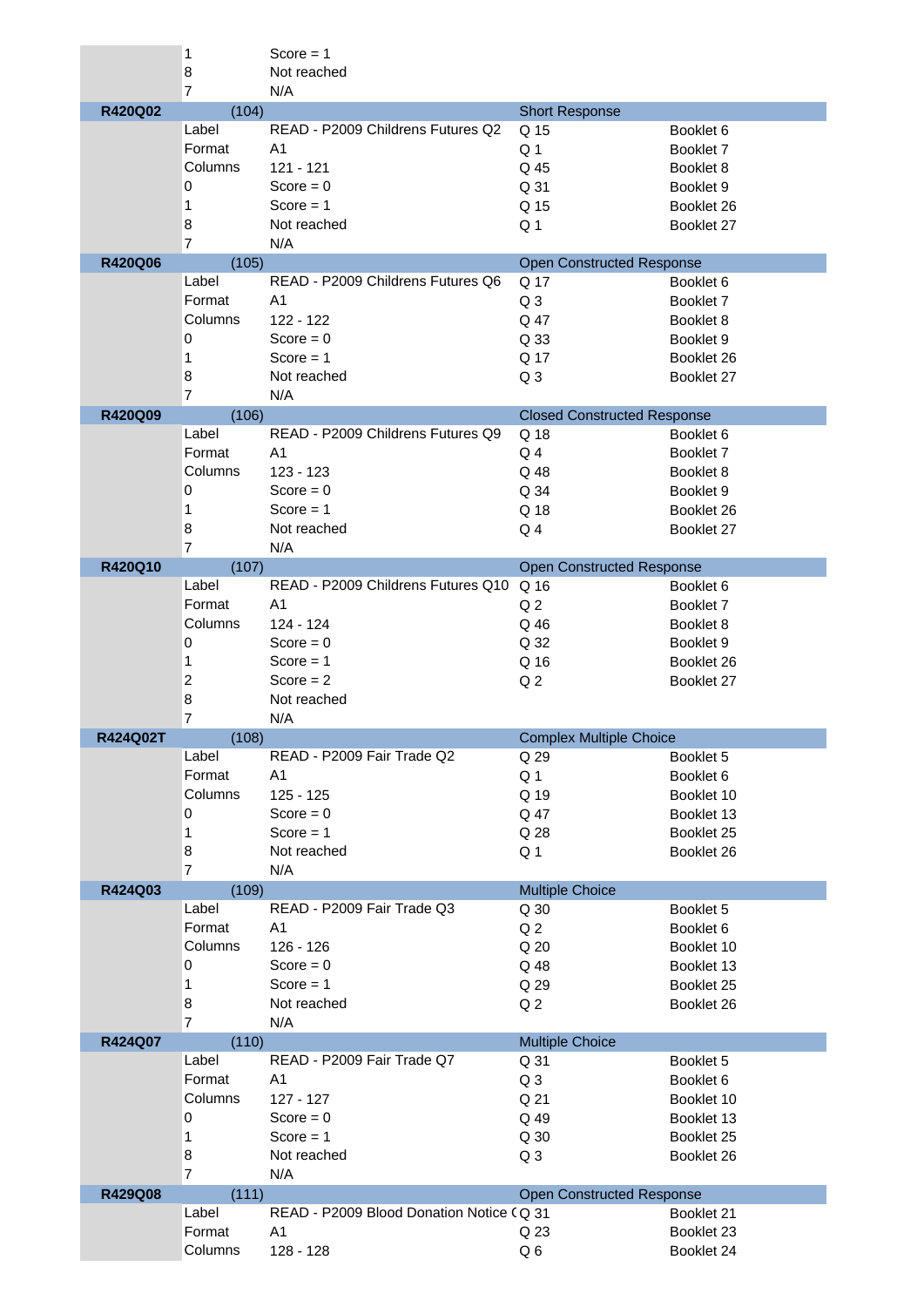|                 | 0              | Score = $0$                              | Q 49                               | Booklet 26 |
|-----------------|----------------|------------------------------------------|------------------------------------|------------|
|                 | 1              | Score $= 1$                              |                                    |            |
|                 | 8              | Not reached                              |                                    |            |
|                 | $\overline{7}$ | N/A                                      |                                    |            |
| R429Q09         | (112)          |                                          | <b>Multiple Choice</b>             |            |
|                 | Label          | READ - P2009 Blood Donation Notice (Q 32 |                                    | Booklet 21 |
|                 | Format         | A <sub>1</sub>                           | Q 24                               | Booklet 23 |
|                 | Columns        | 129 - 129                                | Q7                                 | Booklet 24 |
|                 | 0              | Score = $0$                              | Q 50                               | Booklet 26 |
|                 | 1              | Score $= 1$                              |                                    |            |
|                 | 8              | Not reached                              |                                    |            |
|                 | $\overline{7}$ | N/A                                      |                                    |            |
| R429Q11         | (113)          |                                          | <b>Multiple Choice</b>             |            |
|                 | Label          | READ - P2009 Blood Donation Notice (Q 30 |                                    | Booklet 21 |
|                 | Format         | A <sub>1</sub>                           | Q 22                               | Booklet 23 |
|                 | Columns        | $130 - 130$                              | Q <sub>5</sub>                     | Booklet 24 |
|                 | $\mathbf 0$    | Score = $0$                              | Q 48                               | Booklet 26 |
|                 | 1              | Score $= 1$                              |                                    |            |
|                 | 8              | Not reached                              |                                    |            |
|                 | $\overline{7}$ | N/A                                      |                                    |            |
| R432Q01         | (114)          |                                          | <b>Closed Constructed Response</b> |            |
|                 | Label          | READ - P2009 About a book Q1             | Q 55                               | Booklet 2  |
|                 | Format         | A <sub>1</sub>                           | Q 38                               | Booklet 6  |
|                 | Columns        | 131 - 131                                | Q 21                               | Booklet 11 |
|                 | 0              | Score = $0$                              | Q <sub>9</sub>                     | Booklet 12 |
|                 | 1              | Score $= 1$                              | Q 54                               | Booklet 22 |
|                 | 8              | Not reached                              | Q 38                               | Booklet 26 |
|                 | $\overline{7}$ | N/A                                      |                                    |            |
| R432Q05         | (115)          |                                          | <b>Open Constructed Response</b>   |            |
|                 | Label          | READ - P2009 About a book Q5             | Q 56                               | Booklet 2  |
|                 | Format         | A <sub>1</sub>                           | Q 39                               | Booklet 6  |
|                 | Columns        | 132 - 132                                | Q 22                               | Booklet 11 |
|                 | 0              | Score = $0$                              | Q 10                               | Booklet 12 |
|                 | 1              | $Score = 1$                              | Q 55                               | Booklet 22 |
|                 | 8              | Not reached                              | Q 39                               | Booklet 26 |
|                 | $\overline{7}$ | N/A                                      |                                    |            |
| <b>R432Q06T</b> | (116)          |                                          | <b>Complex Multiple Choice</b>     |            |
|                 | Label          | READ - P2009 About a book Q6             | Q 57                               | Booklet 2  |
|                 | Format         | A1                                       | Q 40                               | Booklet 6  |
|                 | Columns        | 133 - 133                                | Q 23                               | Booklet 11 |
|                 | 0              | $Score = 0$                              | Q 11                               | Booklet 12 |
|                 | 1              | $Score = 1$                              | Q 56                               | Booklet 22 |
|                 | 8              | Not reached                              | Q 40                               | Booklet 26 |
|                 | $\overline{7}$ | N/A                                      |                                    |            |
| R433Q01         | (117)          |                                          | <b>Closed Constructed Response</b> |            |
|                 | Label          | READ - P2009 Miser Q1                    | Q 26                               | Booklet 21 |
|                 | Format         | A <sub>1</sub>                           | Q 18                               | Booklet 23 |
|                 | Columns        | 134 - 134                                | Q <sub>1</sub>                     | Booklet 24 |
|                 | 0              | $Score = 0$                              | Q 44                               | Booklet 26 |
|                 | $\mathbf{1}$   | Score $= 1$                              |                                    |            |
|                 | 8              | Not reached                              |                                    |            |
|                 | $\overline{7}$ | N/A                                      |                                    |            |
| R433Q02         | (118)          |                                          | <b>Multiple Choice</b>             |            |
|                 | Label          | READ - P2009 Miser Q2                    | Q 29                               | Booklet 21 |
|                 | Format         | A1                                       | Q 21                               | Booklet 23 |
|                 | Columns        | 135 - 135                                | Q <sub>4</sub>                     | Booklet 24 |
|                 | 0              | Score = $0$                              | Q 47                               | Booklet 26 |
|                 | 1              | Score $= 1$                              |                                    |            |
|                 | 8              | Not reached                              |                                    |            |
|                 | $\overline{7}$ | N/A                                      |                                    |            |
| R433Q05         | (119)          |                                          | <b>Open Constructed Response</b>   |            |
|                 | Label          | <b>READ - P2009 Miser Q5</b>             | Q 28                               | Booklet 21 |
|                 | Format         | A <sub>1</sub>                           | Q 20                               | Booklet 23 |
|                 | Columns        | 136 - 136                                | Q <sub>3</sub>                     | Booklet 24 |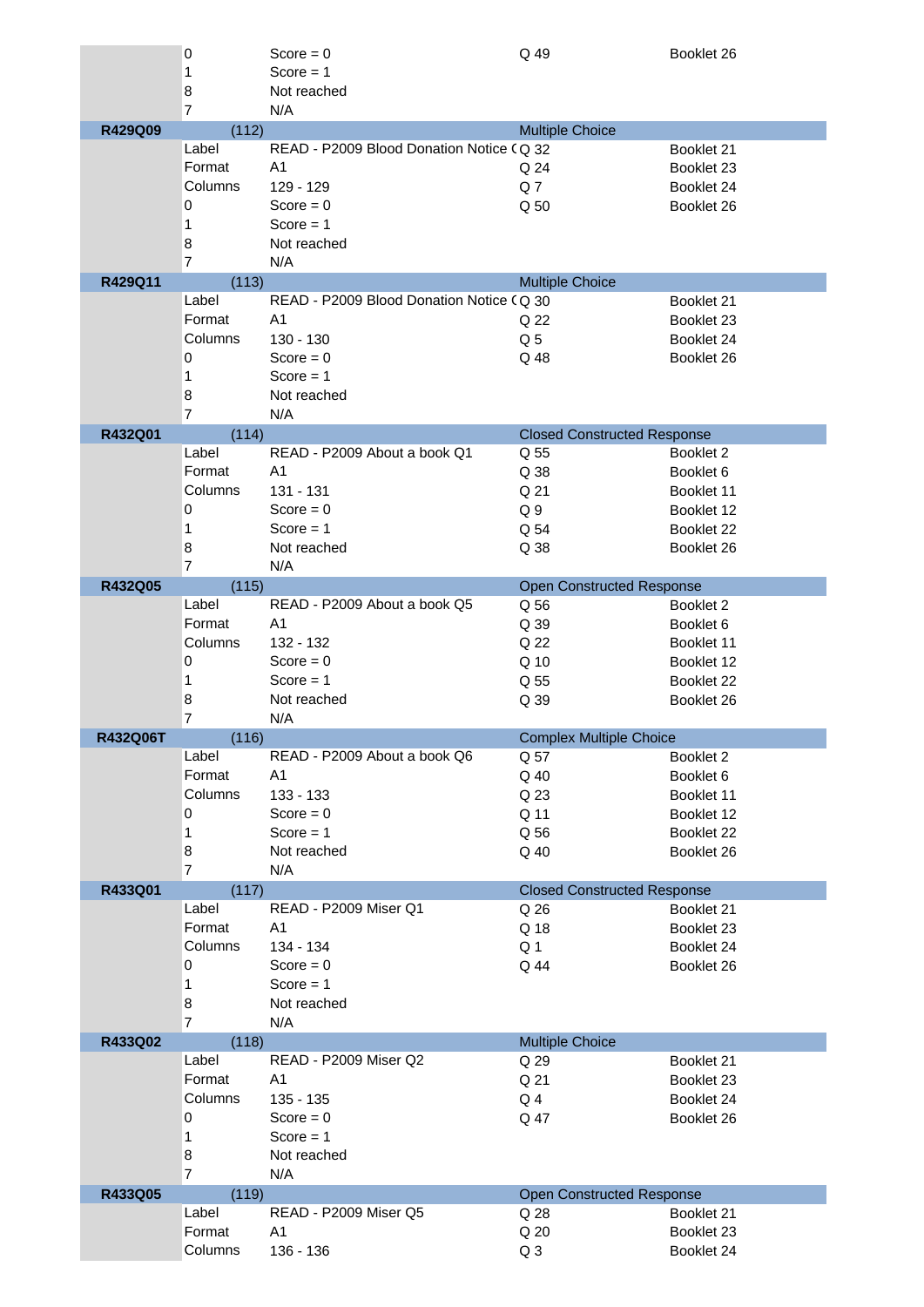|          | 0                   | Score = $0$                | Q 46                               | Booklet 26 |
|----------|---------------------|----------------------------|------------------------------------|------------|
|          | 1                   | Score $= 1$                |                                    |            |
|          | 8                   | Not reached                |                                    |            |
|          | $\overline{7}$      | N/A                        |                                    |            |
| R433Q07  | (120)               |                            | <b>Short Response</b>              |            |
|          | Label               | READ - P2009 Miser Q7      | Q 27                               | Booklet 21 |
|          | Format              | A <sub>1</sub>             | Q 19                               | Booklet 23 |
|          | Columns             | 137 - 137                  | Q <sub>2</sub>                     | Booklet 24 |
|          | 0                   | Score = $0$                | Q 45                               | Booklet 26 |
|          | 1                   | Score $= 1$                |                                    |            |
|          | 8                   | Not reached                |                                    |            |
|          | $\overline{7}$      | N/A                        |                                    |            |
| R435Q01  | (121)               |                            | <b>Multiple Choice</b>             |            |
|          | Label               | READ - P2009 Dust Mites Q1 | Q 39                               | Booklet 22 |
|          | Format              | A <sub>1</sub>             | Q 24                               | Booklet 24 |
|          | Columns             | 138 - 138                  | Q <sub>9</sub>                     | Booklet 25 |
|          | 0                   | Score = $0$                | Q 54                               | Booklet 27 |
|          | 1                   | Score $= 1$                |                                    |            |
|          | 8                   | Not reached                |                                    |            |
|          | $\overline{7}$      | N/A                        |                                    |            |
| R435Q02  | (122)               |                            | <b>Closed Constructed Response</b> |            |
|          | Label               | READ - P2009 Dust Mites Q2 | Q 38                               | Booklet 22 |
|          | Format              | A <sub>1</sub>             | Q 23                               | Booklet 24 |
|          | Columns             | 139 - 139                  | Q8                                 | Booklet 25 |
|          | 0                   | Score = $0$                | Q 53                               | Booklet 27 |
|          | 1                   | Score $= 1$                |                                    |            |
|          | 8                   | Not reached                |                                    |            |
|          | $\overline{7}$      | N/A                        |                                    |            |
| R435Q05  | (123)               |                            | <b>Open Constructed Response</b>   |            |
|          | Label               | READ - P2009 Dust Mites Q5 | Q 40                               | Booklet 22 |
|          | Format              | A <sub>1</sub>             | Q 25                               | Booklet 24 |
|          | Columns             | 140 - 140                  | Q 10                               | Booklet 25 |
|          | 0                   | Score = $0$                | Q 55                               | Booklet 27 |
|          | 1                   | Score $= 1$                |                                    |            |
|          |                     | Not reached                |                                    |            |
|          | 8<br>$\overline{7}$ | N/A                        |                                    |            |
| R435Q08T | (124)               |                            | <b>Complex Multiple Choice</b>     |            |
|          | Label               | READ - P2009 Dust Mites Q8 | Q 41                               | Booklet 22 |
|          | Format              | A1                         | Q 26                               | Booklet 24 |
|          | Columns             | 141 - 141                  | Q 11                               | Booklet 25 |
|          | 0                   | $Score = 0$                | Q 56                               | Booklet 27 |
|          | 1                   | Score $= 1$                |                                    |            |
|          | 8                   | Not reached                |                                    |            |
|          | $\overline{7}$      | N/A                        |                                    |            |
| R437Q01  | (125)               |                            | <b>Multiple Choice</b>             |            |
|          | Label               | READ - P2009 Narcissus Q1  | Q 27                               | Booklet 6  |
|          | Format              | A <sub>1</sub>             | Q 13                               | Booklet 7  |
|          | Columns             | 142 - 142                  | Q 57                               | Booklet 8  |
|          | 0                   | $Score = 0$                | Q 43                               | Booklet 9  |
|          | 1                   | $Score = 1$                | Q 27                               | Booklet 26 |
|          | 8                   | Not reached                | Q 13                               | Booklet 27 |
|          | $\overline{7}$      | N/A                        |                                    |            |
| R437Q06  | (126)               |                            | <b>Multiple Choice</b>             |            |
|          | Label               | READ - P2009 Narcissus Q6  | Q 29                               | Booklet 6  |
|          | Format              | A <sub>1</sub>             | Q 15                               | Booklet 7  |
|          | Columns             | 143 - 143                  | Q 59                               | Booklet 8  |
|          | 0                   | Score = $0$                | Q 45                               | Booklet 9  |
|          | 1                   | $Score = 1$                | Q 29                               | Booklet 26 |
|          | 8                   | Not reached                | Q 15                               | Booklet 27 |
|          | $\overline{7}$      | N/A                        |                                    |            |
| R437Q07  | (127)               |                            | <b>Open Constructed Response</b>   |            |
|          | Label               | READ - P2009 Narcissus Q7  | Q 28                               | Booklet 6  |
|          | Format              | A <sub>1</sub>             | Q 14                               | Booklet 7  |
|          |                     |                            |                                    |            |
|          | Columns             | 144 - 144                  | Q 58                               | Booklet 8  |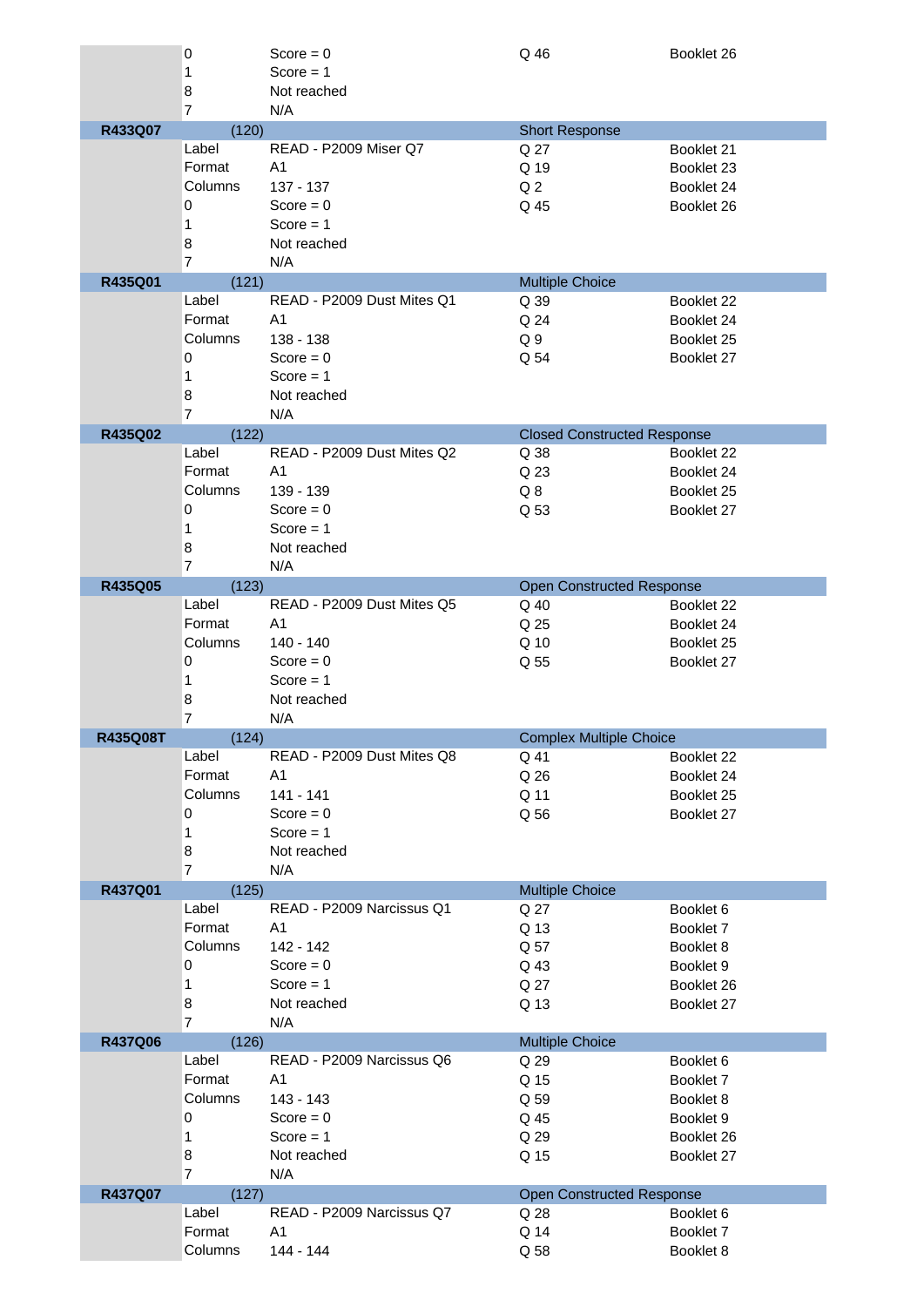|         | 0                       | Score = $0$             | Q 44                   | Booklet 9                        |
|---------|-------------------------|-------------------------|------------------------|----------------------------------|
|         | 1                       | Score $= 1$             | Q 28                   | Booklet 26                       |
|         | 8<br>$\overline{7}$     | Not reached<br>N/A      | Q 14                   | Booklet 27                       |
| R442Q02 | (128)                   |                         |                        | <b>Open Constructed Response</b> |
|         | Label                   | READ - P2009 Galileo Q2 | Q 35                   | Booklet 2                        |
|         | Format                  | A1                      | Q 20                   | Booklet 4                        |
|         | Columns                 | 145 - 145               | Q <sub>5</sub>         | Booklet 5                        |
|         | 0                       | Score = $0$             |                        |                                  |
|         |                         |                         | Q 50                   | Booklet 7                        |
|         | 1                       | Score $= 1$             |                        |                                  |
|         | 8<br>$\overline{7}$     | Not reached<br>N/A      |                        |                                  |
| R442Q03 | (129)                   |                         |                        | <b>Open Constructed Response</b> |
|         | Label                   | READ - P2009 Galileo Q3 | Q 36                   | Booklet 2                        |
|         | Format                  | A <sub>1</sub>          | Q 21                   | Booklet 4                        |
|         | Columns                 | 146 - 146               | Q6                     | Booklet 5                        |
|         | 0                       | Score = $0$             | Q 51                   | Booklet 7                        |
|         | 1                       | Score $= 1$             |                        |                                  |
|         |                         |                         |                        |                                  |
|         | 8<br>$\overline{7}$     | Not reached<br>N/A      |                        |                                  |
| R442Q05 | (130)                   |                         |                        | <b>Open Constructed Response</b> |
|         | Label                   | READ - P2009 Galileo Q5 | Q 37                   | Booklet 2                        |
|         | Format                  | A <sub>1</sub>          | Q 22                   | Booklet 4                        |
|         | Columns                 | 147 - 147               | Q7                     | Booklet 5                        |
|         | 0                       | Score = $0$             | Q 52                   | Booklet 7                        |
|         |                         | Score $= 1$             |                        |                                  |
|         | 1                       |                         |                        |                                  |
|         | 8<br>$\overline{7}$     | Not reached<br>N/A      |                        |                                  |
| R442Q06 | (131)                   |                         |                        | <b>Open Constructed Response</b> |
|         | Label                   | READ - P2009 Galileo Q6 | Q 38                   | Booklet 2                        |
|         | Format                  | A <sub>1</sub>          | Q 23                   | Booklet 4                        |
|         | Columns                 | 148 - 148               | Q8                     | Booklet 5                        |
|         |                         |                         |                        |                                  |
|         |                         |                         |                        |                                  |
|         | 0                       | Score = $0$             | Q 53                   | Booklet 7                        |
|         | 1                       | Score $= 1$             |                        |                                  |
|         | 8                       | Not reached             |                        |                                  |
| R442Q07 | $\overline{7}$<br>(132) | N/A                     | <b>Multiple Choice</b> |                                  |
|         | Label                   | READ - P2009 Galileo Q7 | Q 39                   | Booklet 2                        |
|         | Format                  | A1                      | Q 24                   | Booklet 4                        |
|         | Columns                 | 149 - 149               | Q9                     | Booklet 5                        |
|         | 0                       | $Score = 0$             |                        | Booklet 7                        |
|         |                         |                         | Q 54                   |                                  |
|         | 1                       | Score $= 1$             |                        |                                  |
|         | 8<br>$\overline{7}$     | Not reached<br>N/A      |                        |                                  |
| R445Q01 | (133)                   |                         |                        | <b>Open Constructed Response</b> |
|         | Label                   | READ - P2009 Road Q1    | Q 32                   | Booklet 22                       |
|         | Format                  | A <sub>1</sub>          | Q 17                   | Booklet 24                       |
|         | Columns                 | $150 - 150$             | Q <sub>2</sub>         | Booklet 25                       |
|         | 0                       | $Score = 0$             | Q 47                   | Booklet 27                       |
|         | 1                       | Score $= 1$             |                        |                                  |
|         |                         | Not reached             |                        |                                  |
|         | 8<br>$\overline{7}$     | N/A                     |                        |                                  |
| R445Q03 | (134)                   |                         | <b>Multiple Choice</b> |                                  |
|         | Label                   | READ - P2009 Road Q3    | Q 31                   | Booklet 22                       |
|         | Format                  | A <sub>1</sub>          | Q 16                   | Booklet 24                       |
|         | Columns                 | 151 - 151               | Q <sub>1</sub>         | Booklet 25                       |
|         | 0                       | $Score = 0$             | Q 46                   | Booklet 27                       |
|         | $\mathbf{1}$            | Score $= 1$             |                        |                                  |
|         |                         |                         |                        |                                  |
|         | 8<br>$\overline{7}$     | Not reached<br>N/A      |                        |                                  |
| R445Q04 | (135)                   |                         | <b>Multiple Choice</b> |                                  |
|         | Label                   | READ - P2009 Road Q4    | Q 33                   | Booklet 22                       |
|         | Format                  | A <sub>1</sub>          | Q 18                   | Booklet 24                       |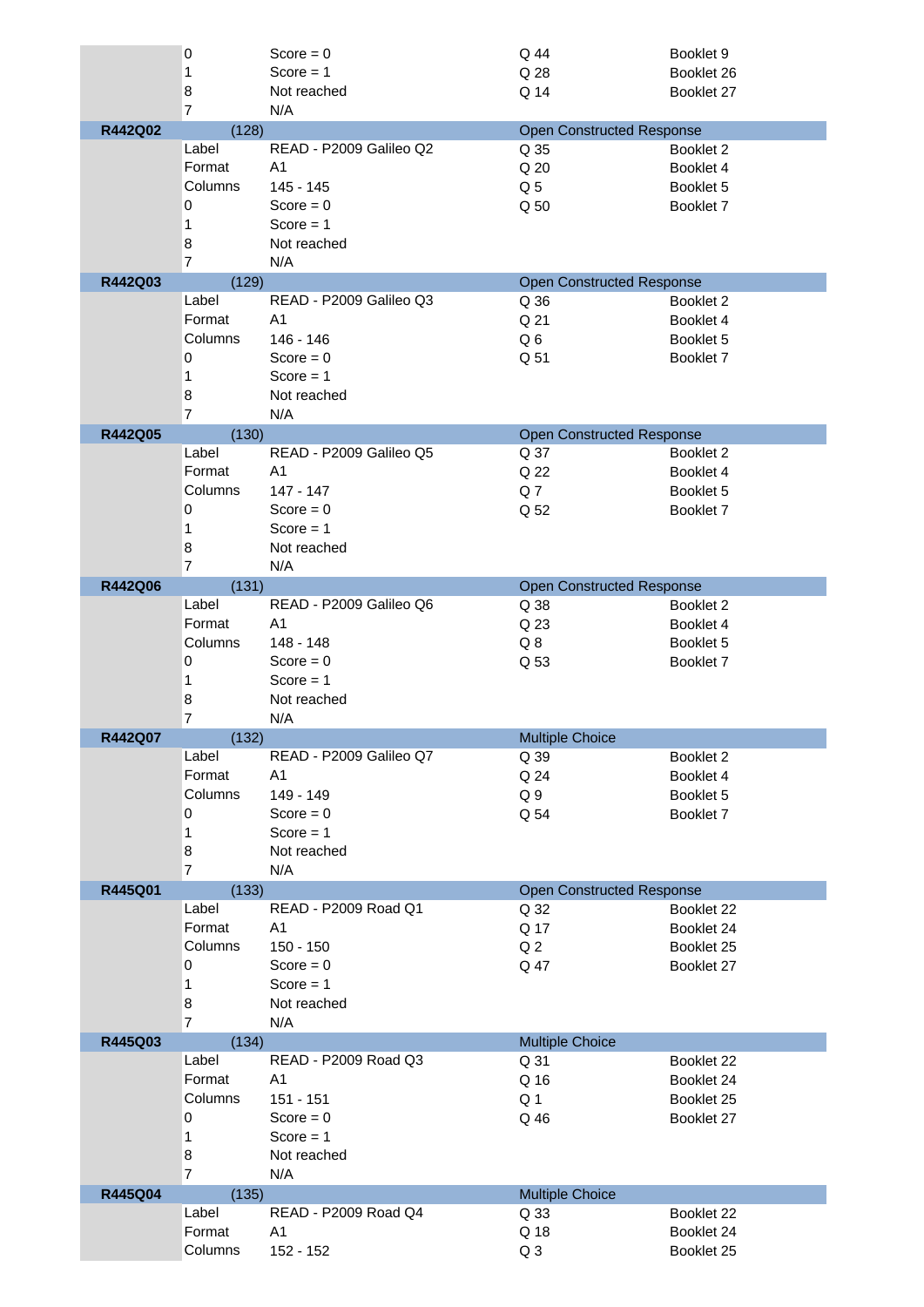|          | 0              | $Score = 0$                              | Q 48                               | Booklet 27        |
|----------|----------------|------------------------------------------|------------------------------------|-------------------|
|          | 1              | Score $= 1$                              |                                    |                   |
|          | 8              | Not reached                              |                                    |                   |
|          | $\overline{7}$ | N/A                                      |                                    |                   |
| R445Q06  | (136)<br>Label | READ - P2009 Road Q6                     | <b>Multiple Choice</b>             |                   |
|          |                |                                          | Q 34                               | Booklet 22        |
|          | Format         | A <sub>1</sub>                           | Q 19                               | Booklet 24        |
|          | Columns        | $153 - 153$                              | Q <sub>4</sub>                     | Booklet 25        |
|          | 0              | Score = $0$                              | Q 49                               | Booklet 27        |
|          | 1              | Score $= 1$                              |                                    |                   |
|          | 8              | Not reached                              |                                    |                   |
|          | $\overline{7}$ | N/A                                      |                                    |                   |
| R446Q03  | (137)          |                                          | <b>Closed Constructed Response</b> |                   |
|          | Label          | READ - P2009 Job Vacancy Q3              | Q 53                               | Booklet 2         |
|          | Format         | A1                                       | Q 36                               | Booklet 6         |
|          | Columns        | 154 - 154                                | Q 19                               | Booklet 11        |
|          | 0              | Score = $0$                              | Q7                                 | Booklet 12        |
|          | 1              | Score $= 1$                              | Q <sub>1</sub>                     | <b>Booklet UH</b> |
|          | 8              | Not reached                              | Q 52                               | Booklet 22        |
|          | $\overline{7}$ | N/A                                      | Q 36                               | Booklet 26        |
| R446Q06  | (138)          |                                          | <b>Open Constructed Response</b>   |                   |
|          | Label          | READ - P2009 Job Vacancy Q6              | Q 54                               | Booklet 2         |
|          | Format         | A <sub>1</sub>                           | Q 37                               | Booklet 6         |
|          | Columns        | 155 - 155                                | Q 20                               | Booklet 11        |
|          | 0              | Score = $0$                              | Q8                                 | Booklet 12        |
|          | 1              | Score $= 1$                              | Q <sub>2</sub>                     | <b>Booklet UH</b> |
|          | 8              | Not reached                              | Q 53                               |                   |
|          | $\overline{7}$ | N/A                                      |                                    | Booklet 22        |
|          |                |                                          | Q 37                               | Booklet 26        |
| R447Q01T | (139)<br>Label |                                          | <b>Complex Multiple Choice</b>     |                   |
|          |                | READ - P2009 Acne Vulgaris Q1            | Q 29                               | Booklet 1         |
|          | Format         | A <sub>1</sub>                           | Q 21                               | Booklet 3         |
|          | Columns        | $156 - 156$                              | Q <sub>4</sub>                     | Booklet 4         |
|          | 0              | Score = $0$                              | Q 47                               | Booklet 6         |
|          |                |                                          |                                    |                   |
|          | 1              | $Score = 1$                              |                                    |                   |
|          | 8              | Not reached                              |                                    |                   |
|          | 7              | N/A                                      |                                    |                   |
| R447Q04  | (140)          |                                          | <b>Multiple Choice</b>             |                   |
|          | Label          | READ - P2009 Acne Vulgaris Q4            | Q 32                               | Booklet 1         |
|          | Format         | A1                                       | Q 24                               | Booklet 3         |
|          | Columns        | $157 - 157$                              | Q7                                 | Booklet 4         |
|          | 0              | Score = $0$                              | Q 50                               | Booklet 6         |
|          | 1              | $Score = 1$                              |                                    |                   |
|          | 8              | Not reached                              |                                    |                   |
|          | 7              | N/A                                      |                                    |                   |
| R447Q05  | (141)          |                                          | <b>Multiple Choice</b>             |                   |
|          | Label          | READ - P2009 Acne Vulgaris Q5            | Q 30                               | Booklet 1         |
|          | Format         | A <sub>1</sub>                           | Q 22                               | Booklet 3         |
|          | Columns        | 158 - 158                                | Q <sub>5</sub>                     | Booklet 4         |
|          | 0              | Score = $0$                              | Q 48                               | Booklet 6         |
|          | 1              | Score $= 1$                              |                                    |                   |
|          | 8              | Not reached                              |                                    |                   |
|          | $\overline{7}$ | N/A                                      |                                    |                   |
| R447Q06  | (142)          |                                          | <b>Open Constructed Response</b>   |                   |
|          | Label          | READ - P2009 Acne Vulgaris Q6            | Q 31                               | Booklet 1         |
|          | Format         | A <sub>1</sub>                           | Q 23                               | Booklet 3         |
|          | Columns        | 159 - 159                                | Q6                                 | Booklet 4         |
|          | 0              | Score = $0$                              | Q 49                               | Booklet 6         |
|          | 1              | Score $= 1$                              |                                    |                   |
|          | 8              | Not reached                              |                                    |                   |
|          | $\overline{7}$ | N/A                                      |                                    |                   |
| R452Q03  | (143)          |                                          | <b>Short Response</b>              |                   |
|          | Label          | READ - P2009 The Plays the Thing Q3 Q 33 |                                    | Booklet 1         |
|          | Format         | A <sub>1</sub>                           | Q 25                               | Booklet 3         |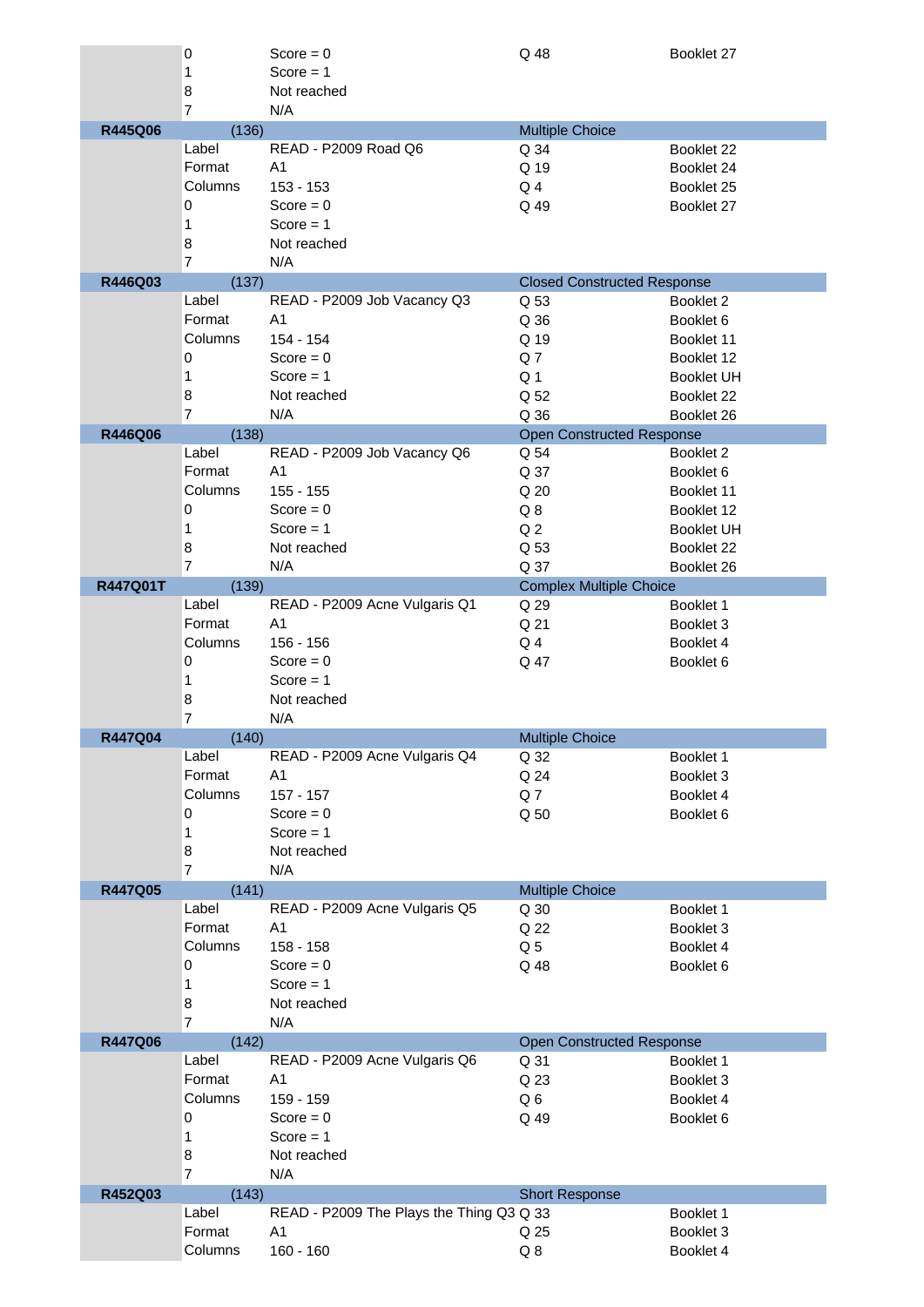|          | 0                       | Score = $0$                              | Q 51                             | Booklet 6  |
|----------|-------------------------|------------------------------------------|----------------------------------|------------|
|          | 1                       | Score $= 1$                              |                                  |            |
|          | 8<br>$\overline{7}$     | Not reached<br>N/A                       |                                  |            |
| R452Q04  | (144)                   |                                          | <b>Multiple Choice</b>           |            |
|          | Label                   | READ - P2009 The Plays the Thing Q4 Q 34 |                                  | Booklet 1  |
|          | Format                  | A <sub>1</sub>                           | Q 26                             | Booklet 3  |
|          | Columns                 | $161 - 161$                              | Q <sub>9</sub>                   | Booklet 4  |
|          | 0                       | Score = $0$                              | Q 52                             | Booklet 6  |
|          | 1                       | $Score = 1$                              |                                  |            |
|          |                         |                                          |                                  |            |
|          | 8<br>$\overline{7}$     | Not reached<br>N/A                       |                                  |            |
| R452Q06  | (145)                   |                                          | <b>Open Constructed Response</b> |            |
|          | Label                   | READ - P2009 The Plays the Thing Q6 Q 35 |                                  | Booklet 1  |
|          | Format                  | A <sub>1</sub>                           | Q 27                             | Booklet 3  |
|          | Columns                 | 162 - 162                                | Q 10                             | Booklet 4  |
|          | 0                       | Score = $0$                              | Q 53                             | Booklet 6  |
|          | 1                       | Score $= 1$                              |                                  |            |
|          |                         |                                          |                                  |            |
|          | 8<br>$\overline{7}$     | Not reached<br>N/A                       |                                  |            |
| R452Q07  | (146)                   |                                          | <b>Multiple Choice</b>           |            |
|          | Label                   | READ - P2009 The Plays the Thing Q7 Q 36 |                                  | Booklet 1  |
|          | Format                  | A <sub>1</sub>                           | Q 28                             | Booklet 3  |
|          | Columns                 | 163 - 163                                | Q 11                             | Booklet 4  |
|          | 0                       | Score = $0$                              | Q 54                             | Booklet 6  |
|          | 1                       | Score $= 1$                              |                                  |            |
|          | 8                       | Not reached                              |                                  |            |
|          | $\overline{7}$          | N/A                                      |                                  |            |
| R453Q01  | (147)                   |                                          | <b>Multiple Choice</b>           |            |
|          | Label                   | READ - P2009 Find Summer Job Q1          | Q 19                             | Booklet 6  |
|          | Format                  | A <sub>1</sub>                           | Q <sub>5</sub>                   | Booklet 7  |
|          | Columns                 | 164 - 164                                | Q 49                             | Booklet 8  |
|          | 0                       | Score = $0$                              | Q 35                             | Booklet 9  |
|          | 1                       | $Score = 1$                              | Q 19                             | Booklet 26 |
|          | 8                       | Not reached                              |                                  |            |
|          | 7                       | N/A                                      | Q <sub>5</sub>                   | Booklet 27 |
| R453Q04  | (148)                   |                                          | <b>Open Constructed Response</b> |            |
|          | Label                   | READ - P2009 Find Summer Job Q4          | Q 20                             | Booklet 6  |
|          | Format                  | A1                                       | Q6                               | Booklet 7  |
|          | Columns                 | $165 - 165$                              | Q 50                             | Booklet 8  |
|          | 0                       | $Score = 0$                              | Q 36                             | Booklet 9  |
|          | 1                       | $Score = 1$                              | Q 20                             | Booklet 26 |
|          | 8                       | Not reached                              | Q6                               | Booklet 27 |
|          | $\overline{7}$          | N/A                                      |                                  |            |
| R453Q05T | (149)                   |                                          | <b>Complex Multiple Choice</b>   |            |
|          | Label                   | READ - P2009 Find Summer Job Q5          | Q 21                             | Booklet 6  |
|          | Format                  | A <sub>1</sub>                           | Q7                               | Booklet 7  |
|          | Columns                 | $166 - 166$                              | Q 51                             | Booklet 8  |
|          | 0                       | Score = $0$                              | Q 37                             | Booklet 9  |
|          | 1                       | Score $= 1$                              | Q 21                             | Booklet 26 |
|          | 8                       | Not reached                              | Q <sub>7</sub>                   | Booklet 27 |
| R453Q06  | $\overline{7}$<br>(150) | N/A                                      | <b>Open Constructed Response</b> |            |
|          | Label                   | READ - P2009 Find Summer Job Q6          | Q 22                             | Booklet 6  |
|          | Format                  | A <sub>1</sub>                           | Q8                               | Booklet 7  |
|          | Columns                 | $167 - 167$                              |                                  |            |
|          |                         |                                          | Q 52                             | Booklet 8  |
|          | 0                       | Score = $0$                              | Q 38                             | Booklet 9  |
|          | 1                       | Score $= 1$                              | Q 22                             | Booklet 26 |
|          | 8                       | Not reached                              | $Q_8$                            | Booklet 27 |
| R455Q02  | $\overline{7}$<br>(151) | N/A                                      | <b>Open Constructed Response</b> |            |
|          | Label                   | READ - P2009 Chocolate and Health QQ 39  |                                  | Booklet 5  |
|          | Format                  | A <sub>1</sub>                           | Q 11                             | Booklet 6  |
|          | Columns                 | $168 - 168$                              | Q 29                             | Booklet 10 |
|          |                         |                                          |                                  |            |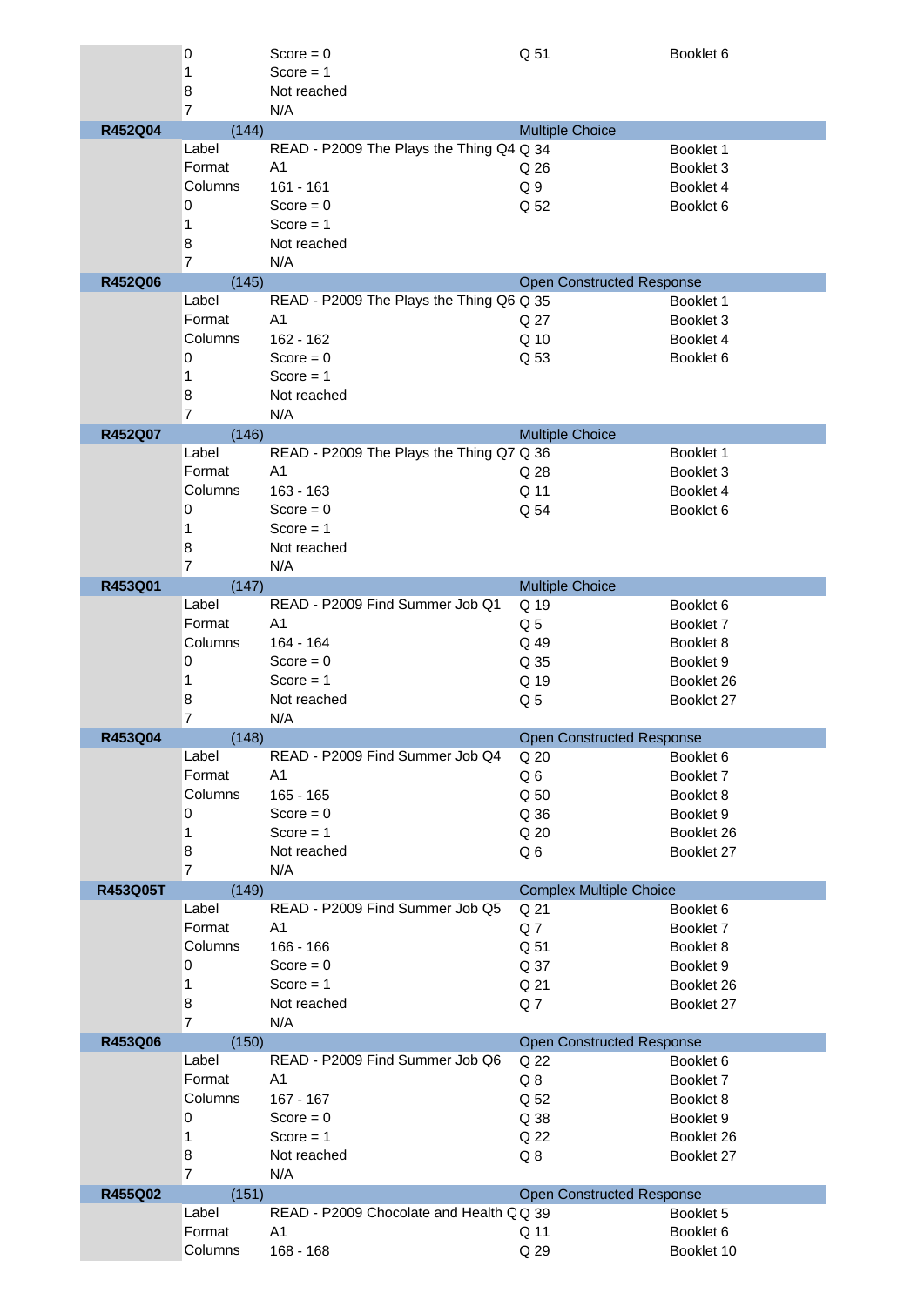|                 | 0                 | Score = $0$                              | Q 57                             | Booklet 13             |
|-----------------|-------------------|------------------------------------------|----------------------------------|------------------------|
|                 | 1                 | Score $= 1$                              | Q <sub>9</sub>                   | <b>Booklet UH</b>      |
|                 | 8                 | Not reached                              | Q 38                             | Booklet 25             |
|                 | $\overline{7}$    | N/A                                      | Q 11                             | Booklet 26             |
| R455Q03         | (152)             |                                          | <b>Short Response</b>            |                        |
|                 | Label             | READ - P2009 Chocolate and Health Q Q 40 |                                  | Booklet 5              |
|                 | Format            | A <sub>1</sub>                           | Q 12                             | Booklet 6              |
|                 | Columns           | 169 - 169                                | Q 30                             | Booklet 10             |
|                 | 0                 | Score = $0$                              | Q 58                             | Booklet 13             |
|                 | 1                 | Score $= 1$                              | Q 10                             | <b>Booklet UH</b>      |
|                 | 8                 | Not reached                              | Q 39                             | Booklet 25             |
|                 | $\overline{7}$    | N/A                                      | Q 12                             | Booklet 26             |
|                 |                   |                                          |                                  |                        |
| R455Q04         | (153)             |                                          | <b>Multiple Choice</b>           |                        |
|                 | Label             | READ - P2009 Chocolate and Health QQ 41  |                                  | Booklet 5              |
|                 | Format            | A <sub>1</sub>                           | Q 13                             | Booklet 6              |
|                 | Columns           | $170 - 170$                              | Q 31                             | Booklet 10             |
|                 | 0                 | Score = $0$                              | Q 59                             | Booklet 13             |
|                 | 1                 | $Score = 1$                              | Q 11                             | <b>Booklet UH</b>      |
|                 | 8                 | Not reached                              | Q 40                             | Booklet 25             |
|                 | $\overline{7}$    | N/A                                      | Q 13                             | Booklet 26             |
| <b>R455Q05T</b> | (154)             |                                          | <b>Complex Multiple Choice</b>   |                        |
|                 | Label             | READ - P2009 Chocolate and Health QQ 42  |                                  | Booklet 5              |
|                 | Format            | A <sub>1</sub>                           | Q 14                             | Booklet 6              |
|                 | Columns           | $171 - 171$                              | Q 32                             | Booklet 10             |
|                 | 0                 | Score = $0$                              |                                  |                        |
|                 |                   |                                          | Q <sub>60</sub>                  | Booklet 13             |
|                 | 1                 | Score $= 1$                              | Q 12                             | <b>Booklet UH</b>      |
|                 | 8                 | Not reached                              | Q 41                             | Booklet 25             |
|                 | $\overline{7}$    | N/A                                      | Q 14                             | Booklet 26             |
| R456Q01         | (155)             |                                          | <b>Multiple Choice</b>           |                        |
|                 | Label             | READ - P2009 Biscuits Q1                 | Q 47                             | Booklet 2              |
|                 | Format            | A <sub>1</sub>                           | Q 30                             | Booklet 6              |
|                 | Columns           | 172 - 172                                | Q 13                             | Booklet 11             |
|                 | 0                 | Score = $0$                              | Q 1                              | Booklet 12             |
|                 | 1                 | $Score = 1$                              | Q 46                             | Booklet 22             |
|                 |                   |                                          |                                  |                        |
|                 | 8                 | Not reached                              | Q 30                             | Booklet 26             |
|                 | 7                 | N/A                                      |                                  |                        |
| R456Q02         | (156)             |                                          | <b>Open Constructed Response</b> |                        |
|                 | Label             | READ - P2009 Biscuits Q2                 | Q 48                             | Booklet 2              |
|                 | Format            | A1                                       | Q 31                             | Booklet 6              |
|                 | Columns           | 173 - 173                                | Q 14                             | Booklet 11             |
|                 | 0                 | $Score = 0$                              | Q <sub>2</sub>                   | Booklet 12             |
|                 | 1                 | $Score = 1$                              | Q 47                             | Booklet 22             |
|                 | 8                 | Not reached                              | Q 31                             | Booklet 26             |
|                 | $\overline{7}$    | N/A                                      |                                  |                        |
| R456Q06         | (157)             |                                          | <b>Open Constructed Response</b> |                        |
|                 | Label             | READ - P2009 Biscuits Q6                 | Q 49                             | Booklet 2              |
|                 | Format            | A <sub>1</sub>                           | Q 32                             | Booklet 6              |
|                 | Columns           | 174 - 174                                | Q 15                             | Booklet 11             |
|                 | 0                 | $Score = 0$                              | Q <sub>3</sub>                   | Booklet 12             |
|                 |                   |                                          |                                  |                        |
|                 | 1                 | Score $= 1$                              | Q 48                             | Booklet 22             |
|                 | 8                 | Not reached                              | Q 32                             | Booklet 26             |
|                 | $\overline{7}$    | N/A                                      |                                  |                        |
| R458Q01         | (158)             |                                          | <b>Multiple Choice</b>           |                        |
|                 | Label             | READ - P2009 Telecommuting Q1            | Q 26                             | Booklet 1              |
|                 | Format            | A <sub>1</sub>                           | Q 18                             | Booklet 3              |
|                 | Columns           | $175 - 175$                              | Q <sub>1</sub>                   | Booklet 4              |
|                 |                   |                                          |                                  |                        |
|                 | 0                 | Score = $0$                              | Q 44                             |                        |
|                 | 1                 | Score $= 1$                              |                                  | Booklet 6              |
|                 |                   |                                          |                                  |                        |
|                 | 8                 | Not reached                              |                                  |                        |
|                 | $\overline{7}$    | N/A                                      |                                  |                        |
| R458Q04         | (159)             |                                          | <b>Multiple Choice</b>           |                        |
|                 | Label             | READ - P2009 Telecommuting Q4            | Q 28                             | Booklet 1              |
|                 | Format<br>Columns | A <sub>1</sub><br>176 - 176              | Q 20<br>Q <sub>3</sub>           | Booklet 3<br>Booklet 4 |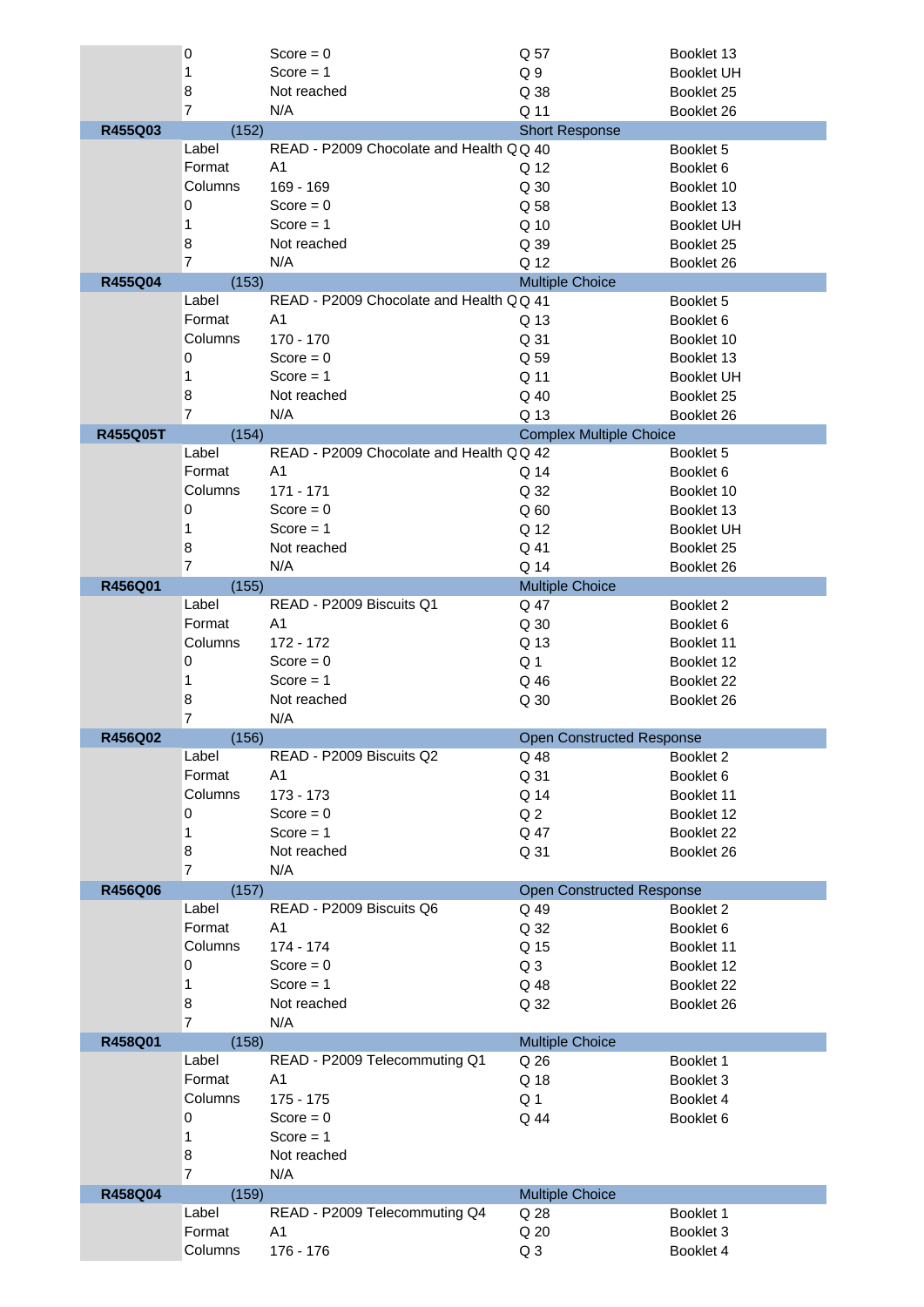|         | 0                   | Score = $0$                                | Q 46                                     | Booklet 6         |
|---------|---------------------|--------------------------------------------|------------------------------------------|-------------------|
|         | 1                   | Score $= 1$                                |                                          |                   |
|         | 8                   | Not reached                                |                                          |                   |
|         | $\overline{7}$      | N/A                                        |                                          |                   |
| R458Q07 | (160)               |                                            | <b>Open Constructed Response</b>         |                   |
|         | Label               | READ - P2009 Telecommuting Q7              | Q 27                                     | Booklet 1         |
|         | Format              | A1                                         | Q 19                                     | Booklet 3         |
|         | Columns             | $177 - 177$                                | Q <sub>2</sub>                           | Booklet 4         |
|         | 0                   | Score = $0$                                | Q 45                                     | Booklet 6         |
|         | 1                   | Score $= 1$                                |                                          |                   |
|         | 8                   | Not reached                                |                                          |                   |
|         | $\overline{7}$      | N/A                                        |                                          |                   |
| R460Q01 | (161)               |                                            | <b>Open Constructed Response</b>         |                   |
|         | Label               | READ - P2009 Gulf of Mexico Q1             | Q 58                                     | Booklet 2         |
|         | Format              | A1                                         | Q 41                                     | Booklet 6         |
|         | Columns             | 178 - 178                                  | Q 24                                     | Booklet 11        |
|         | 0                   | Score = $0$                                | Q 12                                     | Booklet 12        |
|         | 1                   | Score $= 1$                                | Q <sub>3</sub>                           | <b>Booklet UH</b> |
|         | 8                   | Not reached                                | Q 57                                     | Booklet 22        |
|         | $\overline{7}$      | N/A                                        | Q 41                                     | Booklet 26        |
| R460Q05 | (162)               |                                            | <b>Multiple Choice</b>                   |                   |
|         | Label               | READ - P2009 Gulf of Mexico Q5             | Q 59                                     | Booklet 2         |
|         | Format              | A <sub>1</sub>                             | Q 42                                     | Booklet 6         |
|         | Columns             | 179 - 179                                  | Q 25                                     | Booklet 11        |
|         | 0                   | Score = $0$                                | Q 13                                     | Booklet 12        |
|         | 1                   | Score $= 1$                                | Q <sub>4</sub>                           | <b>Booklet UH</b> |
|         | 8                   | Not reached                                | Q 58                                     | Booklet 22        |
|         | $\overline{7}$      | N/A                                        | Q 42                                     | Booklet 26        |
| R460Q06 | (163)               |                                            | <b>Multiple Choice</b>                   |                   |
|         | Label               | READ - P2009 Gulf of Mexico Q6             | Q60                                      | Booklet 2         |
|         | Format              | A <sub>1</sub>                             | Q 43                                     | Booklet 6         |
|         | Columns             | 180 - 180                                  | Q 26                                     | Booklet 11        |
|         | 0                   | Score = $0$                                | Q 14                                     | Booklet 12        |
|         | 1                   | Score $= 1$                                | Q <sub>5</sub>                           | <b>Booklet UH</b> |
|         | 8                   | Not reached                                | Q 59                                     | Booklet 22        |
|         | 7                   | N/A                                        | Q 43                                     | Booklet 26        |
| R462Q02 | (164)               |                                            | <b>Short Response</b>                    |                   |
|         | Label               | READ - P2009 Parcel Post Q2                | Q 35                                     | Booklet 22        |
|         | Format              | A <sub>1</sub>                             | Q 20                                     | Booklet 24        |
|         | Columns             | 181 - 181                                  | Q <sub>5</sub>                           | Booklet 25        |
|         | 0                   | $Score = 0$                                | Q 50                                     | Booklet 27        |
|         | 1                   | Score $= 1$                                |                                          |                   |
|         | 8                   | Not reached                                |                                          |                   |
|         | $\overline{7}$      | N/A                                        |                                          |                   |
| R462Q04 | (165)               | READ - P2009 Parcel Post Q4                | <b>Multiple Choice</b>                   |                   |
|         | Label               |                                            | Q 37                                     | Booklet 22        |
|         | Format              | A <sub>1</sub>                             | Q 22                                     | Booklet 24        |
|         | Columns             | 182 - 182                                  | Q7                                       | Booklet 25        |
|         | 0                   | $Score = 0$                                | Q 52                                     | Booklet 27        |
|         | 1                   | Score $= 1$                                |                                          |                   |
|         | 8<br>$\overline{7}$ | Not reached<br>N/A                         |                                          |                   |
|         |                     |                                            |                                          |                   |
| R462Q05 | (166)<br>Label      | READ - P2009 Parcel Post Q5                | <b>Open Constructed Response</b><br>Q 36 | Booklet 22        |
|         | Format              | A <sub>1</sub>                             | Q 21                                     | Booklet 24        |
|         | Columns             |                                            |                                          |                   |
|         |                     | 183 - 183                                  | Q6                                       | Booklet 25        |
|         | 0                   | Score = $0$<br>Score $= 1$                 | Q 51                                     | Booklet 27        |
|         | 1                   | Not reached                                |                                          |                   |
|         | 8<br>$\overline{7}$ | N/A                                        |                                          |                   |
| R465Q01 | (167)               |                                            | <b>Closed Constructed Response</b>       |                   |
|         | Label               | READ - P2009 How to survive at work (Q 42) |                                          | Booklet 22        |
|         | Format              | A <sub>1</sub>                             | Q 27                                     | Booklet 24        |
|         | Columns             | 184 - 184                                  | Q 12                                     | Booklet 25        |
|         |                     |                                            |                                          |                   |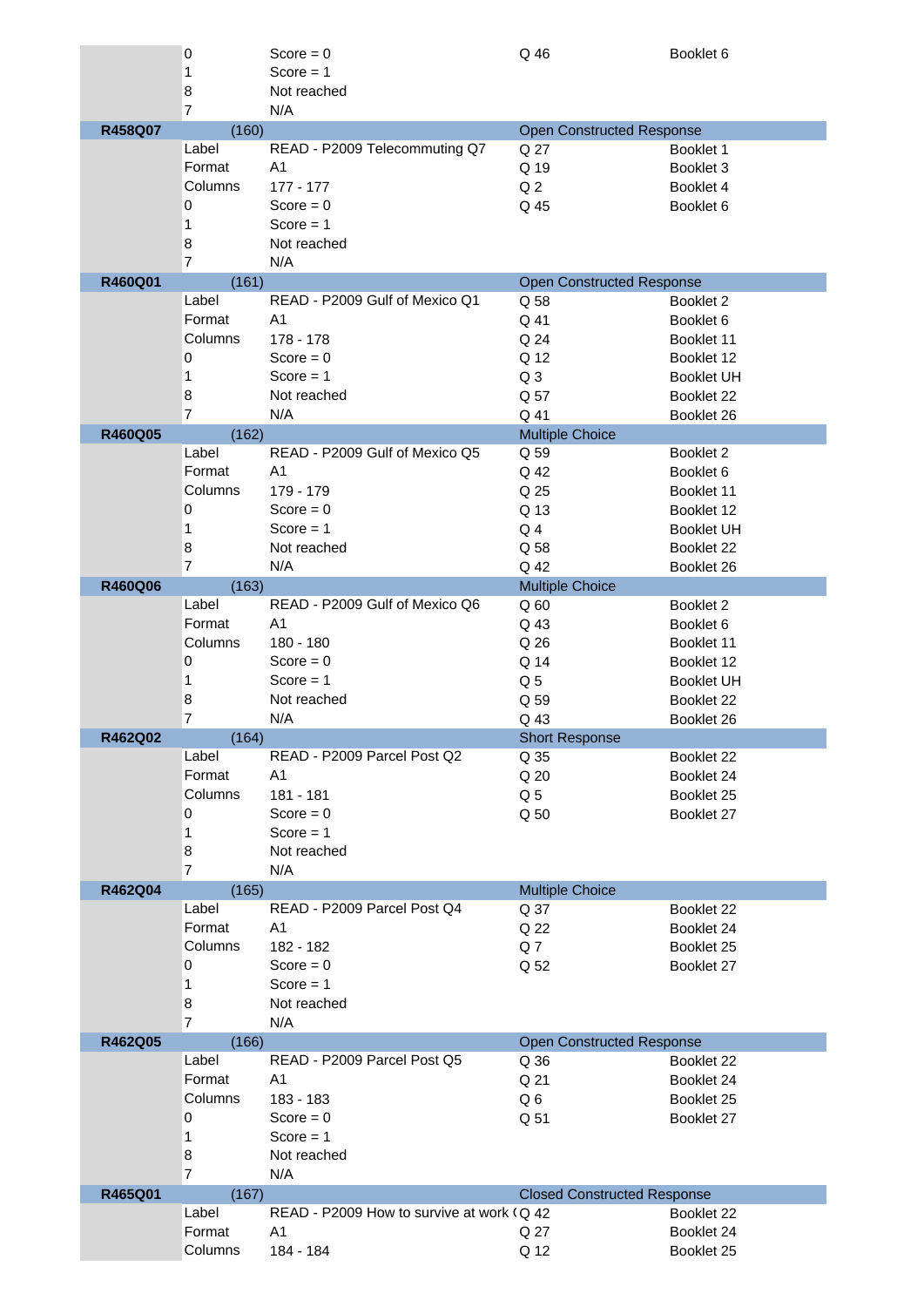|          | 0              | Score = $0$                                 | Q 57                               | Booklet 27           |
|----------|----------------|---------------------------------------------|------------------------------------|----------------------|
|          | 1              | Score = $1$                                 |                                    |                      |
|          | 8              | Not reached                                 |                                    |                      |
|          | $\overline{7}$ | N/A                                         |                                    |                      |
| R465Q02  | (168)<br>Label | READ - P2009 How to survive at work (Q 43   | <b>Open Constructed Response</b>   | Booklet 22           |
|          | Format         | A <sub>1</sub>                              | Q 28                               | Booklet 24           |
|          | Columns        | 185 - 185                                   | Q 13                               | Booklet 25           |
|          | 0              | Score = $0$                                 | Q 58                               | Booklet 27           |
|          | 1              | $Score = 1$                                 |                                    |                      |
|          | 8              | Not reached                                 |                                    |                      |
|          | $\overline{7}$ | N/A                                         |                                    |                      |
| R465Q05  | (169)          |                                             | <b>Open Constructed Response</b>   |                      |
|          | Label          | READ - P2009 How to survive at work (Q 45   |                                    | Booklet 22           |
|          | Format         | A <sub>1</sub>                              | Q 30                               | Booklet 24           |
|          | Columns        | 186 - 186                                   | Q 15                               | Booklet 25           |
|          | 0              | Score = $0$                                 | Q <sub>60</sub>                    | Booklet 27           |
|          | 1              | Score $= 1$                                 |                                    |                      |
|          | 8              | Not reached                                 |                                    |                      |
|          | $\overline{7}$ | N/A                                         |                                    |                      |
| R465Q06  | (170)          |                                             | <b>Open Constructed Response</b>   |                      |
|          | Label          | READ - P2009 How to survive at work (Q 44   |                                    | Booklet 22           |
|          | Format         | A <sub>1</sub>                              | Q 29                               | Booklet 24           |
|          | Columns        | 187 - 187                                   | Q 14                               | Booklet 25           |
|          | 0              | Score = $0$                                 | Q 59                               | Booklet 27           |
|          | 1              | Score $= 1$                                 |                                    |                      |
|          | 8              | Not reached                                 |                                    |                      |
|          | $\overline{7}$ | N/A                                         |                                    |                      |
| R466Q02  | (171)          |                                             | <b>Open Constructed Response</b>   |                      |
|          | Label          | READ - P2009 Work Right Q2                  | Q 50                               | Booklet 2            |
|          | Format         | A <sub>1</sub>                              | Q 33                               | Booklet 6            |
|          | Columns        | 188 - 188                                   | Q 16                               | Booklet 11           |
|          | 0              | Score = $0$                                 | Q4                                 | Booklet 12           |
|          | 1              | $Score = 1$                                 | Q 49                               | Booklet 22           |
|          | 8              | Not reached                                 | Q 33                               | Booklet 26           |
| R466Q03T | (172)          |                                             | <b>Complex Multiple Choice</b>     |                      |
|          | Label          | READ - P2009 Work Right Q3                  | Q 51                               | Booklet <sub>2</sub> |
|          | Format         | A1                                          | Q 34                               | Booklet 6            |
|          | Columns        | 189 - 189                                   | Q 17                               | Booklet 11           |
|          | 0              | Score = $0$                                 | Q <sub>5</sub>                     | Booklet 12           |
|          | $\mathbf{1}$   | Score $= 1$                                 | Q 50                               | Booklet 22           |
|          | 8              | Not reached                                 | Q 34                               | Booklet 26           |
|          | $\overline{7}$ | N/A                                         |                                    |                      |
| R466Q06  | (173)          |                                             | <b>Closed Constructed Response</b> |                      |
|          | Label          | READ - P2009 Work Right Q6                  | Q 52                               | Booklet 2            |
|          | Format         | A <sub>1</sub>                              | Q 35                               | Booklet 6            |
|          | Columns        | 190 - 190                                   | Q 18                               | Booklet 11           |
|          | 0              | $Score = 0$                                 | Q6                                 | Booklet 12           |
|          | $\mathbf{1}$   | Score $= 1$                                 | Q 51                               | Booklet 22           |
|          | 8              | Not reached                                 | Q 35                               | Booklet 26           |
|          | $\overline{7}$ | N/A                                         |                                    |                      |
| S131Q02D | (174)          |                                             | Open response                      |                      |
|          | Label          | SCIE - P2000 Good Vibrations (Q02)          | Q 17                               | Booklet 2            |
|          | Format         | A <sub>1</sub>                              | Q <sub>4</sub>                     | Booklet 3            |
|          | Columns        | 191 - 191                                   | Q 31                               | Booklet 8            |
|          | 0              | Score = $0$                                 | Q 48                               | Booklet 10           |
|          | 1              | Score $= 1$                                 | Q 17                               | Booklet 22           |
|          | 8              | Not reached                                 | Q <sub>4</sub>                     | Booklet 23           |
|          | $\overline{7}$ | N/A                                         |                                    |                      |
| S131Q04D | (175)<br>Label | SCIE - P2006 (broken link) Good Vibrat Q 18 | Open response                      |                      |
|          | Format         | A <sub>1</sub>                              |                                    | Booklet 2            |
|          |                |                                             | Q <sub>5</sub>                     | Booklet 3            |
|          | Columns<br>0   | 192 - 192<br>Score = $0$                    | Q 32<br>Q 49                       | Booklet 8            |
|          |                |                                             |                                    | Booklet 10           |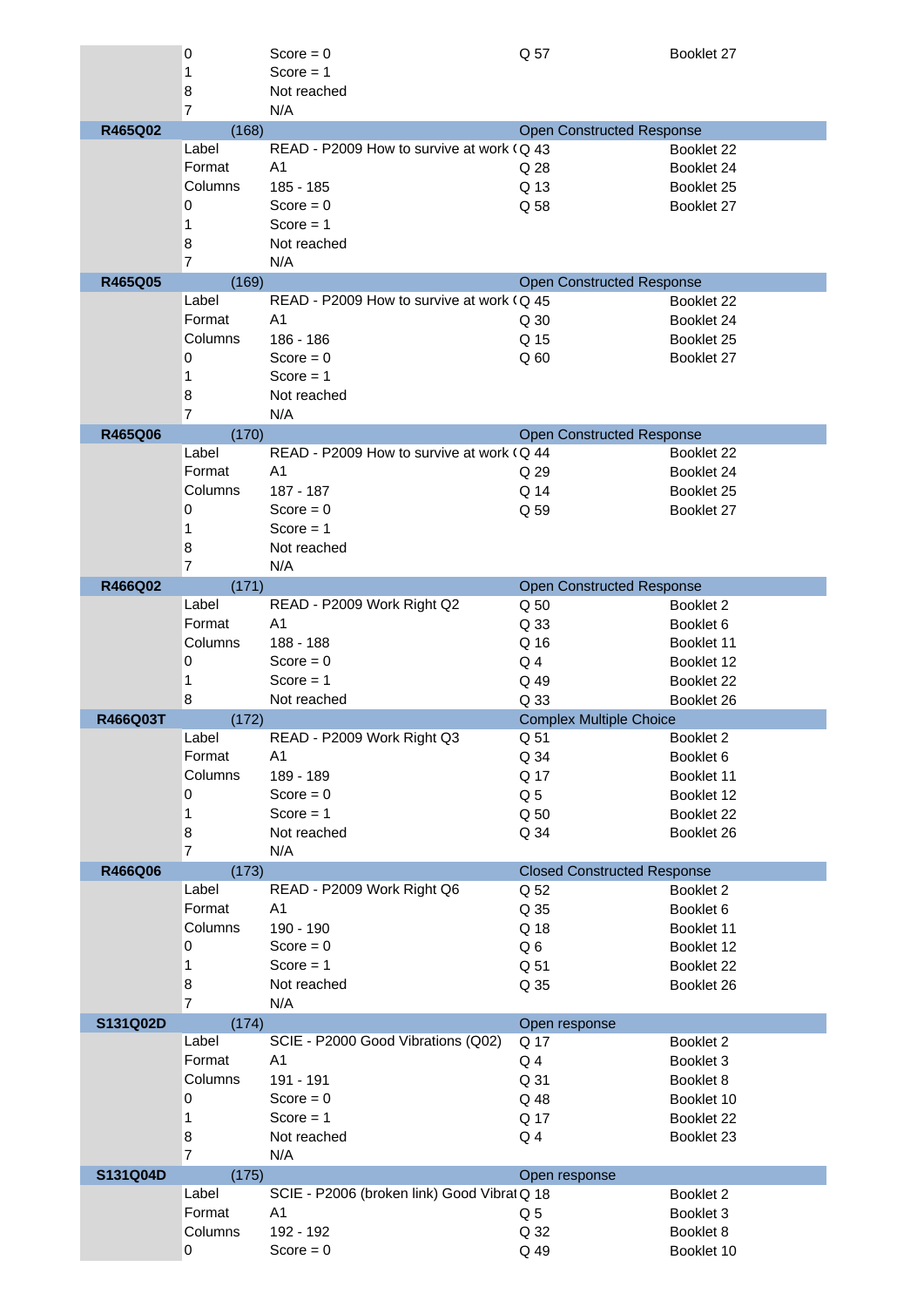|          | 1                       | Score $= 1$                              | Q 18                           | Booklet 22        |
|----------|-------------------------|------------------------------------------|--------------------------------|-------------------|
|          | 8<br>$\overline{7}$     | Not reached<br>N/A                       | Q <sub>5</sub>                 | Booklet 23        |
| S256Q01  | (176)                   |                                          | <b>Multiple Choice</b>         |                   |
|          | Label                   | SCIE - P2000 Spoons (Q01)                | Q 49                           | Booklet 3         |
|          | Format                  | A <sub>1</sub>                           | Q 32                           | Booklet 7         |
|          | Columns                 | 193 - 193                                | Q 19                           | Booklet 12        |
|          | $\mathbf 0$             | Score = $0$                              | Q <sub>5</sub>                 | Booklet 13        |
|          | 1                       | Score $= 1$                              | Q 20                           | <b>Booklet UH</b> |
|          | 8                       | Not reached                              | Q 49                           | Booklet 23        |
|          | $\overline{7}$          | N/A                                      | Q 32                           | Booklet 27        |
|          | 8                       | Invalid                                  |                                |                   |
|          | 9                       | Missing                                  |                                |                   |
|          | 8<br>$\overline{7}$     | Not reached<br>N/A                       |                                |                   |
| S269Q01  | (177)                   |                                          | Open response                  |                   |
|          | Label                   | SCIE - P2000 Earth Temperature (Q01 Q 32 |                                | Booklet 4         |
|          | Format                  | A <sub>1</sub>                           | Q 13                           | Booklet 9         |
|          | Columns                 | 194 - 194                                | Q <sub>1</sub>                 | Booklet 10        |
|          | $\mathbf 0$             | Score = $0$                              | Q 45                           | Booklet 12        |
|          | 1                       | Score $= 1$                              | Q 31                           | Booklet 24        |
|          | 8                       | Not reached                              |                                |                   |
|          | $\overline{7}$          | N/A                                      |                                |                   |
| S269Q03D | (178)<br>Label          | SCIE - P2000 Earth Temperature (Q03 Q 33 | Open response                  | Booklet 4         |
|          | Format                  | A <sub>1</sub>                           | Q 14                           | Booklet 9         |
|          | Columns                 | 195 - 195                                | Q <sub>2</sub>                 | Booklet 10        |
|          | $\pmb{0}$               | Score = $0$                              | Q 46                           | Booklet 12        |
|          | 1                       | Score $= 1$                              | Q 32                           | Booklet 24        |
|          | 8                       | Not reached                              |                                |                   |
|          | $\overline{7}$          | N/A                                      |                                |                   |
| S269Q04T | (179)                   |                                          | <b>Complex Multiple Choice</b> |                   |
|          | Label                   | SCIE - P2000 Earth Temperature (Q04 Q 34 |                                | Booklet 4         |
|          | Format                  | A <sub>1</sub>                           | Q 15                           | Booklet 9         |
|          | Columns                 | 196 - 196                                | Q <sub>3</sub>                 | Booklet 10        |
|          | 0                       | $Score = 0$                              | Q 47                           | Booklet 12        |
|          | 1<br>8                  | $Score = 1$<br>Not reached               | Q 33                           | Booklet 24        |
|          | $\overline{7}$          | N/A                                      |                                |                   |
| S326Q01  | (180)                   |                                          | Open response                  |                   |
|          | Label                   | SCIE - P2003 Milk (Q01)                  | Q 45                           | Booklet 3         |
|          | Format                  | A <sub>1</sub>                           | Q 28                           | Booklet 7         |
|          | Columns                 | 197 - 197                                | Q 15                           | Booklet 12        |
|          | 0                       | Score = $0$                              | Q <sub>1</sub>                 | Booklet 13        |
|          | 1                       | Score $= 1$                              | Q 45                           | Booklet 23        |
|          | 8                       | Not reached                              | Q 28                           | Booklet 27        |
| S326Q02  | $\overline{7}$<br>(181) | N/A                                      | Open response                  |                   |
|          | Label                   | SCIE - P2003 Milk (Q02)                  | Q 46                           | Booklet 3         |
|          | Format                  | A <sub>1</sub>                           | Q 29                           | Booklet 7         |
|          | Columns                 | 198 - 198                                | Q 16                           | Booklet 12        |
|          | $\pmb{0}$               | Score = $0$                              | Q <sub>2</sub>                 | Booklet 13        |
|          | 1                       | Score $= 1$                              | Q 46                           | Booklet 23        |
|          | 8                       | Not reached                              | Q 29                           | Booklet 27        |
|          | $\overline{7}$          | N/A                                      |                                |                   |
| S326Q03  | (182)<br>Label          | SCIE - P2003 Milk (Q03)                  | <b>Multiple Choice</b><br>Q 47 | Booklet 3         |
|          | Format                  | A <sub>1</sub>                           | Q 30                           | Booklet 7         |
|          | Columns                 | 199 - 199                                | Q 17                           | Booklet 12        |
|          | 0                       | Score = $0$                              | Q <sub>3</sub>                 | Booklet 13        |
|          | 1                       | Score $= 1$                              | Q 47                           | Booklet 23        |
|          | 8                       | Not reached                              | Q 30                           | Booklet 27        |
|          | $\overline{7}$          | N/A                                      |                                |                   |
| S326Q04T | (183)                   |                                          | <b>Complex Multiple Choice</b> |                   |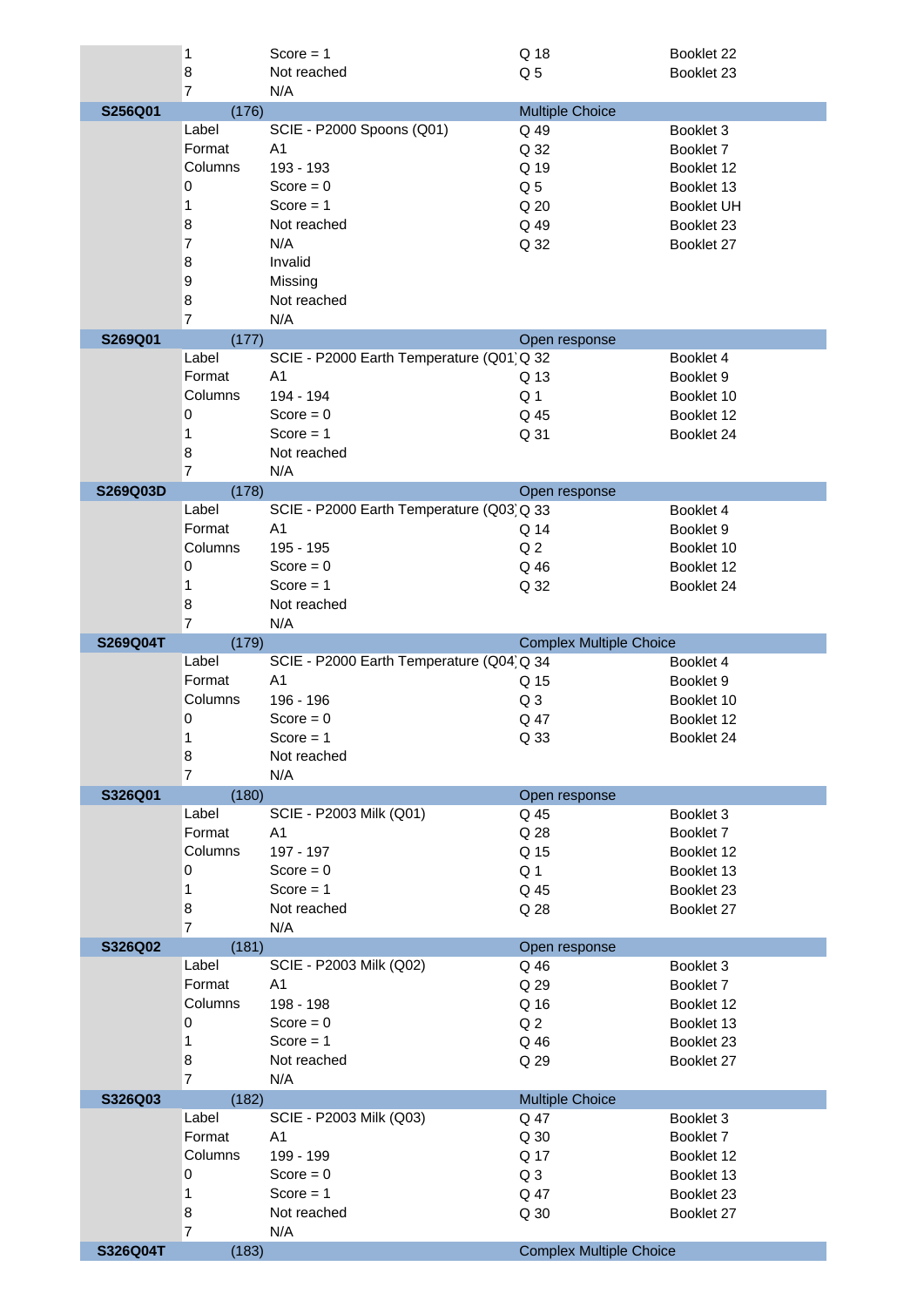|                 | Label          | SCIE - P2003 Milk (Q04)           | Q 48                           | Booklet 3  |
|-----------------|----------------|-----------------------------------|--------------------------------|------------|
|                 | Format         | A <sub>1</sub>                    | Q 31                           | Booklet 7  |
|                 | Columns        | $200 - 200$                       | Q 18                           | Booklet 12 |
|                 | 0              | $Score = 0$                       | $Q_4$                          | Booklet 13 |
|                 | 1              | Score $= 1$                       | Q 48                           | Booklet 23 |
|                 | 8              | Not reached                       | Q 31                           |            |
|                 | $\overline{7}$ |                                   |                                | Booklet 27 |
|                 |                | N/A                               |                                |            |
| S408Q01         | (184)          |                                   | <b>Multiple Choice</b>         |            |
|                 | Label          | SCIE - P2006 Wild Oat Grass (Q01) | Q 35                           | Booklet 4  |
|                 | Format         | A1                                | Q 16                           | Booklet 9  |
|                 | Columns        | 201 - 201                         | Q <sub>4</sub>                 | Booklet 10 |
|                 | 0              | Score = $0$                       | Q 48                           | Booklet 12 |
|                 | 1              | Score $= 1$                       | Q 34                           | Booklet 24 |
|                 | 8              | Not reached                       |                                |            |
|                 | $\overline{7}$ | N/A                               |                                |            |
| S408Q03         | (185)          |                                   | Open response                  |            |
|                 | Label          | SCIE - P2006 Wild Oat Grass (Q03) | Q 36                           | Booklet 4  |
|                 | Format         | A <sub>1</sub>                    | Q 17                           | Booklet 9  |
|                 | Columns        | 202 - 202                         | Q <sub>5</sub>                 | Booklet 10 |
|                 | 0              | Score = $0$                       | Q 49                           | Booklet 12 |
|                 |                |                                   |                                |            |
|                 | 1              | Score $= 1$                       | Q 35                           | Booklet 24 |
|                 | 8              | Not reached                       |                                |            |
|                 | $\overline{7}$ | N/A                               |                                |            |
| S408Q04T        | (186)          |                                   | <b>Complex Multiple Choice</b> |            |
|                 | Label          | SCIE - P2006 Wild Oat Grass (Q04) | Q 37                           | Booklet 4  |
|                 | Format         | A <sub>1</sub>                    | Q 18                           | Booklet 9  |
|                 | Columns        | $203 - 203$                       | Q6                             | Booklet 10 |
|                 | 0              | Score = $0$                       | Q 50                           | Booklet 12 |
|                 | 1              | Score $= 1$                       | Q 36                           | Booklet 24 |
|                 | 8              | Not reached                       |                                |            |
|                 | $\overline{7}$ | N/A                               |                                |            |
| S408Q05         | (187)          |                                   | <b>Multiple Choice</b>         |            |
|                 | Label          | SCIE - P2006 Wild Oat Grass (Q05) | Q 38                           | Booklet 4  |
|                 | Format         | A <sub>1</sub>                    | Q 19                           | Booklet 9  |
|                 | Columns        | $204 - 204$                       | Q7                             | Booklet 10 |
|                 |                |                                   |                                |            |
|                 |                |                                   |                                |            |
|                 | 0              | Score = $0$                       | Q 51                           | Booklet 12 |
|                 | 1              | $Score = 1$                       | Q 37                           | Booklet 24 |
|                 | 8              | Not reached                       |                                |            |
|                 | 7              | N/A                               |                                |            |
|                 | 8              | Invalid                           |                                |            |
|                 | 9              | Missing                           |                                |            |
|                 | 8              | Not reached                       |                                |            |
|                 | $\overline{7}$ | N/A                               |                                |            |
| <b>S413Q04T</b> | (188)          |                                   | <b>Complex Multiple Choice</b> |            |
|                 | Label          | SCIE - P2006 Plastic Age (Q04)    | Q 54                           | Booklet 3  |
|                 | Format         | A <sub>1</sub>                    | Q 37                           | Booklet 7  |
|                 | Columns        | $205 - 205$                       | Q 24                           | Booklet 12 |
|                 |                |                                   |                                |            |
|                 | 0              | $Score = 0$                       | Q 10                           | Booklet 13 |
|                 | 1              | Score $= 1$                       | Q 54                           | Booklet 23 |
|                 | 8              | Not reached                       | Q 37                           | Booklet 27 |
|                 | 7              | N/A                               |                                |            |
|                 | 8              | Invalid                           |                                |            |
|                 | 9              | Missing                           |                                |            |
|                 | 8              | Not reached                       |                                |            |
|                 | $\overline{7}$ | N/A                               |                                |            |
| S413Q05         | (189)          |                                   | <b>Multiple Choice</b>         |            |
|                 | Label          | SCIE - P2006 Plastic Age (Q05)    | Q 55                           | Booklet 3  |
|                 | Format         | A <sub>1</sub>                    | Q 38                           | Booklet 7  |
|                 | Columns        | $206 - 206$                       | Q 25                           | Booklet 12 |
|                 | 0              | Score = $0$                       | Q 11                           | Booklet 13 |
|                 | 1              | Score $= 1$                       | Q 55                           | Booklet 23 |
|                 | 8              | Not reached                       | Q 38                           | Booklet 27 |
|                 | 7              | N/A                               |                                |            |
|                 | 8              | Invalid                           |                                |            |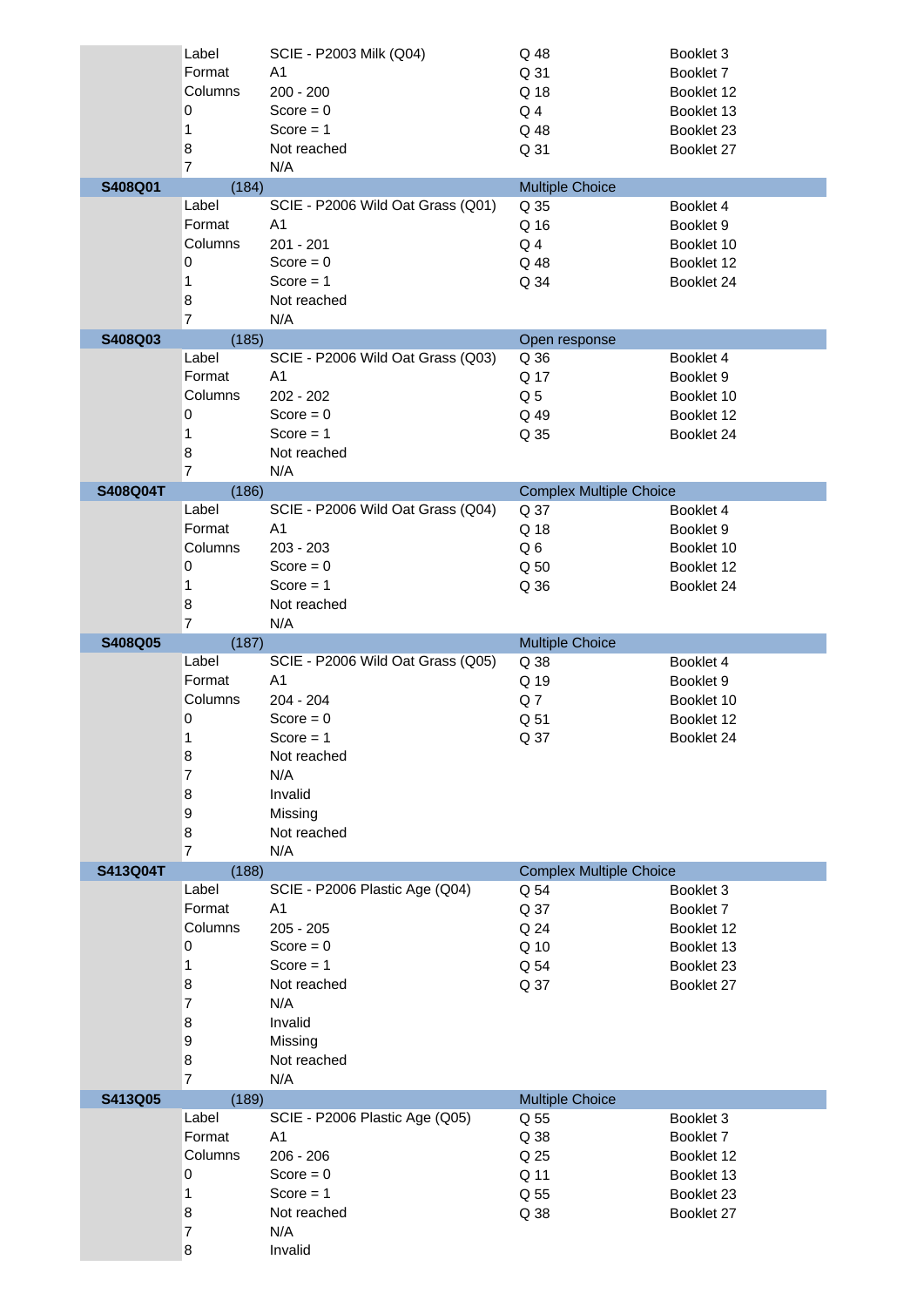|                 | 9              | Missing                                  |                                    |                          |
|-----------------|----------------|------------------------------------------|------------------------------------|--------------------------|
|                 | 8              | Not reached                              |                                    |                          |
|                 | $\overline{7}$ | N/A                                      |                                    |                          |
| S413Q06         | (190)          |                                          | <b>Closed Constructed Response</b> |                          |
|                 | Label          | SCIE - P2006 Plastic Age (Q06)           | Q 53                               | Booklet 3                |
|                 | Format         | A <sub>1</sub>                           | Q 36                               | Booklet 7                |
|                 | Columns        | $207 - 207$                              | Q 23                               | Booklet 12               |
|                 | 0              | Score = $0$                              | Q <sub>9</sub>                     | Booklet 13               |
|                 | 1              | Score $= 1$                              | Q 53                               | Booklet 23               |
|                 | 8              | Not reached                              | Q 36                               | Booklet 27               |
|                 | 7              | N/A                                      |                                    |                          |
|                 | $\overline{7}$ | N/A                                      |                                    |                          |
| S415Q02         | (191)          |                                          | <b>Multiple Choice</b>             |                          |
|                 | Label          | SCIE - P2006 Solar Power Generation Q 29 |                                    | Booklet 2                |
|                 | Format         | A <sub>1</sub>                           | Q 16                               | Booklet 3                |
|                 | Columns        | $208 - 208$                              | Q 43                               | Booklet 8                |
|                 | 0              | $Score = 0$                              | Q60                                | Booklet 10               |
|                 | 1              | Score $= 1$                              | Q 29                               | Booklet 22               |
|                 | 8              | Not reached                              | Q 16                               | Booklet 23               |
|                 | 7              | N/A                                      |                                    |                          |
|                 | 8              | Invalid                                  |                                    |                          |
|                 | 9              | Missing                                  |                                    |                          |
|                 | 8              | Not reached                              |                                    |                          |
|                 | $\overline{7}$ | N/A                                      |                                    |                          |
| <b>S415Q07T</b> | (192)          |                                          | <b>Complex Multiple Choice</b>     |                          |
|                 | Label          | SCIE - P2006 Solar Power Generation Q 28 |                                    | Booklet 2                |
|                 | Format         | A <sub>1</sub>                           | Q 15                               | Booklet 3                |
|                 | Columns        | $209 - 209$                              | Q 42                               | Booklet 8                |
|                 | $\pmb{0}$      | $Score = 0$                              | Q 59                               | Booklet 10               |
|                 | 1              | Score $= 1$                              | Q 28                               | Booklet 22               |
|                 | 8              | Not reached                              | Q 15                               | Booklet 23               |
|                 | 7              | N/A                                      |                                    |                          |
|                 | 9              | Missing                                  |                                    |                          |
|                 |                |                                          |                                    |                          |
|                 |                |                                          |                                    |                          |
|                 | 8              | Not reached                              |                                    |                          |
|                 | 7              | N/A                                      |                                    |                          |
| <b>S415Q08T</b> | (193)          |                                          | <b>Complex Multiple Choice</b>     |                          |
|                 | Label          | SCIE - P2006 Solar Power Generation Q 30 |                                    | Booklet 2                |
|                 | Format         | A1                                       | Q 17                               | Booklet 3                |
|                 | Columns        | 210 - 210                                | Q 44                               | Booklet 8                |
|                 | 0              | Score = $0$                              | Q 61                               | Booklet 10               |
|                 | 1              | Score $= 1$                              | Q 30                               | Booklet 22               |
|                 | 8              | Not reached                              | Q 17                               | Booklet 23               |
|                 | $\overline{7}$ | N/A                                      |                                    |                          |
|                 | 8              | Invalid                                  |                                    |                          |
|                 | 9              | Missing                                  |                                    |                          |
|                 | 8              | Not reached                              |                                    |                          |
|                 | $\overline{7}$ | N/A                                      |                                    |                          |
| S425Q02         | (194)          |                                          | <b>Multiple Choice</b>             |                          |
|                 | Label          | SCIE - P2006 Penguin Island (Q02)        | Q 61                               | Booklet 3                |
|                 | Format         | A <sub>1</sub>                           | Q 44                               | Booklet 7                |
|                 | Columns        | $211 - 211$                              | Q 31                               | Booklet 12               |
|                 | $\pmb{0}$      | Score = $0$                              | Q 17                               | Booklet 13               |
|                 | 1              | Score $= 1$                              | Q 61                               | Booklet 23               |
|                 | 8              | Not reached                              | Q 44                               | Booklet 27               |
|                 | $\overline{7}$ | N/A                                      |                                    |                          |
|                 | 8              | Invalid                                  |                                    |                          |
|                 | 9              | Missing                                  |                                    |                          |
|                 | $\bf8$         | Not reached                              |                                    |                          |
|                 | $\overline{7}$ | N/A                                      |                                    |                          |
| S425Q03         | (195)          |                                          | Open response                      |                          |
|                 | Label          | SCIE - P2006 Penguin Island (Q03)        | Q 59                               | Booklet 3                |
|                 | Format         | A <sub>1</sub>                           | Q 42                               | Booklet 7                |
|                 | Columns<br>0   | $212 - 212$<br>$Score = 0$               | Q 29<br>Q 15                       | Booklet 12<br>Booklet 13 |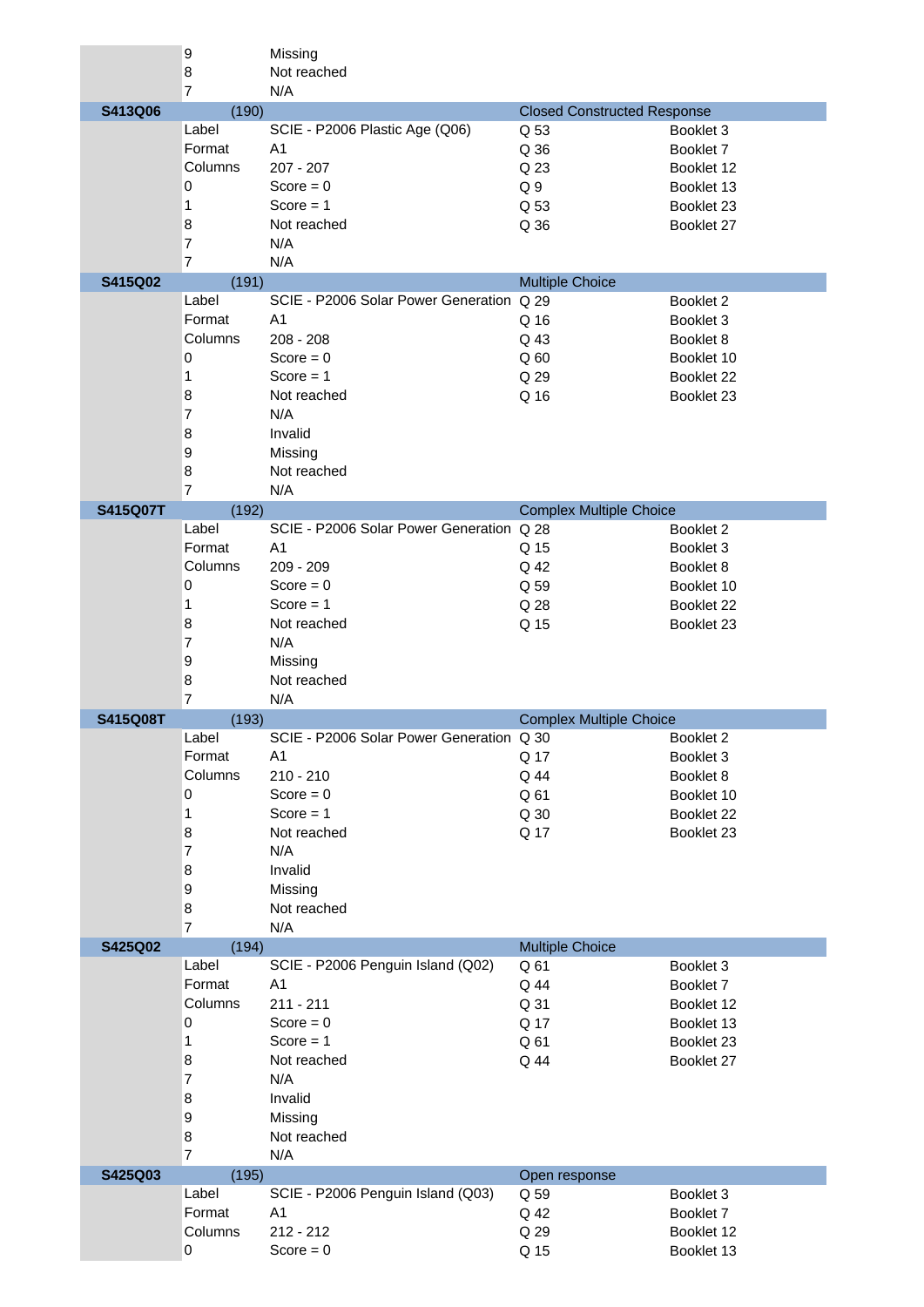|          | 1                   | Score $= 1$                         | Q 59                           | Booklet 23        |
|----------|---------------------|-------------------------------------|--------------------------------|-------------------|
|          | 8                   | Not reached                         | Q 42                           | Booklet 27        |
|          | 7                   | N/A                                 |                                |                   |
|          | $\overline{7}$      | N/A                                 |                                |                   |
| S425Q04  | (196)               |                                     | Open response                  |                   |
|          | Label               | SCIE - P2006 Penguin Island (Q04)   | Q 62                           | Booklet 3         |
|          | Format              | A <sub>1</sub>                      | Q 45                           | Booklet 7         |
|          | Columns             | $213 - 213$                         | Q 32                           | Booklet 12        |
|          | 0                   | Score = $0$                         | Q 18                           | Booklet 13        |
|          | 1                   | Score $= 1$                         | Q 62                           | Booklet 23        |
|          | 8                   | Not reached                         | Q 45                           | Booklet 27        |
|          | 7                   | N/A                                 |                                |                   |
|          | 7                   | N/A                                 |                                |                   |
| S425Q05  | (197)               |                                     | <b>Multiple Choice</b>         |                   |
|          | Label               | SCIE - P2006 Penguin Island (Q05)   | Q <sub>60</sub>                | Booklet 3         |
|          | Format              | A <sub>1</sub>                      | Q 43                           | Booklet 7         |
|          | Columns             | $214 - 214$                         | Q 30                           | Booklet 12        |
|          | 0                   | Score = $0$                         | Q 16                           | Booklet 13        |
|          | 1                   | Score $= 1$                         | Q <sub>60</sub>                | Booklet 23        |
|          | 8                   | Not reached                         | Q 43                           | Booklet 27        |
|          | $\overline{7}$      | N/A                                 |                                |                   |
| S428Q01  | (198)               |                                     | <b>Multiple Choice</b>         |                   |
|          | Label               | SCIE - P2006 Bacteria in Milk (Q01) | Q 19                           | Booklet 2         |
|          | Format              | A <sub>1</sub>                      | Q6                             | Booklet 3         |
|          | Columns             | $215 - 215$                         | Q 33                           | Booklet 8         |
|          | 0                   | Score = $0$                         | Q 50                           | Booklet 10        |
|          | 1                   | $Score = 1$                         | Q 21                           | <b>Booklet UH</b> |
|          | 8                   | Not reached                         | Q 19                           | Booklet 22        |
|          | $\overline{7}$      | N/A                                 |                                |                   |
| S428Q03  |                     |                                     | Q6                             | Booklet 23        |
|          | (199)<br>Label      | SCIE - P2006 Bacteria in Milk (Q03) | <b>Multiple Choice</b><br>Q 20 | Booklet 2         |
|          | Format              | A <sub>1</sub>                      | Q7                             | Booklet 3         |
|          | Columns             |                                     |                                |                   |
|          |                     | $216 - 216$<br>$Score = 0$          | Q 34                           | Booklet 8         |
|          | 0                   |                                     | Q 51                           | Booklet 10        |
|          | 1                   | Score $= 1$<br>Not reached          | Q 22                           | <b>Booklet UH</b> |
|          | 8                   |                                     | Q 20                           | Booklet 22        |
|          | 7                   | N/A                                 | Q 7                            | Booklet 23        |
| S428Q05  | (200)<br>Label      | SCIE - P2006 Bacteria in Milk (Q05) | Open response<br>Q 21          | Booklet 2         |
|          | Format              | A <sub>1</sub>                      | Q8                             | Booklet 3         |
|          | Columns             |                                     |                                |                   |
|          |                     | $217 - 217$                         | Q 35                           | Booklet 8         |
|          | 0                   | Score = $0$                         | Q 52                           | Booklet 10        |
|          | 1                   | Score $= 1$                         | Q 23                           | <b>Booklet UH</b> |
|          | 8<br>$\overline{7}$ | Not reached<br>N/A                  | Q 21                           | Booklet 22        |
|          |                     |                                     | $Q_8$                          | Booklet 23        |
| S438Q01T | (201)<br>Label      | SCIE - P2006 Green Parks (Q01)      | <b>Complex Multiple Choice</b> | Booklet 2         |
|          | Format              | A <sub>1</sub>                      | Q 25                           |                   |
|          | Columns             |                                     | Q 12                           | Booklet 3         |
|          |                     | $218 - 218$                         | Q 39                           | Booklet 8         |
|          | 0                   | $Score = 0$                         | Q 56                           | Booklet 10        |
|          | 1                   | Score $= 1$                         | Q 25                           | Booklet 22        |
|          | 8<br>$\overline{7}$ | Not reached                         | Q 12                           | Booklet 23        |
|          |                     | N/A                                 |                                |                   |
| S438Q02  | (202)               |                                     | <b>Multiple Choice</b>         |                   |
|          | Label               | SCIE - P2006 Green Parks (Q02)      | Q 26                           | Booklet 2         |
|          | Format              | A <sub>1</sub>                      | Q 13                           | Booklet 3         |
|          | Columns             | 219 - 219                           | Q 40                           | Booklet 8         |
|          | 0                   | Score = $0$                         | Q 57                           | Booklet 10        |
|          | 1                   | Score $= 1$                         | Q 26                           | Booklet 22        |
|          | 8                   | Not reached                         | Q 13                           | Booklet 23        |
|          | $\overline{7}$      | N/A                                 |                                |                   |
| S438Q03D | (203)               |                                     | Open response                  |                   |
|          | Label               | SCIE - P2006 Green Parks (Q03)      | Q 27                           | Booklet 2         |
|          | Format              | A <sub>1</sub>                      | Q 14                           | Booklet 3         |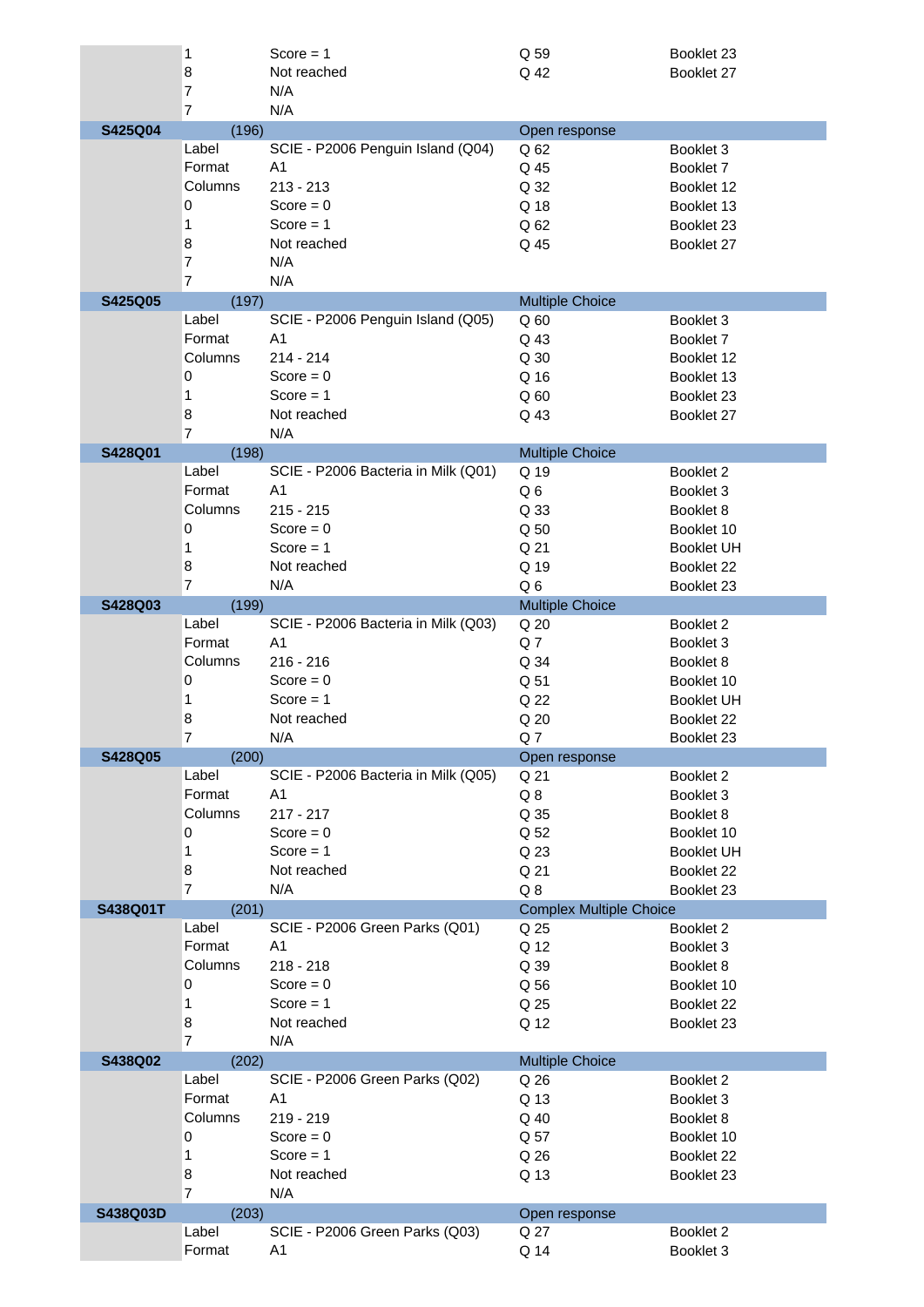|          | Columns        | 220 - 220                                  | Q 41                                   | Booklet 8         |
|----------|----------------|--------------------------------------------|----------------------------------------|-------------------|
|          | 0              | Score = $0$                                | Q 58                                   | Booklet 10        |
|          | 1              | Score $= 1$                                | Q 27                                   | Booklet 22        |
|          | 8              | Not reached                                | Q 14                                   | Booklet 23        |
|          | $\overline{7}$ | N/A                                        |                                        |                   |
| S465Q01  | (204)          |                                            | Open response                          |                   |
|          | Label          | SCIE - P2006 Different Climates (Q01) Q 14 |                                        | Booklet 2         |
|          | Format         | A <sub>1</sub>                             | Q 1                                    | Booklet 3         |
|          | Columns        | 221 - 221                                  | Q 28                                   | Booklet 8         |
|          | 0              | $Score = 0$                                | Q 45                                   | Booklet 10        |
|          | 1              | Score $= 1$                                | Q 14                                   | Booklet 22        |
|          | $\overline{c}$ | Score $= 2$                                | Q <sub>1</sub>                         | Booklet 23        |
|          | 8              | Not reached                                |                                        |                   |
|          | $\overline{7}$ | N/A                                        |                                        |                   |
| S465Q02  | (205)          |                                            | <b>Multiple Choice</b>                 |                   |
|          | Label          | SCIE - P2006 Different Climates (Q02)      | Q 15                                   | Booklet 2         |
|          | Format         | A <sub>1</sub>                             | Q <sub>2</sub>                         | Booklet 3         |
|          | Columns        | 222 - 222                                  | Q 29                                   | Booklet 8         |
|          | 0              | Score = $0$                                | Q 46                                   | Booklet 10        |
|          | 1              | $Score = 1$                                | Q 15                                   | Booklet 22        |
|          | 8              | Not reached                                | Q <sub>2</sub>                         | Booklet 23        |
|          | $\overline{7}$ | N/A                                        |                                        |                   |
| S465Q04  | (206)          |                                            | <b>Multiple Choice</b>                 |                   |
|          | Label          | SCIE - P2006 Different Climates (Q04) Q 16 |                                        | Booklet 2         |
|          | Format         | A <sub>1</sub>                             | Q <sub>3</sub>                         | Booklet 3         |
|          | Columns        | 223 - 223                                  | Q 30                                   | Booklet 8         |
|          | 0              | Score = $0$                                | Q 47                                   | Booklet 10        |
|          | 1              | Score $= 1$                                | Q 16                                   | Booklet 22        |
|          | 8              | Not reached                                | Q <sub>3</sub>                         | Booklet 23        |
|          | $\overline{7}$ | N/A                                        |                                        |                   |
| S466Q01T | (207)          |                                            | <b>Complex Multiple Choice</b>         |                   |
|          | Label          | SCIE - P2006 Forest Fires (Q01)            | Q 47                                   | Booklet 4         |
|          | Format         | A <sub>1</sub>                             | Q 28                                   | Booklet 9         |
|          | Columns        | 224 - 224                                  | Q 16                                   | Booklet 10        |
|          |                |                                            |                                        |                   |
|          | 0              | $Score = 0$                                | Q <sub>60</sub>                        | Booklet 12        |
|          | 1              | Score $= 1$                                | Q 24                                   | <b>Booklet UH</b> |
|          | 8              | Not reached                                | Q 46                                   | Booklet 24        |
|          | $\overline{7}$ | N/A                                        |                                        |                   |
| S466Q05  | (208)          |                                            | <b>Multiple Choice</b>                 |                   |
|          | Label          | SCIE - P2006 Forest Fires (Q05)            | Q 49                                   | Booklet 4         |
|          | Format         | A <sub>1</sub>                             | Q 30                                   | Booklet 9         |
|          | Columns        | $225 - 225$                                | Q 18                                   | Booklet 10        |
|          | $\mathbf 0$    | Score = $0$                                | Q 62                                   | Booklet 12        |
|          | 1              | $Score = 1$                                | Q 26                                   | <b>Booklet UH</b> |
|          | 8              | Not reached                                | Q 48                                   | Booklet 24        |
|          | $\overline{7}$ | N/A                                        |                                        |                   |
| S466Q07T | (209)          |                                            | <b>Complex Multiple Choice</b>         |                   |
|          | Label          | SCIE - P2006 Forest Fires (Q07)            | Q 48                                   | Booklet 4         |
|          | Format         | A <sub>1</sub>                             | Q 29                                   | Booklet 9         |
|          | Columns        | 226 - 226                                  | Q 17                                   | Booklet 10        |
|          | 0              | Score = $0$                                | Q 61                                   | Booklet 12        |
|          | 1              | Score $= 1$                                | Q 25                                   | <b>Booklet UH</b> |
|          | 8              | Not reached                                | Q 47                                   | Booklet 24        |
|          | $\overline{7}$ | N/A                                        |                                        |                   |
| S478Q01  | (210)          |                                            | <b>Multiple Choice</b>                 |                   |
|          | Label          | SCIE - P2006 Antibiotics (Q01)             | Q 50                                   | Booklet 3         |
|          | Format         | A <sub>1</sub>                             | Q 33                                   | Booklet 7         |
|          | Columns        | 227 - 227                                  | Q 20                                   | Booklet 12        |
|          | 0              | Score = $0$                                | Q6                                     | Booklet 13        |
|          | 1              | $Score = 1$                                | Q 50                                   | Booklet 23        |
|          | 8              | Not reached                                | Q 33                                   | Booklet 27        |
|          | $\overline{7}$ | N/A                                        |                                        |                   |
| S478Q02T | (211)<br>Label | SCIE - P2006 Antibiotics (Q02)             | <b>Complex Multiple Choice</b><br>Q 51 | Booklet 3         |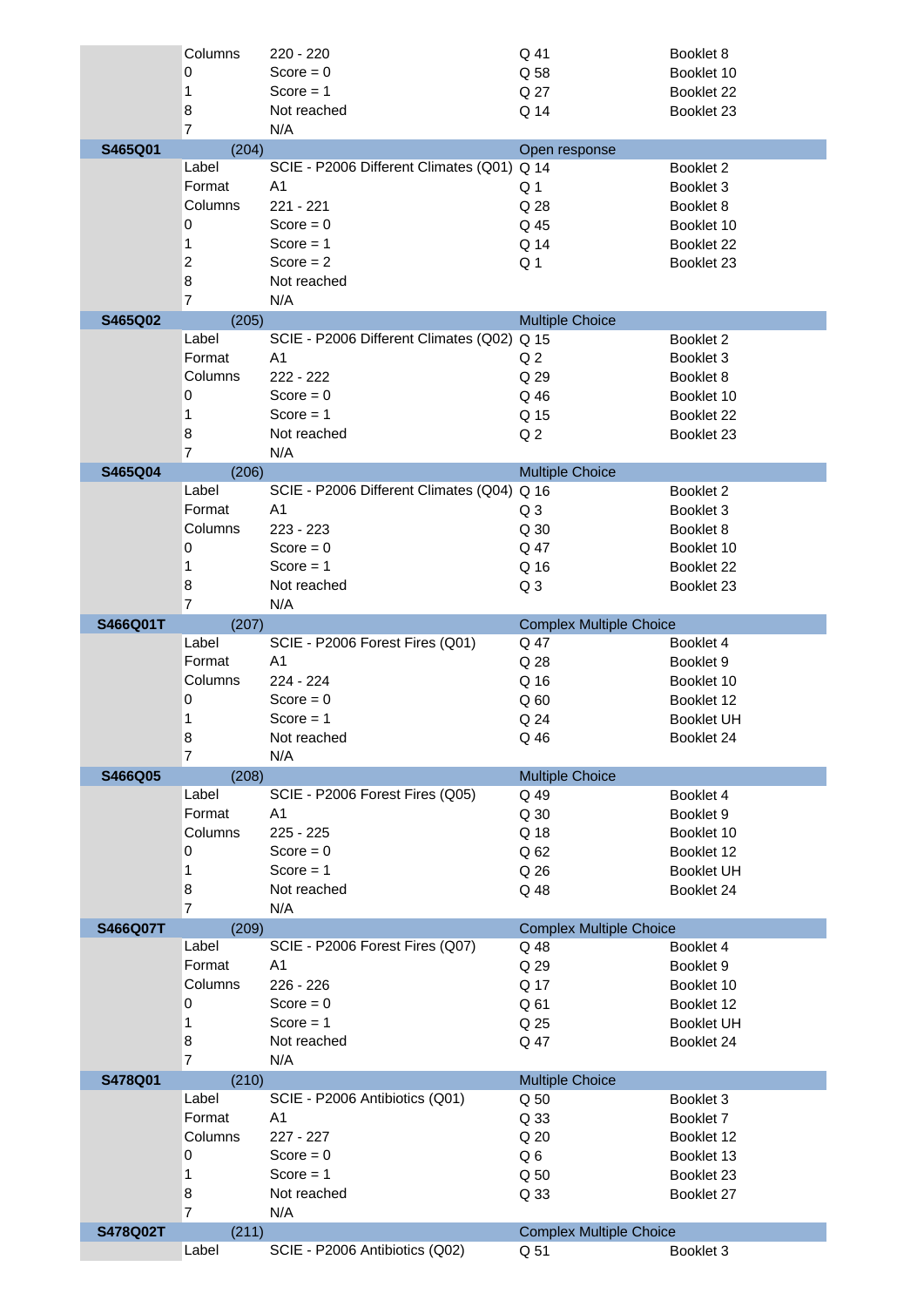|          | Format         | A <sub>1</sub>                             | Q 34                           | Booklet 7                |
|----------|----------------|--------------------------------------------|--------------------------------|--------------------------|
|          | Columns        | 228 - 228                                  | Q 21                           | Booklet 12               |
|          | 0              | Score = $0$                                | Q <sub>7</sub>                 | Booklet 13               |
|          | 1              | $Score = 1$                                | Q 51                           | Booklet 23               |
|          | 8              | Not reached                                | Q 34                           | Booklet 27               |
|          | $\overline{7}$ | N/A                                        |                                |                          |
| S478Q03T | (212)          |                                            | <b>Complex Multiple Choice</b> |                          |
|          | Label          | SCIE - P2006 Antibiotics (Q03)             | Q 52                           | Booklet 3                |
|          | Format         | A <sub>1</sub>                             | Q 35                           | Booklet 7                |
|          | Columns        | 229 - 229                                  | Q 22                           | Booklet 12               |
|          | 0              | Score = $0$                                | $Q_8$                          | Booklet 13               |
|          | 1              | Score $= 1$                                | Q 52                           | Booklet 23               |
|          | 8              | Not reached                                | Q 35                           | Booklet 27               |
|          | $\overline{7}$ | N/A                                        |                                |                          |
| S498Q02T | (213)          |                                            | <b>Complex Multiple Choice</b> |                          |
|          | Label          | SCIE - P2006 Experimental Digestion (G 56  |                                | Booklet 3                |
|          | Format         | A <sub>1</sub>                             | Q 39                           | Booklet 7                |
|          | Columns<br>0   | 230 - 230<br>Score = $0$                   | Q 26<br>Q 12                   | Booklet 12<br>Booklet 13 |
|          | 1              | Score $= 1$                                | Q 56                           | Booklet 23               |
|          | 8              | Not reached                                | Q 39                           | Booklet 27               |
|          | 7              | N/A                                        |                                |                          |
| S498Q03  | (214)          |                                            | <b>Multiple Choice</b>         |                          |
|          | Label          | SCIE - P2006 Experimental Digestion (+Q 57 |                                | Booklet 3                |
|          | Format         | A <sub>1</sub>                             | Q 40                           | Booklet 7                |
|          | Columns        | 231 - 231                                  | Q 27                           | Booklet 12               |
|          | 0              | Score = $0$                                | Q 13                           | Booklet 13               |
|          | 1              | $Score = 1$                                | Q 57                           | Booklet 23               |
|          | 8              | Not reached                                | Q 40                           | Booklet 27               |
|          | $\overline{7}$ | N/A                                        |                                |                          |
| S498Q04  | (215)          |                                            | Open response                  |                          |
|          | Label          | SCIE - P2006 Experimental Digestion ( Q 58 |                                | Booklet 3                |
|          | Format         | A <sub>1</sub>                             | Q 41                           | Booklet 7                |
|          | Columns        | 232 - 232                                  | Q 28                           | Booklet 12               |
|          | 0              | Score = $0$                                | Q 14                           | Booklet 13               |
|          | 1              | Score $= 1$                                | Q 58                           | Booklet 23               |
|          | 2              | $Score = 2$                                | Q 41                           | Booklet 27               |
|          | 8              | Not reached                                |                                |                          |
|          | $\overline{7}$ | N/A                                        |                                |                          |
| S514Q02  | (216)          |                                            | Open response                  |                          |
|          | Label          | SCIE - P2006 Development and Disast Q 22   |                                | Booklet 2                |
|          | Format         | A <sub>1</sub>                             | Q <sub>9</sub>                 | Booklet 3                |
|          | Columns        | 233 - 233<br>$Score = 0$                   | Q 36                           | Booklet 8                |
|          | 0<br>1         | Score $= 1$                                | Q 53<br>Q 22                   | Booklet 10<br>Booklet 22 |
|          | 8              | Not reached                                | Q <sub>9</sub>                 | Booklet 23               |
|          | $\overline{7}$ | N/A                                        |                                |                          |
| S514Q03  | (217)          |                                            | Open response                  |                          |
|          | Label          | SCIE - P2006 Development and Disast Q 23   |                                | Booklet 2                |
|          | Format         | A <sub>1</sub>                             | Q 10                           | Booklet 3                |
|          | Columns        | 234 - 234                                  | Q 37                           | Booklet 8                |
|          | 0              | Score = $0$                                | Q 54                           | Booklet 10               |
|          | 1              | Score $= 1$                                | Q 23                           | Booklet 22               |
|          | 8              | Not reached                                | Q 10                           | Booklet 23               |
|          | $\overline{7}$ | N/A                                        |                                |                          |
| S514Q04  | (218)          |                                            | <b>Complex Multiple Choice</b> |                          |
|          | Label          | SCIE - P2006 Development and Disast Q 24   |                                | Booklet 2                |
|          | Format         | A <sub>1</sub>                             | Q 11                           | Booklet 3                |
|          | Columns        | 235 - 235                                  | Q 38                           | Booklet 8                |
|          | 0              | Score = $0$                                | Q 55                           | Booklet 10               |
|          | 1              | Score $= 1$                                | Q 24                           | Booklet 22               |
|          | 8              | Not reached                                | Q 11                           | Booklet 23               |
|          | $\overline{7}$ | N/A                                        |                                |                          |
| S519Q01  | (219)          |                                            | Open response                  |                          |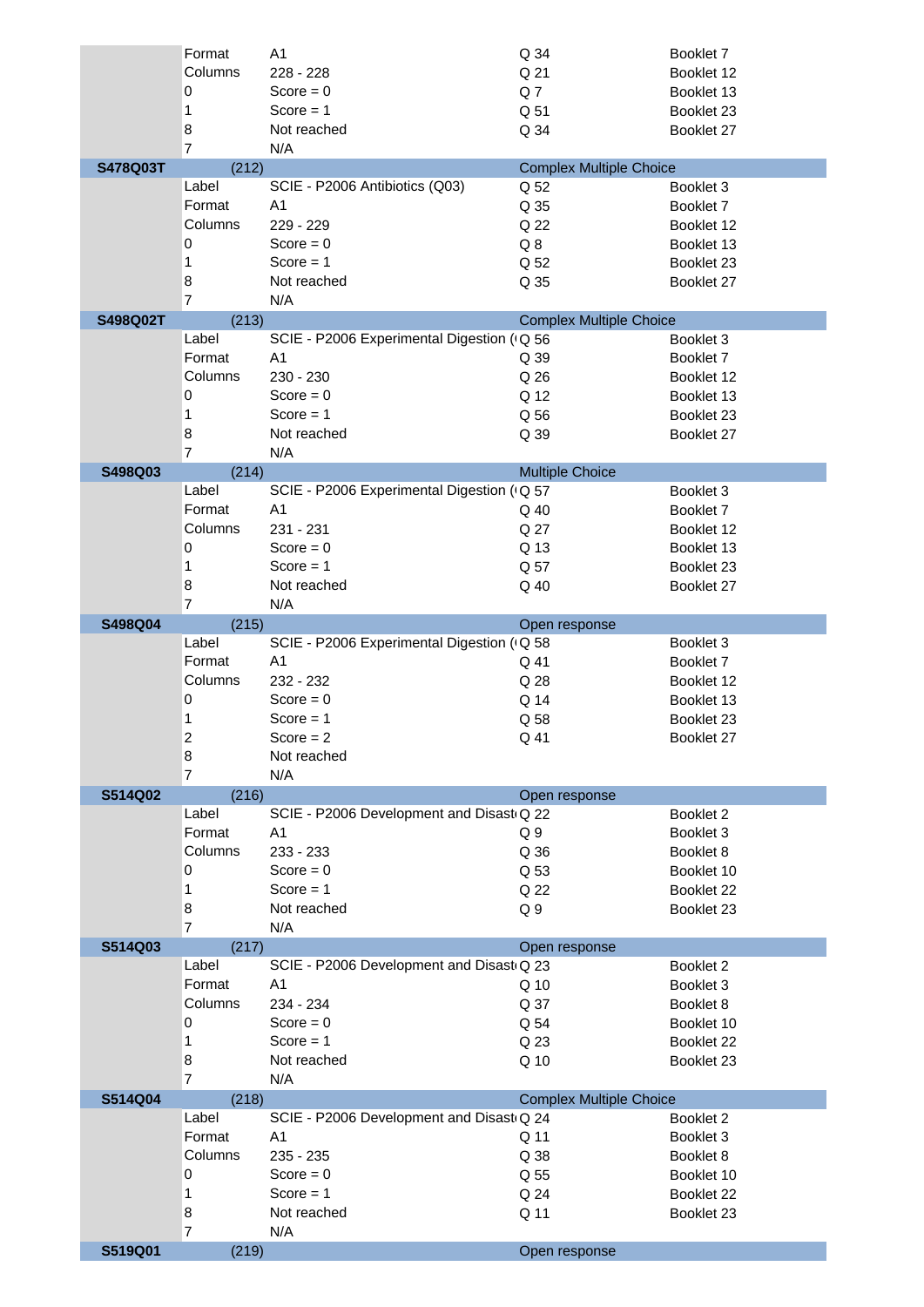|                 | Label               | SCIE - P2006 Airbags (Q01)                  | Q 41                           | Booklet 4  |
|-----------------|---------------------|---------------------------------------------|--------------------------------|------------|
|                 | Format              | A <sub>1</sub>                              | Q 22                           | Booklet 9  |
|                 | Columns             | 236 - 236                                   | Q 10                           | Booklet 10 |
|                 | 0                   | Score = $0$                                 | Q 54                           | Booklet 12 |
|                 | 1                   | Score $= 1$                                 | Q 40                           | Booklet 24 |
|                 | $\overline{c}$      | Score $= 2$                                 |                                |            |
|                 | 8                   | Not reached                                 |                                |            |
|                 | $\overline{7}$      | N/A                                         |                                |            |
| S519Q02T        | (220)               |                                             | <b>Complex Multiple Choice</b> |            |
|                 | Label               | SCIE - P2006 Airbags (Q02)                  | Q 42                           | Booklet 4  |
|                 | Format              | A1                                          | Q 23                           | Booklet 9  |
|                 | Columns             | 237 - 237                                   | Q 11                           | Booklet 10 |
|                 | 0                   | Score = $0$                                 | Q 55                           | Booklet 12 |
|                 | 1                   | $Score = 1$                                 | Q 41                           | Booklet 24 |
|                 | 8                   | Not reached                                 |                                |            |
|                 | $\overline{7}$      | N/A                                         |                                |            |
| S519Q03         | (221)               |                                             | Open response                  |            |
|                 | Label               | SCIE - P2006 Airbags (Q03)                  | Q 43                           | Booklet 4  |
|                 | Format              | A <sub>1</sub>                              | Q 24                           | Booklet 9  |
|                 | Columns             | 238 - 238                                   | Q 12                           | Booklet 10 |
|                 | 0                   | Score = $0$                                 | Q 56                           | Booklet 12 |
|                 | 1                   | Score $= 1$                                 | Q 42                           | Booklet 24 |
|                 | 8                   | Not reached                                 |                                |            |
|                 | $\overline{7}$      | N/A                                         |                                |            |
| S521Q02         | (222)               |                                             | <b>Multiple Choice</b>         |            |
|                 | Label               | SCIE - P2006 Cooking Outdoors (Q02) Q 39    |                                | Booklet 4  |
|                 | Format              | A <sub>1</sub>                              | Q 20                           | Booklet 9  |
|                 | Columns             | 239 - 239                                   | Q8                             | Booklet 10 |
|                 | 0                   | $Score = 0$                                 | Q 52                           | Booklet 12 |
|                 | 1                   | Score $= 1$                                 | Q 38                           | Booklet 24 |
|                 | 8                   | Not reached                                 |                                |            |
|                 | $\overline{7}$      | N/A                                         |                                |            |
|                 | (223)               |                                             |                                |            |
| S521Q06         |                     |                                             | <b>Multiple Choice</b>         |            |
|                 | Label               | SCIE - P2006 Cooking Outdoors (Q06) Q 40    |                                | Booklet 4  |
|                 | Format              | A <sub>1</sub>                              | Q 21                           | Booklet 9  |
|                 | Columns             | 240 - 240                                   | Q <sub>9</sub>                 | Booklet 10 |
|                 | 0                   | $Score = 0$                                 | Q 53                           | Booklet 12 |
|                 | 1                   | $Score = 1$                                 | Q 39                           | Booklet 24 |
|                 | 8                   | Not reached                                 |                                |            |
|                 | $\overline{7}$      | N/A                                         |                                |            |
| S527Q01T        | (224)               |                                             | <b>Complex Multiple Choice</b> |            |
|                 | Label               | SCIE - P2006 Extinction of the Dinosau Q 44 |                                | Booklet 4  |
|                 | Format              | A <sub>1</sub>                              | Q 25                           | Booklet 9  |
|                 | Columns             | 241 - 241                                   | Q 13                           | Booklet 10 |
|                 | 0                   | Score = $0$                                 | Q 57                           | Booklet 12 |
|                 | 1                   | Score $= 1$                                 | Q 43                           | Booklet 24 |
|                 | 8                   | Not reached                                 |                                |            |
|                 | $\overline{7}$      | N/A                                         |                                |            |
| S527Q03T        | (225)               |                                             | <b>Complex Multiple Choice</b> |            |
|                 | Label               | SCIE - P2006 Extinction of the Dinosau Q 45 |                                | Booklet 4  |
|                 | Format              | A <sub>1</sub>                              | Q 26                           | Booklet 9  |
|                 | Columns             | 242 - 242                                   | Q 14                           | Booklet 10 |
|                 | 0                   | $Score = 0$                                 | Q 58                           | Booklet 12 |
|                 | 1                   | Score $= 1$                                 | Q 44                           | Booklet 24 |
|                 | 8                   | Not reached                                 |                                |            |
|                 | $\overline{7}$      | N/A                                         |                                |            |
| <b>S527Q04T</b> | (226)               |                                             | <b>Complex Multiple Choice</b> |            |
|                 | Label               | SCIE - P2006 Extinction of the Dinosau Q 46 |                                | Booklet 4  |
|                 | Format              | A <sub>1</sub>                              | Q 27                           | Booklet 9  |
|                 | Columns             | 243 - 243                                   | Q 15                           | Booklet 10 |
|                 | 0                   | Score = $0$                                 | Q 59                           | Booklet 12 |
|                 | 1                   | Score $= 1$                                 | Q 45                           | Booklet 24 |
|                 | 8<br>$\overline{7}$ | Not reached<br>N/A                          |                                |            |